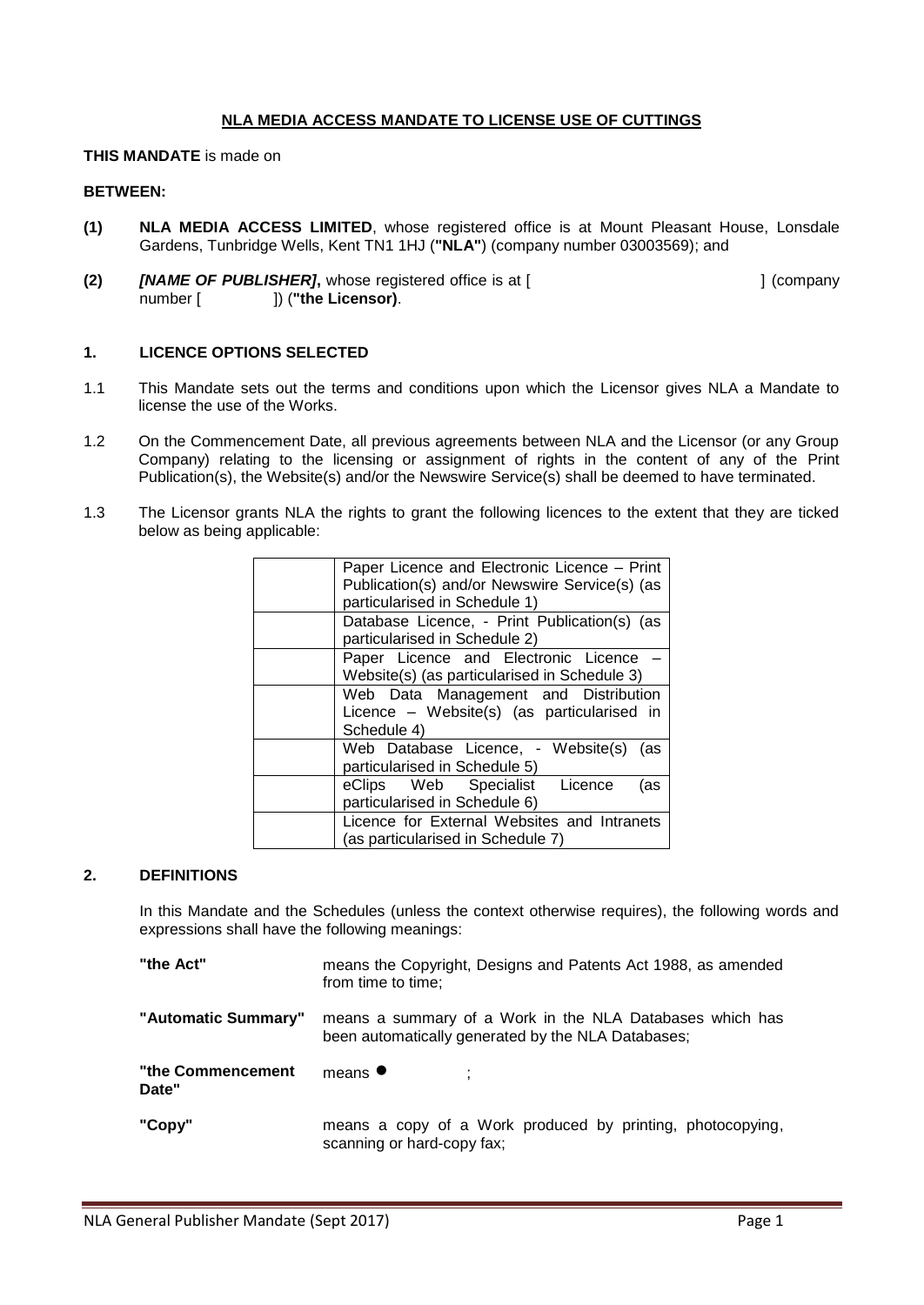| "Copyshop"                                                            | means a business which provides copying services for third<br>parties. For the avoidance of doubt, entities which are MMOs or<br>PRCs are not Copyshops;                                                                                                                                                                                                                                                                                                                                                                                                                                           |
|-----------------------------------------------------------------------|----------------------------------------------------------------------------------------------------------------------------------------------------------------------------------------------------------------------------------------------------------------------------------------------------------------------------------------------------------------------------------------------------------------------------------------------------------------------------------------------------------------------------------------------------------------------------------------------------|
| "the Database"                                                        | means NLA's electronic database of Print Publication Works<br>received from the Licensor and of works from Other Publishers;                                                                                                                                                                                                                                                                                                                                                                                                                                                                       |
| "the Database Fee"                                                    | means, for each Database-Nominated Print Publication:<br>the annual amount set out in the right-hand column of the<br>(i)<br>table in Appendix 2 to Schedule 2 of this Mandate; or<br>such other amount as NLA shall notify to the Licensor<br>(ii)<br>pursuant to sub-paragraph 2.2 of Schedule 2 to this Mandate;                                                                                                                                                                                                                                                                                |
| "the Database-<br><b>Nominated Print</b><br><b>Publication(s)"</b>    | means any and all Print Publication(s) set out in Appendix 2 to<br>Schedule 2 to this Mandate, as amended from time to time<br>pursuant to sub-paragraph 5.1.4 of Schedule 2;                                                                                                                                                                                                                                                                                                                                                                                                                      |
| "the Distribution<br>Scheme"                                          | means NLA's "Distribution Scheme for Special Contributors" the<br>rules for which are set out in Annex E as may be amended by NLA<br>from time to time in accordance with the terms of this Mandate;                                                                                                                                                                                                                                                                                                                                                                                               |
| "the eCWS Database-<br><b>Nominated</b><br>Website(s)"                | means any and all Website(s) set out in Appendix 2 to Schedule 6<br>to this Mandate, as amended from time to time pursuant to sub-<br>paragraph 5.1.5 of Schedule 6;                                                                                                                                                                                                                                                                                                                                                                                                                               |
| "eClips Web<br><b>Specialist Repertoire"</b>                          | means the websites classified as "Specialist Websites" as set out<br>in the "eClips Web Content List" a copy of which can be found at<br>http://blog.nla-eclips.com/ecwdocs/;                                                                                                                                                                                                                                                                                                                                                                                                                      |
| "eClips Web<br><b>Specialist Service</b><br><b>Subscription Fees"</b> | means the subscription fees to be paid to NLA by MMOs to access<br>the Website Works in the eClips Web Specialist Repertoire;                                                                                                                                                                                                                                                                                                                                                                                                                                                                      |
| "End User"                                                            | means an entity other than a MMO which requires or has a licence<br>from NLA;                                                                                                                                                                                                                                                                                                                                                                                                                                                                                                                      |
| "Enforcement Action"                                                  | means activities undertaken in pursuit of a method of dispute<br>resolution (including without limitation civil or criminal proceedings<br>or arbitration, whether for copyright and/or database right<br>infringement and/or any other cause of action), or preparatory or<br>otherwise linked to such pursuit:<br>by NLA, for the purposes of enforcing or exercising its<br>(i)<br>rights and/or fulfilling its obligations under this Mandate or<br>the Act; and/ or<br>by the Licensor, for the purposes of enforcing or exercising<br>(ii)<br>the rights licensed to NLA under this Mandate; |
| "Evaluation Service"                                                  | means providing charts and graphs to a client (or member, in the<br>case of trade or professional associations), showing trends across<br>a number of articles, as assessed on a positive/neutral/negative<br>scale; and which does not involve delivery to the client (or<br>member) of any Copy;                                                                                                                                                                                                                                                                                                 |
| "Foreign Monies"                                                      | means monies collected by RROs;                                                                                                                                                                                                                                                                                                                                                                                                                                                                                                                                                                    |
| "Group Company"                                                       | means a current subsidiary or parent company of the Licensor;                                                                                                                                                                                                                                                                                                                                                                                                                                                                                                                                      |
| "Image Scanning"                                                      | means digital scanning to produce a "read-only" version of a Work<br>which cannot be searched or amended;                                                                                                                                                                                                                                                                                                                                                                                                                                                                                          |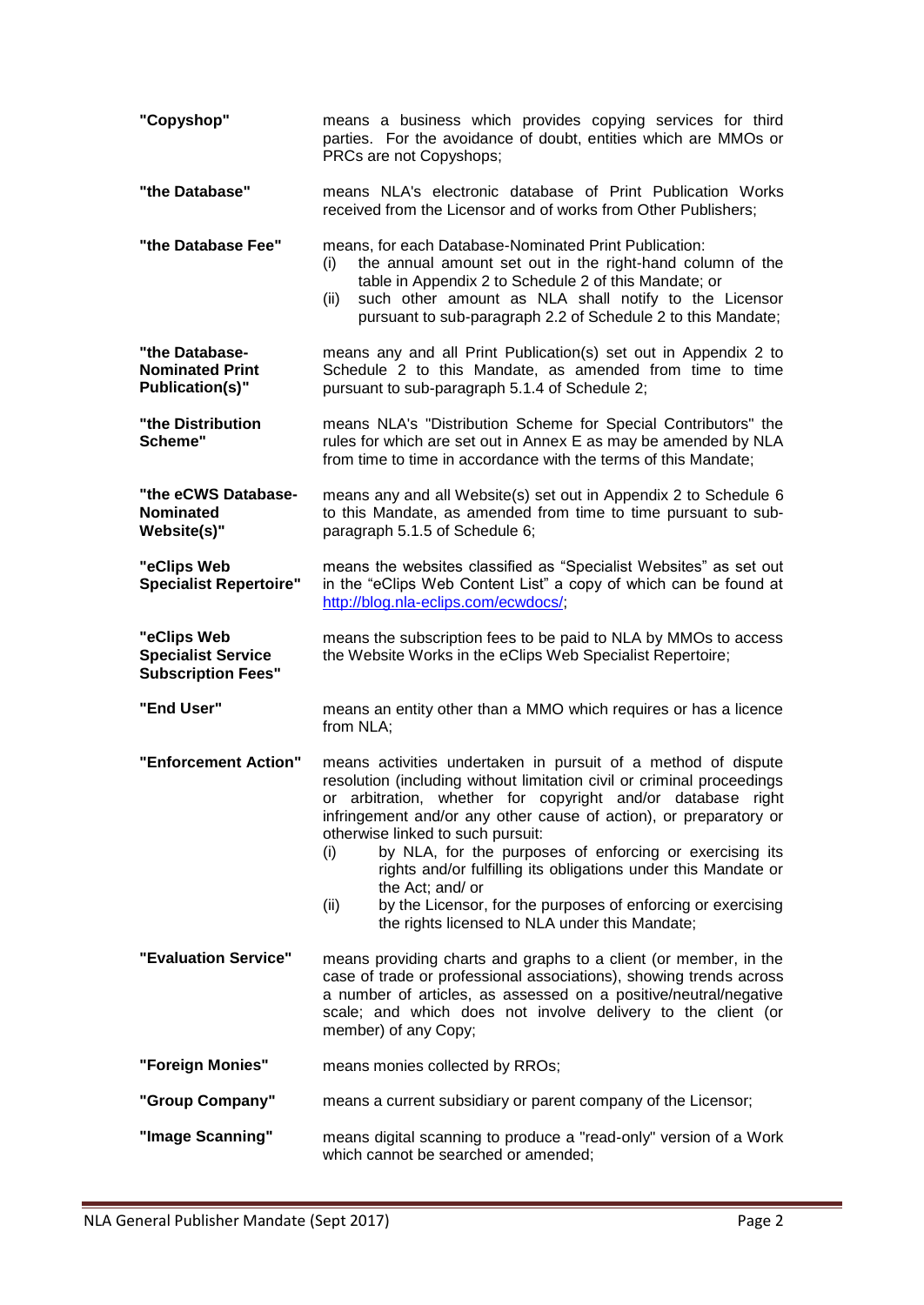| "Licensed Acts"                   | means the acts which the Licensor permits NLA to do by the<br>applicable Schedules;                                                                                                                                                                                                                                                                                                                                                                                                                                                                                                                                                                                                                                                                                                                                                                                                                                                                                                                                                                                                                                                                                                                                                                                                                                                                                                           |  |  |  |  |
|-----------------------------------|-----------------------------------------------------------------------------------------------------------------------------------------------------------------------------------------------------------------------------------------------------------------------------------------------------------------------------------------------------------------------------------------------------------------------------------------------------------------------------------------------------------------------------------------------------------------------------------------------------------------------------------------------------------------------------------------------------------------------------------------------------------------------------------------------------------------------------------------------------------------------------------------------------------------------------------------------------------------------------------------------------------------------------------------------------------------------------------------------------------------------------------------------------------------------------------------------------------------------------------------------------------------------------------------------------------------------------------------------------------------------------------------------|--|--|--|--|
| "the Licensed<br><b>Purposes"</b> | means a Licensee's internal management purposes, save that<br>additionally:<br>licences granted to MMOs, PRCs and professional practices<br>(i)<br>may allow such Licensees to do the Licensed Acts for the<br>benefit of their clients for those clients' internal management<br>purposes, and for providing an Evaluation Service to such<br>clients;<br>licences granted to trade or professional associations may<br>(ii)<br>allow such Licensees to do the Licensed Acts for the benefit<br>of their members for those members' internal management<br>purposes, and for providing an Evaluation Service to such<br>members;<br>any Licensee may be permitted to provide copies of the<br>(iii)<br>Works to its financial and professional advisers, for the sole<br>purpose of enabling such persons to advise that Licensee;<br>licences granted to schools, colleges and universities may<br>(iv)<br>allow the Licensee to do the Licensed Acts for the purposes<br>of the instruction that it provides for its students;<br>licences granted to incorporated associations may allow the<br>(v)<br>Licensee to do the Licensed Acts for its members; and<br>licences granted to Copyshops may allow the Licensee to do<br>(vi)<br>the Licensed Acts on behalf of the types of third party<br>identified at (i) to (v) above, and for the purposes set out in<br>those sub-paragraphs. |  |  |  |  |
| "Licensee"                        | means an End User or a MMO;                                                                                                                                                                                                                                                                                                                                                                                                                                                                                                                                                                                                                                                                                                                                                                                                                                                                                                                                                                                                                                                                                                                                                                                                                                                                                                                                                                   |  |  |  |  |
| "Link"                            | means a web hyperlink to Website Works;                                                                                                                                                                                                                                                                                                                                                                                                                                                                                                                                                                                                                                                                                                                                                                                                                                                                                                                                                                                                                                                                                                                                                                                                                                                                                                                                                       |  |  |  |  |
| "MMO"                             | means an entity the business of which is the supply of information<br>with a view to profit, including the supply of copies of articles<br>extracted from print publications and websites, scraping website<br>content and the supply of scraped content and links to articles from<br>websites for a fee, commonly known as media monitoring<br>organisations and press cuttings agencies;                                                                                                                                                                                                                                                                                                                                                                                                                                                                                                                                                                                                                                                                                                                                                                                                                                                                                                                                                                                                   |  |  |  |  |
| "Newswire Service(s)"             | means the newswire service(s) as set out in Annex C;                                                                                                                                                                                                                                                                                                                                                                                                                                                                                                                                                                                                                                                                                                                                                                                                                                                                                                                                                                                                                                                                                                                                                                                                                                                                                                                                          |  |  |  |  |
| "the NLA Databases"               | means the Database and/or the Web Database;                                                                                                                                                                                                                                                                                                                                                                                                                                                                                                                                                                                                                                                                                                                                                                                                                                                                                                                                                                                                                                                                                                                                                                                                                                                                                                                                                   |  |  |  |  |
| "the NLA Database<br>Service"     | means the provision under licence to Licensees of:<br>daily XML feed containing details of Works in the NLA<br>(i)<br>Databases;<br>a daily Image Data Service (or other similar format) feed<br>(ii)<br>containing Works in the NLA Databases;<br>access to Automatic Summaries and digital images of Works<br>(iii)<br>in the NLA Databases;<br>permission to make hard copies, and/or send links of Works;<br>(iv)<br>and/or<br>permission to search the NLA Databases and/or daily feeds;<br>(v)                                                                                                                                                                                                                                                                                                                                                                                                                                                                                                                                                                                                                                                                                                                                                                                                                                                                                          |  |  |  |  |
| "Other Publishers"                | means all publishers who have entered into mandates granting<br>rights in relation to their print publications and websites to NLA;                                                                                                                                                                                                                                                                                                                                                                                                                                                                                                                                                                                                                                                                                                                                                                                                                                                                                                                                                                                                                                                                                                                                                                                                                                                           |  |  |  |  |
| "Paper Delivery"                  | means delivery of a Copy by hand delivery, post, courier, DX or fax<br>(but not E-Fax);                                                                                                                                                                                                                                                                                                                                                                                                                                                                                                                                                                                                                                                                                                                                                                                                                                                                                                                                                                                                                                                                                                                                                                                                                                                                                                       |  |  |  |  |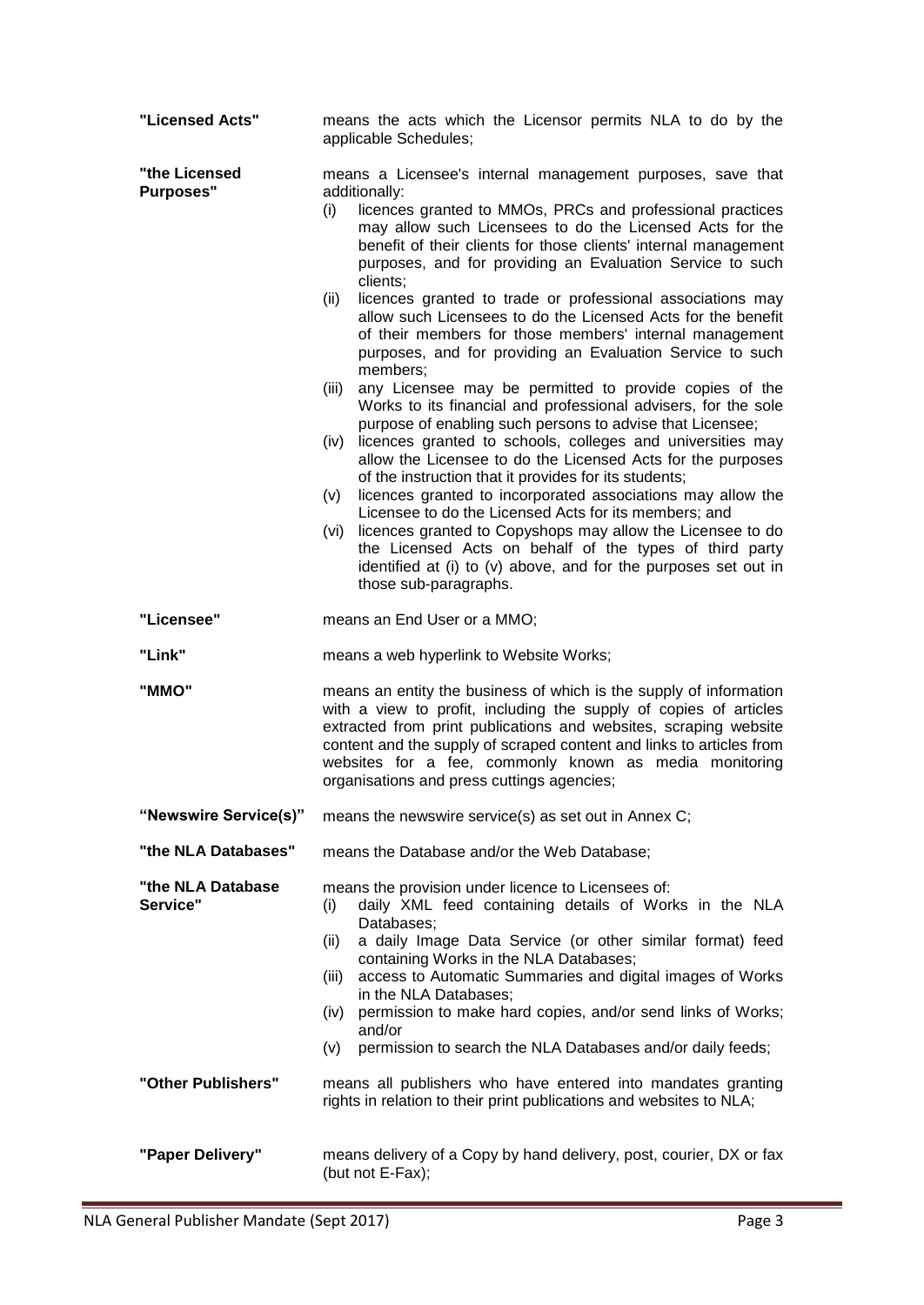| "the Parties"                                         | means the Licensor and NLA (each a "Party");                                                                                                                                                                                                                                                                                                                                                           |
|-------------------------------------------------------|--------------------------------------------------------------------------------------------------------------------------------------------------------------------------------------------------------------------------------------------------------------------------------------------------------------------------------------------------------------------------------------------------------|
| "PRC"                                                 | means a public relations consultancy;                                                                                                                                                                                                                                                                                                                                                                  |
| "Print Publication(s)"                                | means all the Print Publication(s) listed in Annex A, as amended<br>from time to time pursuant to paragraph 3.9;                                                                                                                                                                                                                                                                                       |
| "Print Publication<br><b>Works"</b>                   | means the Works appearing in or comprised of the Print<br>Publication(s);                                                                                                                                                                                                                                                                                                                              |
| "Rights Restricted<br><b>Material</b> "               | means material in respect of which: (i) the Licensor does not own<br>copyright; or (ii) the Licensor has not granted or subsequently<br>decides not to grant or withdraws a licence to NLA;                                                                                                                                                                                                            |
| "RRO"                                                 | means a reproduction rights organisation based outside the United<br>Kingdom;                                                                                                                                                                                                                                                                                                                          |
| "Scrape"                                              | means to extract data from web pages by means of robots,<br>spiders, crawlers or other automatic device or manual process<br>used to monitor and copy web pages and web content;                                                                                                                                                                                                                       |
| "Scraped Content"                                     | means data scraped from Website Works;                                                                                                                                                                                                                                                                                                                                                                 |
| "Special Contributor"                                 | means a freelance contributor or other author of a Work who has<br>not conferred on the Licensor all of the rights which the Licensor is<br>purporting to confer on NLA pursuant to this Mandate;                                                                                                                                                                                                      |
| "Text-Only Version"                                   | means a version of a Work (or a work of an Other Publisher) which<br>comprises no elements other than the text included in that Work<br>(or work of an Other Publisher), is capable of being text-searched,<br>and does not include any advertisements, photographs, cartoon or<br>strip illustrations, graphic designs or illustrations, charts or<br>diagrams, paintings or other works of fine art; |
| "Text Scanning"                                       | means applying software to a Work which converts the Work into<br>ASCII text which can be searched and amended (including Optical<br>Character Recognition ("OCR") scanning);                                                                                                                                                                                                                          |
| "Trade Marks"                                         | means the trading names, trademarks, brands and logos of the<br>Licensor, the Print Publication(s), and/or the Newswire Service(s)<br>and/or the Website(s) (including for the avoidance of doubt all<br>components of the mastheads of the Print Publication(s) and/or the<br>Newswire Service(s) and the Website(s)), whether registered or<br>unregistered;                                         |
| "the Web Database"                                    | means NLA's electronic database of Website Works received from<br>the Licensor and of website works from Other Publishers;                                                                                                                                                                                                                                                                             |
| "the Web Database-<br><b>Nominated</b><br>Website(s)" | means any and all Website(s) set out in Appendix 2 to Schedule 5<br>to this Mandate, as amended from time to time pursuant to sub-<br>paragraph 4.1.4 of Schedule 5;                                                                                                                                                                                                                                   |
| "Web Page"                                            | means a single file from the Licensor's Website(s) in HTML, ASP,<br>JSP AJAX or Flash format (or such other technology as may be<br>invented in the future) but not including the component parts of the<br>Web Page such as images or stylesheets;                                                                                                                                                    |
| "the Website(s)"                                      | means the Website(s) at the URL addresses listed in Annex B as<br>amended from time to time pursuant to paragraph 3.9;                                                                                                                                                                                                                                                                                 |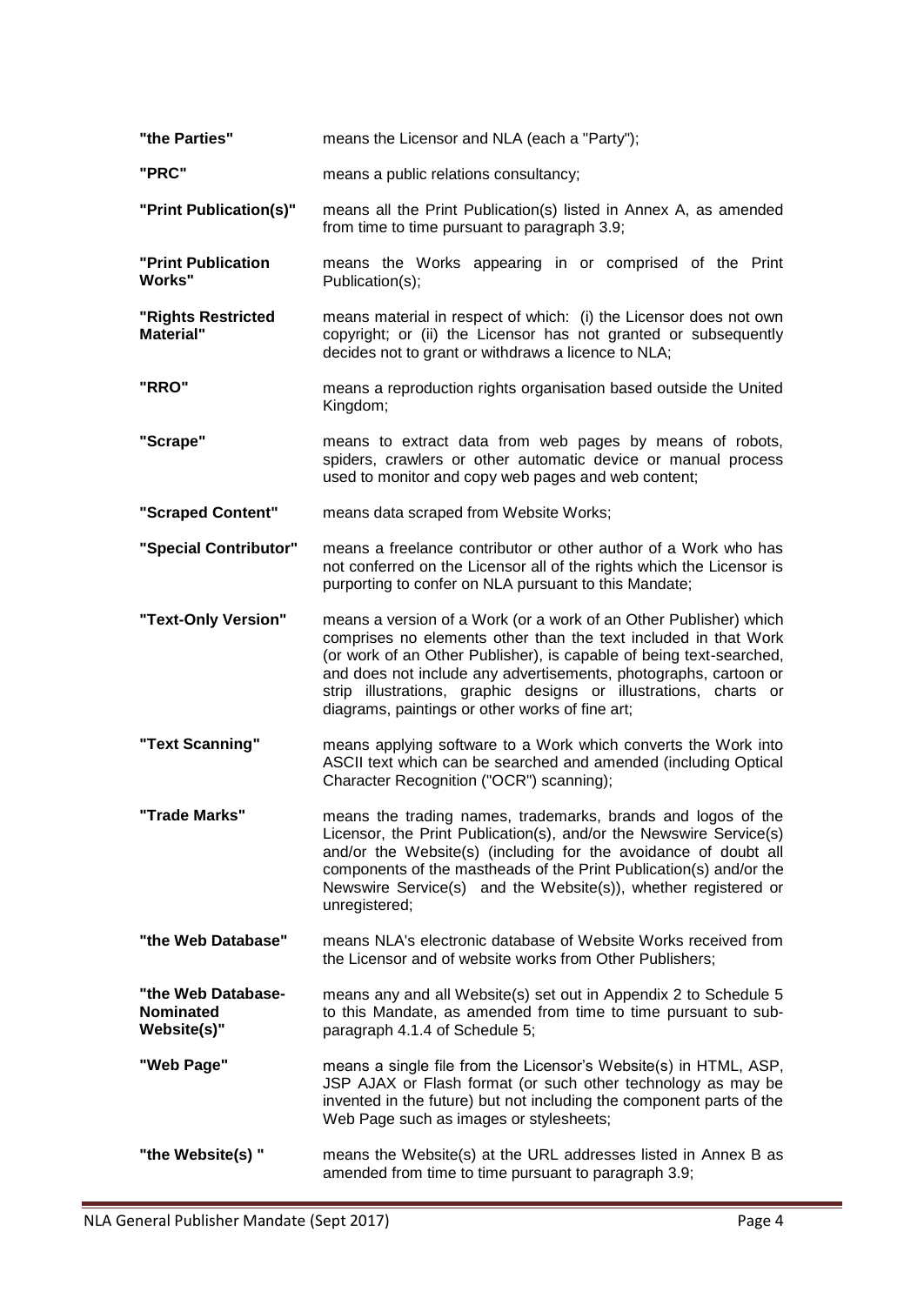**"the Website Works"** means the Works appearing in or comprised of the Website(s);

**"the Works"** means:

- 
- (i) the typographical arrangement of the published editions; and
- (ii) the literary and artistic works; and<br>(iii) any databases (as defined in the  $\beta$
- any databases (as defined in the Act),

appearing in or comprised of the Print Publication(s), and/or the Newswire Service(s) and/or the Website(s) as applicable. The expression "Works" shall include advertisements, photographs, cartoon and strip illustrations, graphic designs and illustrations, charts and diagrams, paintings and other works of fine art and not only Works appearing in the Print Publication(s), and/or the Newswire Service(s) and/or the Website(s) during the term of this Mandate but also all Works previously published in the Print Publication(s), and/or the Newswire Service(s) and/or the Website(s).

# **3. RIGHTS GRANTED BY THE LICENSOR**

- 3.1 For the avoidance of doubt, the Licensor grants the rights granted under this Mandate on its own behalf and on behalf of any other Group Company publishing any of the Print Publication(s) and/or the Newswire Service(s) and/or the Website(s).
- 3.2 The rights licensed to NLA under the applicable Schedule(s) to this Mandate shall (to the extent required by the applicable Schedule(s)) include the copyright, database right and rights in the nature of copyright throughout the world together with all:<br>3.2.1 extensions, renewals and revivals thereof:
	- 3.2.1 extensions, renewals and revivals thereof; and 3.2.2 accrued causes of action in respect of such right
	- accrued causes of action in respect of such rights.
- 3.3 Where the Licensor does not own the legal and/ or beneficial title to the copyright or database right in any Work purported to be granted to NLA by the applicable Schedule(s) but only some lesser interest or right, then the Licensor's grant of rights shall take effect as a grant of such rights as are vested in the Licensor including, without prejudice to the generality of the foregoing, any beneficial title or right by way of licence only. Notwithstanding any lack of title the Licensor may have in any Work, the Licensor nevertheless hereby authorises NLA to grant licences and do the Licensed Acts pursuant to this Mandate as if NLA had sufficient title to the copyright or database right in the Works to do so, and the Licensor accordingly agrees to indemnify NLA in accordance with paragraphs 13 and 15.6 below.
- 3.4 The Licensor may, on giving NLA three months' prior written notice, grant NLA the right to grant additional licences from the list of licences set out at sub-paragraph 1.3 above.
- 3.5 The rights licensed under this Mandate shall remain vested in NLA for the duration of this Mandate, save that the Licensor may, on the expiry of 12 months' prior written notice (or such other notice period that may be set out in any of the Schedules), terminate one or more of the licences set out in sub-paragraph 1.3 above. In the event of such a termination occurring, the terms of this agreement shall (other than the terms of the Schedule(s) corresponding to the licence which has been terminated) continue to apply in relation to any licence which has not been terminated.
- 3.6 Unless otherwise stated in the applicable Schedule NLA agrees that any licence which it grants by virtue of the rights vested in it under the applicable Schedule(s) will be limited to use for the Licensed Purposes only.
- 3.7 For the avoidance of doubt, advertising (in whatever medium) and the making of promotional materials for distribution to third parties do not constitute internal management purposes, and NLA does not have the right hereunder to grant licences for copying for such purposes.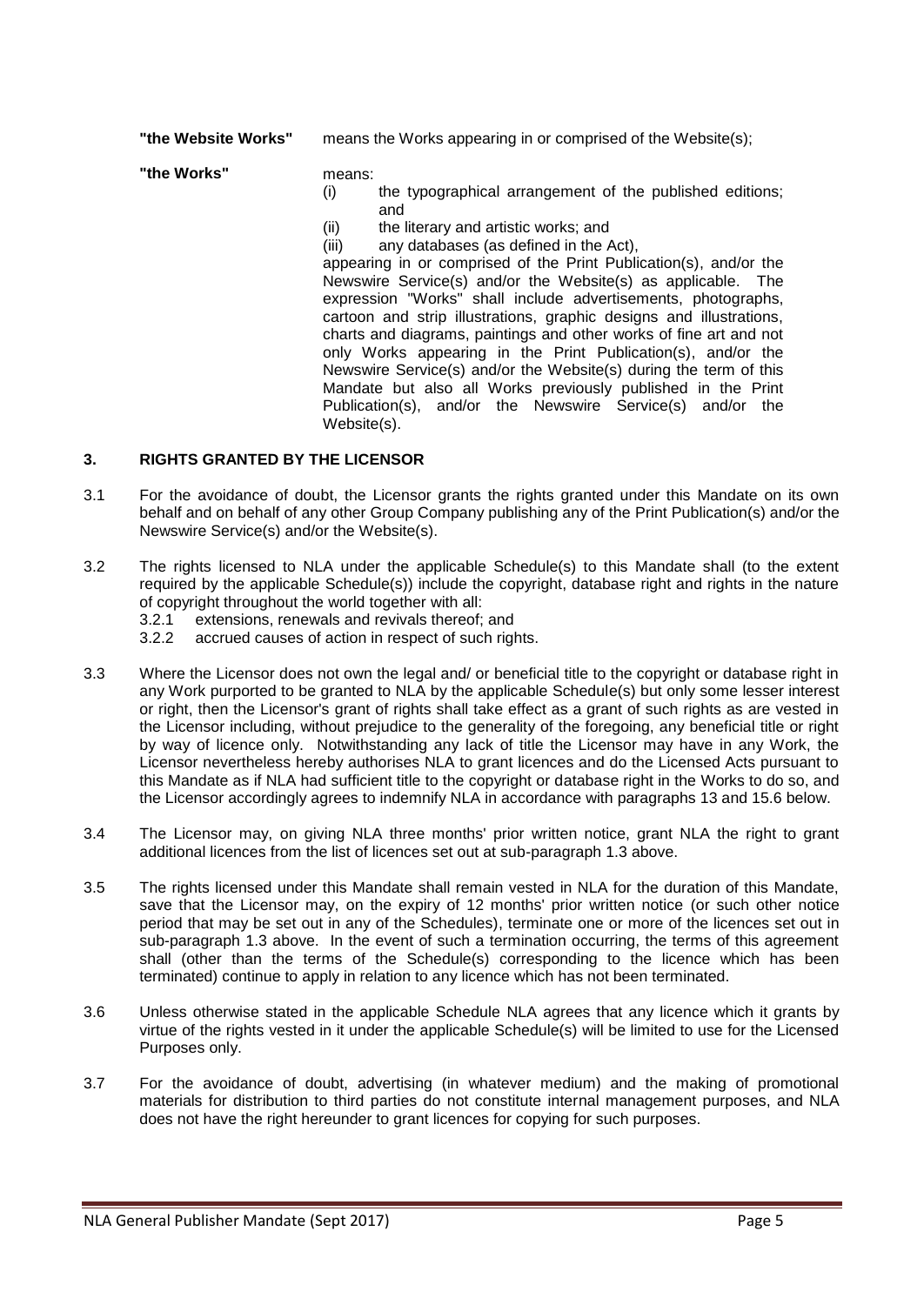- 3.8 The Parties agree:
	- 3.8.1 that there may in the future be additional rights falling outside the scope of the rights licensed by the Licensor under this Mandate which NLA may legitimately wish to grant, such as rights relating to future technology; and
	- 3.8.2 to negotiate in good faith an addendum to this Mandate licensing NLA to grant such additional rights, which (in so far as possible) shall amend only the list of Licences in sub-paragraph 1.3, and add one or more additional Schedules, and/or amend the existing Schedules, to this Mandate.
- 3.9 The Licensor may add Print Publication(s), Newswire Service(s) and/or Website(s) to/from the list of Print Publication(s), and/or the Newswire Service(s) and/or Website(s) by giving NLA at least 30 days' written notice in the form of the Notice Letter set out in Annex D.

## **4. AGREEMENTS WITH RROS**

- 4.1 Notwithstanding the provisions of paragraph 3 and the applicable Schedule(s), the Licensor agrees that NLA may, on such terms as it may deem appropriate, enter into agreements with RROs under which:<br>4.1.1
	- NLA authorises the RRO to exercise the rights granted to NLA in the Print Publication(s) and Websites under this Mandate in favour of persons within the RRO's jurisdiction;
	- 4.1.2 the RRO authorises NLA to exercise the equivalent rights granted to the RRO in favour of persons within the UK; and
	- 4.1.3 the RRO is obliged to account to NLA for such royalties as the RRO thereby derives from persons within the RRO's jurisdiction.
- 4.2 In so far as is reasonably practicable, NLA will account to the Licensor for royalties received from RROs as though NLA had itself collected them from Licensees within the United Kingdom.
- 4.3 If both:
	- as a result of any agreement with an RRO the Licensor benefits from NLA's receipt of Foreign Monies which are not capable of attribution by NLA to specific titles in NLA's repertoires; and
	- 4.3.2 later NLA is obliged to meet a claim to Foreign Monies by a person from whom NLA has not been granted a copyright licence,

NLA shall be entitled to set off any sums paid out by NLA in connection with the claim against any future payments to the Licensor, provided that such set-off shall not exceed the aggregate of Foreign Monies previously paid to the Licensor.

- 4.4 The Licensor may, after giving NLA 12 months' advance written notice, withdraw NLA's rights to grant licences under this paragraph 4 of the rights included in Schedules 1-5 of this Mandate. Such notice must specify the jurisdiction(s) in respect of which such rights are withdrawn.
- 4.5 Prior to entering any agreement with an RRO with whom NLA had no existing agreement as at the Commencement Date, NLA shall give the Licensor notice of the name of the RRO and the territory covered by the agreement. If, within 30 Days of such notice being given, the Licensor gives NLA written notice that it objects to the rights which it grants under this Mandate being exercised by that RRO, NLA shall not include the rights granted to NLA under this Mandate in its agreement with the RRO.

# **5. FORMS OF LICENCE WHICH NLA MAY GRANT**

The Licensor acknowledges that it has had the opportunity of examining the forms of licence NLA issues or proposes to issue, being licences for the benefit of either MMOs, or End Users. NLA shall provide the Licensor with a copy of each form of licence which NLA issues. Whilst it is NLA's intention to invoke this Mandate by issuing licences in the forms referred to in this paragraph, NLA is to be entitled, without breaching this Mandate, to vary those forms from time to time as it may see fit and to introduce new forms of licence, provided that:

5.1 no licence shall purport to grant rights wider than those conferred on NLA by paragraph 3 and the applicable Schedules; and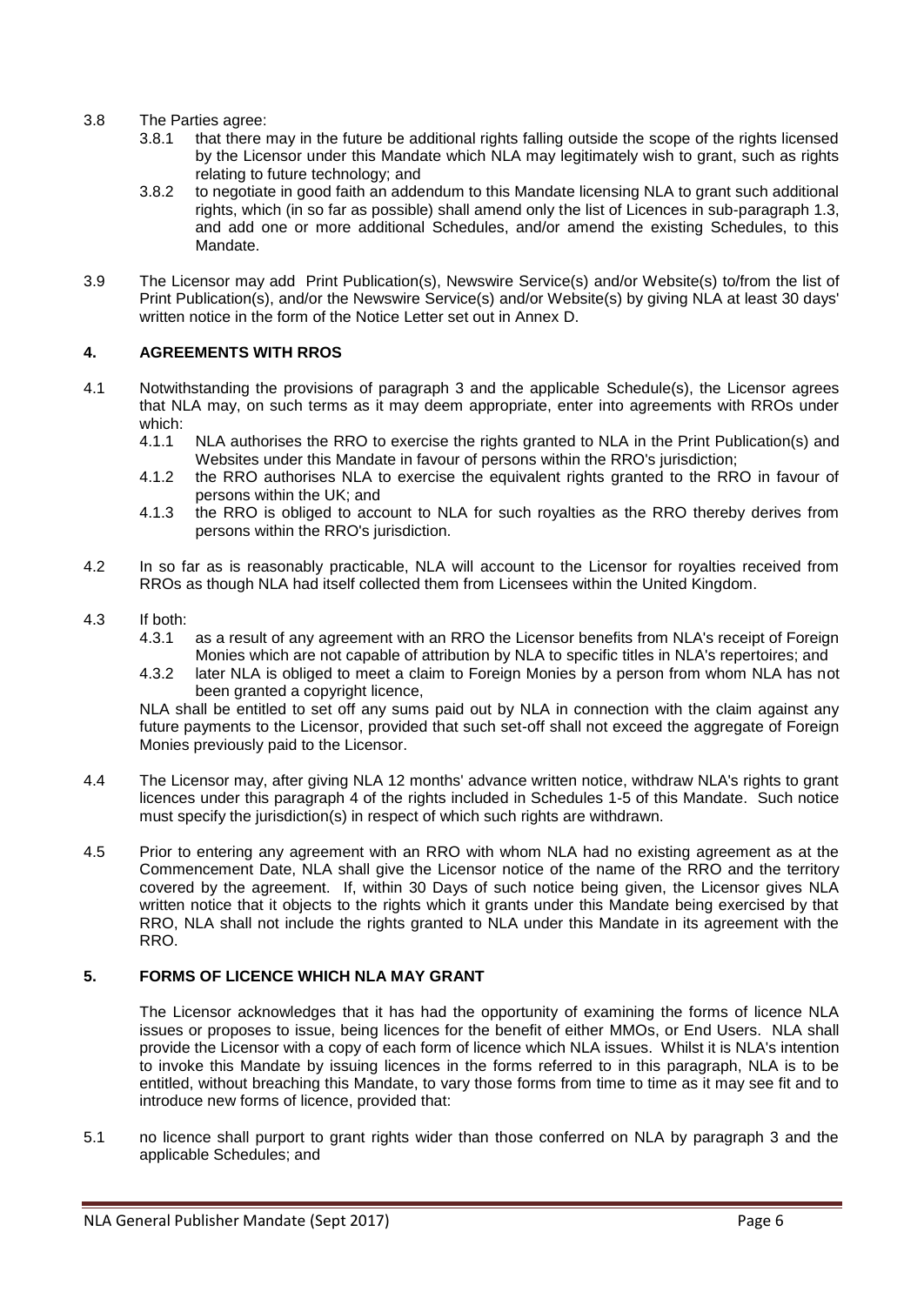5.2 no licence granted by NLA to an End User will require more than one year's notice of termination (subject to any right to archive which might extend beyond 12 months).

## **6. NLA'S OBLIGATIONS IN RESPECT OF LIBELLOUS AND RIGHTS RESTRICTED MATERIAL**

- 6.1 NLA shall ensure that, in its contracts with MMOs, a MMO is obliged to promptly alter or delete all copies of a Work or part of a Work in its possession where it is notified by NLA to do so because:<br>6.1.1 the Licensor may potentially or actually be legally liable to third parties in respect of
	- the Licensor may potentially or actually be legally liable to third parties in respect of the content thereof; or
	- 6.1.2 that Work or part of a Work is Rights Restricted Material.
- 6.2 Promptly on receipt of written notification from the Licensor in accordance with paragraph 6.1 above, NLA shall request that the MMO alters or deletes all copies of the Work or part of a Work in its possession.

#### **7. THE LICENSOR'S USE OF THE WORKS**

- 7.1 Subject to sub-paragraph 7.2, the Licensor shall be entitled to deal with the Works as it wishes, including undertaking the Licensed Acts in relation to the Works.
- 7.2 The Licensor undertakes that for so long as this Mandate continues in force it will not by itself or by any purported assignee, licensee or agent, authorise any licensing body or entity operating a licensing scheme (other than NLA) to grant any of the rights licensed to NLA (as limited by sub-paragraph 3.6 and the applicable Schedule(s)) under this Mandate, or any similar rights. For the purposes of this paragraph, "licensing body" and "licensing scheme" shall have the meanings ascribed to them by section 116 of the Act.

# **8. TARIFFS AND ALLOCATION OF REVENUE**

- 8.1 NLA shall be entitled to set such tariffs and charge such fees as NLA may see fit as consideration for NLA's grant of any licence to make use of articles from the Print Publication(s), and/or the Newswire Service(s) and/or the Website(s). Such tariffs and fees may distinguish between different types of print publications, newswire services and websites.
- 8.2 NLA will keep the Licensor informed of the tariffs as set by NLA from time to time and as requested by Licensor.
- 8.3 NLA will as far as reasonably possible ensure that revenue it collects can be attributed to the use of Works from identified Print Publication(s), and/or the Newswire Service(s) and/or Website(s).
- 8.4 NLA shall allocate any revenue it identifies as relating directly to the use of the Works from the Print Publication(s), and/or the Newswire Service(s) and/or Website(s) solely to the Print Publication(s), and/or the Newswire Service(s) and/or Website(s). NLA shall allocate any revenue that it receives as payment of composite tariffs or fees to the Print Publication(s), and/or the Newswire Service(s) and/or Website(s) and Other Publishers' print publications, newswire services and/or websites licensed by NLA in such proportions as in NLA's discretion it may see fit. NLA shall in so allocating have regard to such information as may be available to it about the relative use:
	- 8.4.1 made by Licensees generally; or 8.4.2 made generally within specific se
	- made generally within specific sectors of the business and administrative community,

as determined by NLA, according to such statistics as it may gather from time to time.

- 8.5 Subject to the Licensor agreeing to any requirements of NLA's auditors for the issue to them of such a certificate, not less often than once a year, NLA will provide for the issue to the Licensor a certificate from its auditors that they are reasonably satisfied that:
	- 8.5.1 the sums paid by NLA to the Licensor under this Mandate, and to Other Publishers under their mandates, are fair and reasonable as regards each of the titles in NLA's repertoires; and
	- 8.5.2 on the basis of their examination of NLA's records and test checks, NLA has duly accounted to the Licensor for the sums due to it under this Mandate.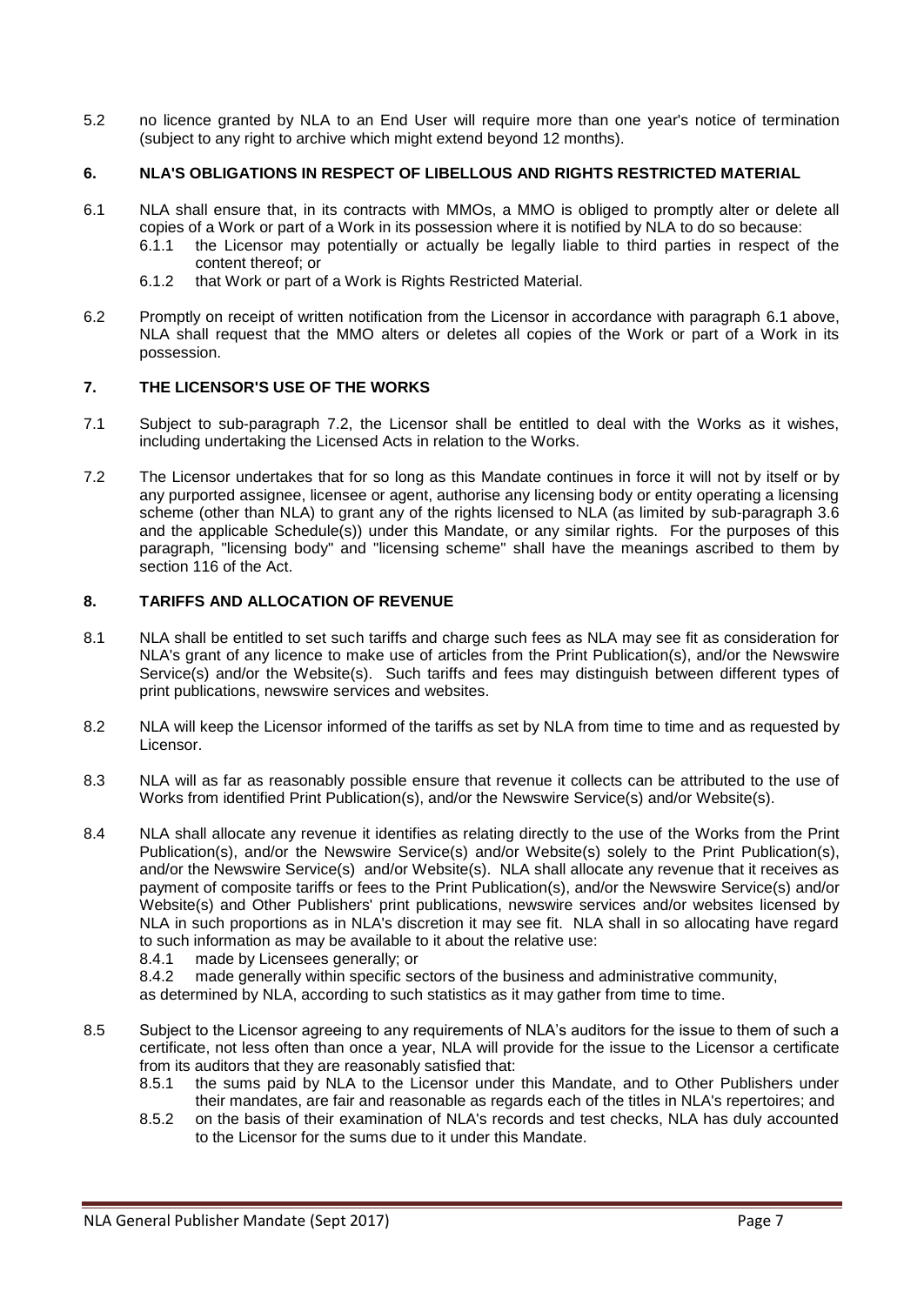- 8.6 The Licensor's entitlement under sub-paragraph 8.4 shall be determined subject to the deduction by NLA of such sums as NLA may reasonably believe should be attributed to the use of material in the Print Publication(s), and/or the Newswire Service(s) and/or Website(s) in respect of which:
	- 8.6.1 the Licensor appears not to have had the rights required to permit such use; and
	- 8.6.2 NLA has made (or may become liable to make) payments to other collecting societies or copyright owners in consideration of such use.

NLA shall base any such deduction on surveys and analyses which it conducts (or which are conducted on its behalf) from time to time, whether with or without the Licensor's co-operation. NLA's right under this sub-paragraph shall in no way be deemed to relieve the Licensor of its obligations to third persons (including for the avoidance of doubt Special Contributors) under paragraph 12 and/or the Distribution Scheme.

# **9. NLA'S REMUNERATION**

Except as may otherwise be specified in any of the Schedules NLA shall be entitled, as its remuneration for granting licences as permitted by this Mandate on behalf of the Licensor, to retain 22% of NLA's revenues (net of VAT thereon) attributable to the Licensor pursuant to paragraph 8 (including for the avoidance of doubt any monies due to Special Contributors), or such other percentage as NLA may notify to the Licensor in writing, not less than four months prior to such increase.

### **10. PAYMENT**

- 10.1 Within one month after the end of each calendar month, NLA will notify the Licensor of:
	- 10.1.1 the sum due under paragraph 8; and
	- 10.1.2 the remuneration due to NLA under paragraph 9,

in respect of the revenue received by NLA during that calendar month.

- 10.2 The notification referred to in sub-paragraph 10.1 will be accompanied by:
	- 10.2.1 a VAT invoice issued by NLA to the Licensor for the remuneration due to NLA. This shall be payable within 14 days of receipt by the Licensor, insofar as the remuneration due to NLA exceeds the sum due to the Licensor; and
	- 10.2.2 a copy VAT invoice issued by NLA on the Licensor's behalf to NLA (on a self-billing basis, subject to HM Revenue and Customs approval) for the sum due to the Licensor. This shall be payable within 60 days of issue by NLA, net of the remuneration and VAT due to NLA.
- 10.3 The Licensor will provide NLA with the necessary authority to make payments to the Licensor under a self-billing arrangement for VAT purposes.
- 10.4 NLA shall pay the sums due to Licensor within 45 days of the issue by NLA of the report as set out in paragraph 10.1, net of the remuneration due to NLA and any applicable taxes.
- 10.5 The Licensor acknowledges that sums paid to it by NLA will include payments received by NLA from Licensees in advance. Where for any reason NLA is obliged to make a refund to a Licensee, NLA shall be entitled to deduct from any sum otherwise payable to the Licensor an appropriate portion of such refund (equal to the percentage of the Licensee's original payment which has been refunded, multiplied by the original payment made to the Licensor in respect of that Licensee), and VAT thereon. Should NLA's aggregate entitlement to deductions exceed the sum otherwise payable to the Licensor, the Licensor will pay NLA the excess within 14 days of the Licensor's receipt of NLA's invoice for such sum.

# **11. VAT**

All payments to be made pursuant to this Mandate shall be made together with VAT and free and clear of all deductions and withholdings save as may be required by law or as are expressly provided for in this Mandate.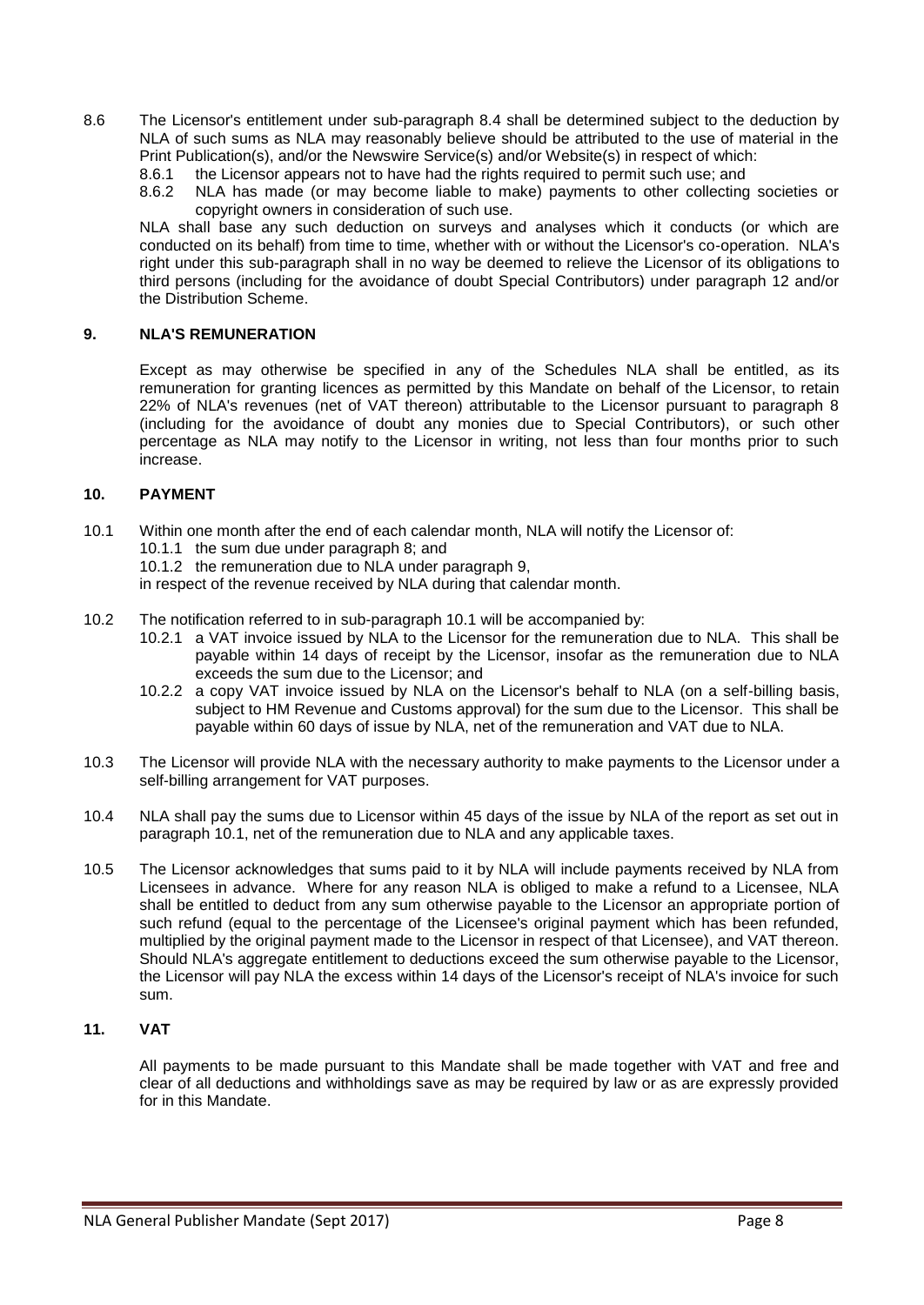### **12. THE LICENSOR'S OBLIGATIONS TO THIRD PARTIES, AND THE DISTRIBUTION SCHEME**

- 12.1 The Licensor agrees that, in any case where the Licensor is contractually obliged to make any payment to a third person in respect of the rights proposed to be licensed by NLA to Licensees, the Licensor will fulfil that obligation.
- 12.2 Without prejudice to the generality of the Licensor's obligation in sub-paragraph 12.1, unless the Licensor is not required to participate in the Distribution Scheme in accordance with the rules for the Distribution Scheme as advised by NLA from time to time, the Licensor agrees to fulfil the requirements imposed on it as the publisher of the Print Publication(s), and/or the Newswire Service(s) and/or the Website(s) by the Distribution Scheme. In particular, the Licensor agrees to account, out of the monies paid by NLA to it pursuant to this Mandate, to all Special Contributors for the monies due to them in accordance with the terms of the Distribution Scheme.
- 12.3 NLA shall be entitled, on giving 90 days' notice to the Licensor, to modify the Distribution Scheme at any time at NLA's discretion, but subject always to any modification not being unreasonably prejudicial to the interests of publishers or Special Contributors.
- 12.4 Upon receipt by the Licensor of any revised Distribution Scheme the Licensor shall be bound by the revisions so made.
- 12.5 If the Licensor fails to comply with sub-paragraph 12.1 and/or sub-paragraph 12.2 of this Mandate, and NLA gives the Licensor 90 days' notice of such failure to comply, NLA may, on expiry of the 90 days without remedy by the Licensor, at its sole discretion withhold payment of some or all of any sums which would otherwise be due to the Licensor under paragraph 8.
- 12.6 A Special Contributor shall be entitled to enforce, in accordance with but subject to the provisions of the Contracts (Rights of Third Parties) Act 1999, those terms of this Mandate which confer a benefit on that Special Contributor. This Mandate (including for the avoidance of doubt the Distribution Scheme) may, however, be varied without the consent or approval of any Special Contributor.

#### **13. INDEMNITIES**

- 13.1 The Licensor agrees to indemnify NLA, keep it fully indemnified, and hold it harmless from and against all actions, claims, demands, costs, expenses, liabilities, loss, damages or other monetary relief brought, made or awarded against or incurred by NLA whatsoever resulting (directly or indirectly) from:
	- 13.1.1 a breach by the Licensor of paragraph 12 or any claim that may be brought against NLA under or in connection with the Distribution Scheme or otherwise by a Special Contributor, his heirs or assigns insofar as such claim relates to the Print Publications, and/or the Newswire Service(s) and/or the Websites; or
	- 13.1.2 NLA having purported pursuant to this Mandate to license the use of a Work notwithstanding that the copyright and/or database right in such Work was not vested in the Licensor or that the Licensor was not otherwise empowered to authorise such licensing by NLA; or
	- 13.1.3 any indemnity under a licence by NLA:
		- (a) in a form in general use by NLA; or
		- (b) substantially in such form; or
		- (c) implied by section 136 of the Act or any modification or re-enactment thereof,
		- insofar as NLA's liability thereunder relates to the use of a Work; or
	- 13.1.4 any breach caused by the Licensor of NLA's undertaking to a MMO that if NLA:
		- (a) discloses to the Licensor any proprietary or confidential information obtained by NLA from that MMO; and
		- (b) identifies that information as confidential at the time of disclosure to the Licensor,

the Licensor will not use the information otherwise than legitimately as permitted by the terms of such undertaking; or

13.1.5 any breach of third party rights (including but not limited to any claim by a third party in relation to infringement of intellectual property rights, defamation, breach of confidence, data protection, or moral rights) relating to the content of any Work which results from NLA doing any of Licensed Acts, in accordance with the provisions of this Mandate.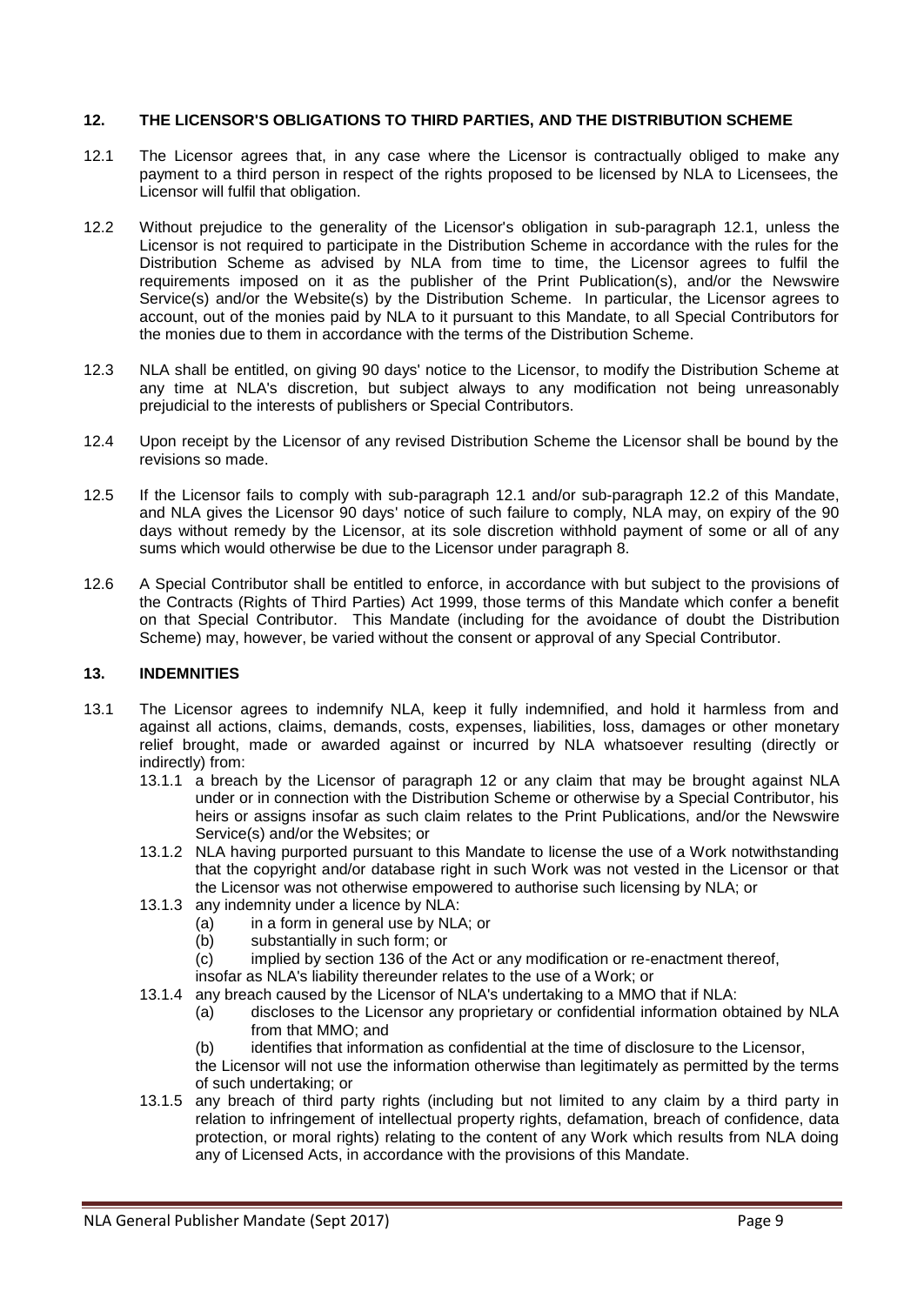- 13.2 The Licensor's obligations under sub-paragraph 13.1 are subject to NLA not being in material breach of its obligations in paragraph 6, or sub-paragraphs 3.6 or 13.3 of this Mandate, nor of (to the extent that it applies) sub-paragraph 3.1 of Schedule 2.
- 13.3 If any circumstance should arise whereby the indemnity granted in sub-paragraph 13.1 is invoked or is about to be invoked by NLA, it shall:
	- 13.3.1 promptly notify the Licensor in writing as soon as it becomes aware of any such claim;
	- 13.3.2 not compromise or settle any such claim without the Licensor's prior written consent, which consent shall not be unreasonably withheld or delayed;
	- 13.3.3 provide all reasonable assistance and any necessary documentation required as a result of any claim or complaint; for the avoidance of doubt, the indemnity granted in sub-paragraph 13.1 extends to indemnifying NLA for any costs and expenses that it may incur in consequence of providing such assistance and documentation; and
	- 13.3.4 allow the Licensor to have full control of any action or proceedings arising out of any such claim,

provided that the Licensor does not make any admission as to liability in relation to any such claim, or agree to any settlement of or compromise any such claim, without NLA's prior written consent, which consent shall not be unreasonably withheld or delayed.

# **14. ADVERTISEMENT**

To promote the licensing scheme operated by NLA the Licensor will:

- 14.1 provide all reasonable support, including (at NLA's reasonable request and subject to availability) publishing in the Print Publications and/or the Websites advertisements of sufficient size, prominence and frequency to adequately promote NLA licensing scheme; and
- 14.2 publish a notice in every edition reading "For permission to copy cuttings for internal or client use, contact NLA (www.nlamediaaccess.com / 01892 525273)", or such other wording as may be agreed between the parties in writing in advance.

## **15. ENFORCEMENT ACTIONS**

- 15.1 The Licensor acknowledges and agrees that:
	- 15.1.1 for the purposes of ensuring widespread take-up and proper operation of the licences to be offered by NLA, it is likely to be necessary for NLA to take Enforcement Actions;
	- 15.1.2 Enforcement Actions are likely to include court proceedings for infringement of copyright and/or database right:
	- 15.1.3 it hereby expressly grants NLA the right to the fullest extent possible to bring actions for infringement of copyright in the Works, under section 101A of the Act, and to bring Enforcement Actions, independently of the Licensor, provided that NLA has given the Licensor advance notice of its intention to bring such actions;
	- 15.1.4 except as set out in paragraph 15.4, all matters in connection with Enforcement Actions are entirely within NLA's discretion (including decisions as to whether, and against whom, Enforcement Actions should be taken and all decisions regarding the conduct of such actions); and
	- 15.1.5 if it is necessary for the Licensor (or any of its Group Companies) to be joined as a party to Enforcement Actions, the Licensor will agree (or if appropriate will obtain the agreement of the relevant Group Company) to be so named as a party but will take no active role in the proceedings, and will only follow NLA's reasonable instructions regarding the conduct of the Enforcement Action.
- 15.2 The Licensor agrees that:
	- 15.2.1 it will not undertake Enforcement Actions, except to the extent that NLA asks the Licensor to do so or in accordance with the provisions of paragraph 15.4;
	- 15.2.2 at NLA's request, it will promptly provide (or if appropriate will promptly procure that its relevant Group Company shall provide) all reasonable assistance which NLA may reasonably require in preparing, commencing or continuing Enforcement Actions. In particular this may include the Licensor: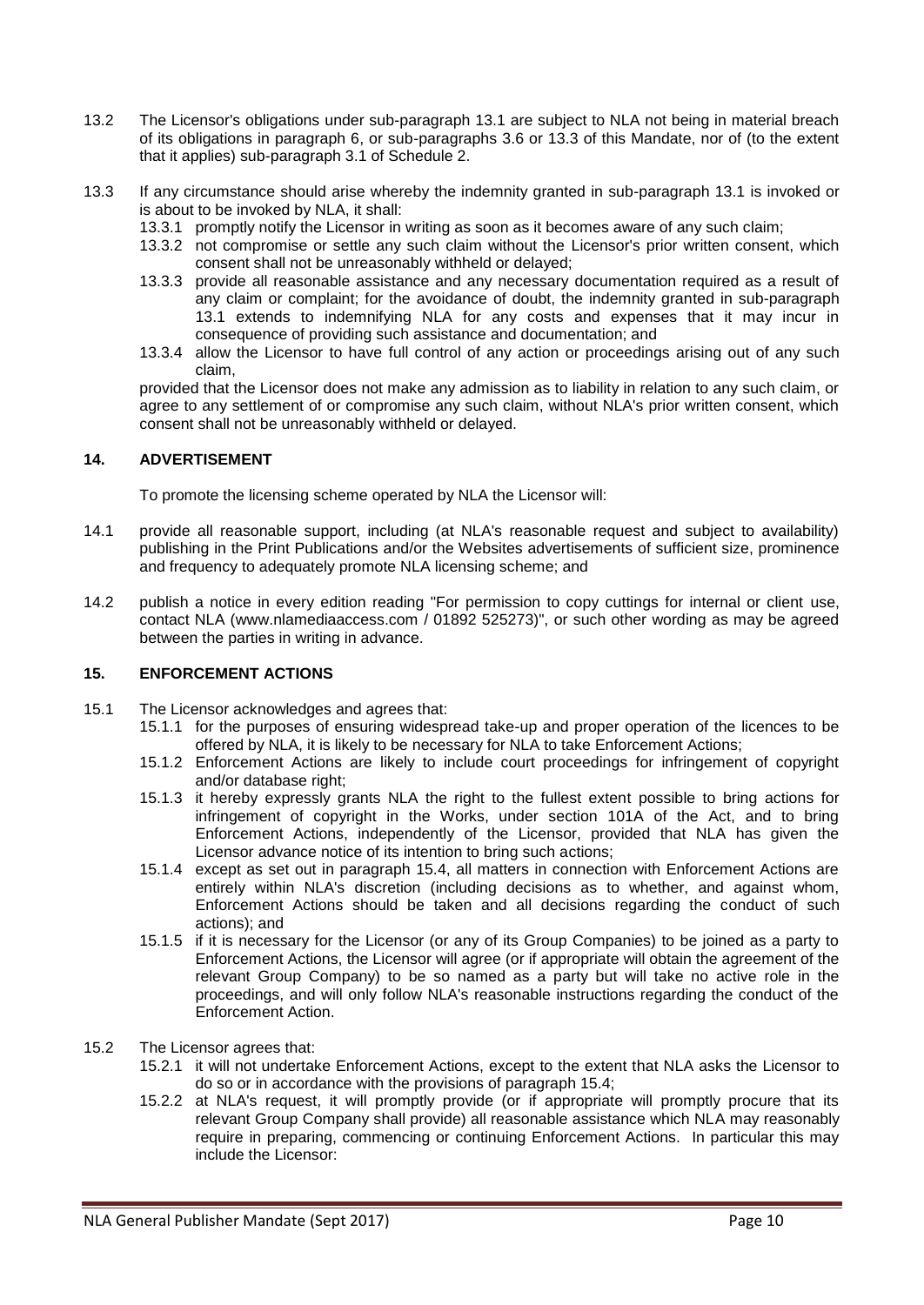- (a) being joined (or procuring that the relevant Group Company shall be joined) as a passive co-Claimant or co-Defendant to Enforcement Actions;
- (b) providing access (or procuring access in the case of documents controlled by a Group Company) to all such documents as NLA may desire or consider necessary for the purposes of evidencing title to the copyright and/or database right in respect of any Work; and
- (c) in so far as is reasonably practicable, giving NLA access to employees and procuring that NLA is given access to individuals other than employees including without limitation Special Contributors and employees of any of the Group Companies, in each case in connection with evidencing authorship of the Works concerned;
- 15.2.3 it shall execute and provide all such further documents and to take such actions as NLA may request for ensuring the rights hereby granted to NLA are effectively vested in NLA, for the purposes of evidencing title to the copyright and/or database right in respect of any Work referred to; and
- 15.2.4 if and to the extent that the rights which the Licensor grants to NLA in this paragraph 15 are rights which belong to a Group Company and not to the Licensor, the Licensor shall procure that such Group Company shall grant those rights (or equivalent rights) to NLA.

## 15.3 NLA agrees to:

- 15.3.1 bear the costs of Enforcement Actions (save as provided to the contrary by sub-paragraph 15.4); and
- 15.3.2 keep the Licensor informed of such matters in relation to any Enforcement Action as are relevant to the Licensor as publisher of the Print Publications, and/or the Newswire Service(s) and/or the Websites.
- 15.4 If NLA chooses not to take Enforcement Actions in respect of any infringement, the Licensor may notify NLA in writing that it wishes to do so. If within 14 days of receipt of the Licensor's written notice NLA does not notify the Licensor of NLA's commencement of (or intention to commence) such Enforcement Actions, the Licensor may take Enforcement Actions in respect of that infringement at the Licensor's own cost. In relation to an 'intention to commence', if no preliminary measures have been commenced by NLA within 1 (one) month from the date of knowledge of the infringement, the Licensor will be entitled to notify NLA in writing and take Enforcement Action itself. NLA agrees that at the Licensor's request NLA will promptly provide all reasonable assistance as the Licensor may require in preparing, commencing or continuing such Enforcement Actions. The Licensor may retain any damages or other settlement sums awarded to the Licensor in respect of such Enforcement Actions under this sub-paragraph.
- 15.5 Any sums recovered by NLA (whether by way of a payment to compromise a claim or settle an action or as damages or costs pursuant to a judgment or order) in consequence of any threatened or actual Enforcement Action shall, after the deduction therefrom of NLA's unrecovered costs on an indemnity basis, be distributed to the Licensor and Other Publishers in accordance with the provisions of paragraphs 8, 9 and 10.
- 15.6 The Licensor agrees to indemnify and hold NLA harmless against any liability, cost, claim or demand NLA may suffer or incur in any Enforcement Action taken by NLA as a result of a claim that the copyright and/or database right in any Work was not vested in the Licensor or validly licensed to NLA.

# **16. TRADE MARKS**

- 16.1 The Licensor grants NLA a non-exclusive worldwide royalty-free licence to use the Trade Marks to the extent necessary to enable NLA to (i) publicise and operate its licensing scheme, and (ii) comply with its obligations and exercise its rights under this Mandate.
- 16.2 NLA warrants that its use of the Trade Marks as particularised in 16.1 will bring neither the Licensor nor the Trade Marks into disrepute.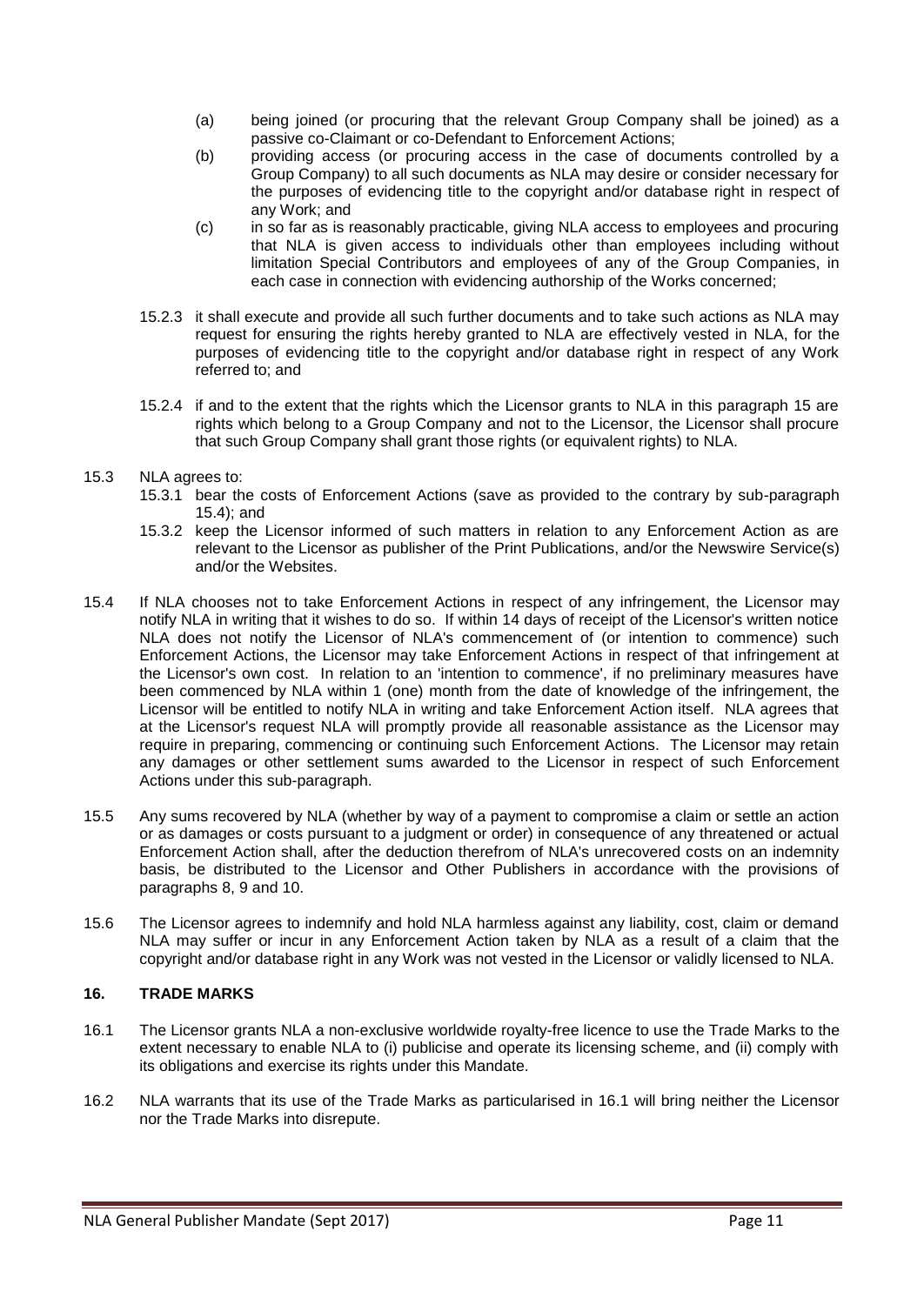## **17. TERM AND TERMINATION**

- 17.1 This Mandate shall take or be deemed to have taken effect on the Commencement Date.
- 17.2 Either Party may terminate this Mandate by not less than three months' written notice to the other given at any time, but:
	- 17.2.1 such termination shall not affect any accrued rights or liabilities of either Party; and
	- 17.2.2 any licence granted by NLA pursuant to this Mandate prior to the date upon which such termination becomes effective shall continue in full force and effect until the earliest date upon which such licence could in any event have been terminated by NLA.
- 17.3 Upon termination, the rights granted to NLA under this Mandate will revert to the Licensor, together with all accrued causes of action against third parties.
- 17.4 This Mandate may be terminated by either Party pursuant to sub-paragraph 18.2 without the consent or approval of any Special Contributor.

## **18. CONFIDENTIALITY**

18.1 The Licensor agrees that it shall not:

18.1.1 use for the purposes of competing with the business of any MMO; or

18.1.2 disclose to any third party, other than a professional adviser,

any confidential information which NLA has obtained from NLA's Licensees who are MMOs (and for the avoidance of doubt all information relating to the clients of such MMOs shall comprise confidential information), and which NLA provides to the Licensor.

- 18.2 NLA agrees that it shall not disclose to any third party, other than a professional adviser, any confidential information which the Licensor provides to NLA.
- 18.3 The Parties' obligations in this paragraph 18 shall not apply to information which:
	- 18.3.1 is already known to the receiving party at the time the other party provides it; or
	- 18.3.2 enters into the public domain other than as a breach of paragraph 18.1; or
	- 18.3.3 is received by the receiving party from a third party on a non-confidential basis; or
	- 18.3.4 is disclosed pursuant to any judicial or government request, requirement or order.

### **19. ASSIGNMENT AND SUB-LICENSING**

- 19.1 Subject to paragraph 4, NLA will not assign or license or sub-license the benefit of this Mandate or otherwise transfer its rights or obligations hereunder to any third person without the Licensor's prior written consent.
- 19.2 Without prejudice to the generality of paragraph 19.1 above Licensor acknowledges and accepts that NLA has appointed Copyright Licensing Agency Limited ('CLA') as its agent to license the rights granted to NLA under this Mandate to educational establishments (including to schools and higher educational establishments)

## **20. LIMITATION OF LIABILITY**

NLA undertakes diligently to invoke this Mandate by all reasonable means, but the Licensor acknowledges that NLA shall not be liable to the Licensor for any supposed neglect or want of diligence in maximising the revenue to be obtained from the issue of licences and the Licensor's sole remedy if the Licensor is dissatisfied with NLA's endeavours (whether for alleged breach of contract or negligence or for any other cause of action) will be to give notice to terminate this Mandate as provided by paragraph 17.

### **21. WAIVER**

The waiver by either of the Parties of a breach or default of any of the provisions of this Mandate shall not be construed as a waiver of any later breach of the same or other provision. Nor shall any delay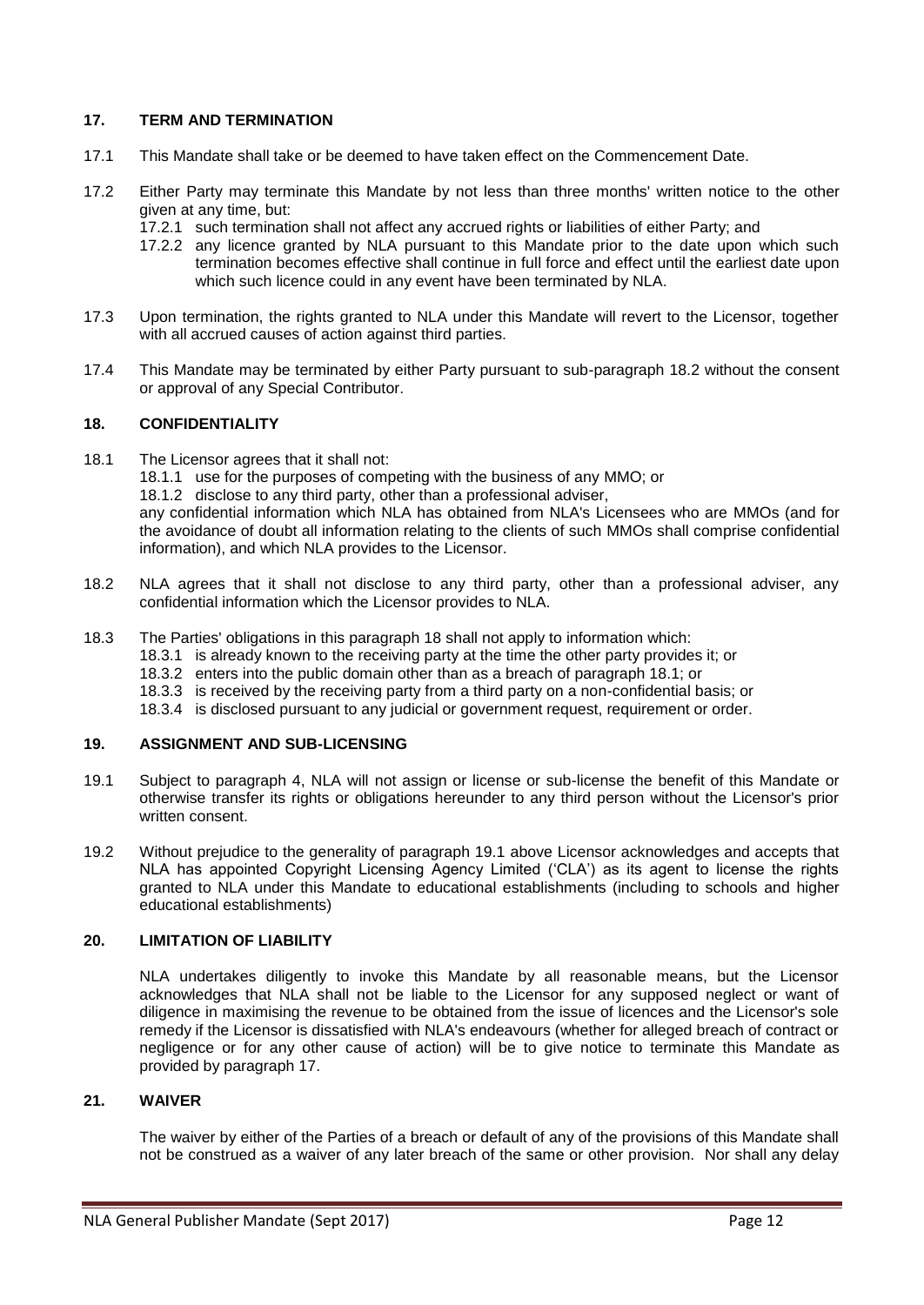or omission on the part of either Party to exercise or avail itself of any right, power or privilege that it has or may have hereunder operate as a waiver of any breach or default by the other.

#### **22. REMEDIES**

The rights and remedies herein provided are cumulative and not exclusive of each other, nor of any rights or remedies provided by law.

# **23. INVALIDITY**

If any one or more of the provisions of this Mandate shall be invalid, illegal or unenforceable, the validity, legality and enforceability of the remaining provisions shall not in any way be affected or impaired thereby.

#### **24. ENTIRE AGREEMENT**

- 24.1 This Mandate and any documentation referred to herein constitutes the full agreement and understanding of the Parties and (save as to any rights vested or liabilities already accrued and subject as provided by paragraph 17) supersedes with effect from the Commencement Date any previous Mandate:
	- 24.1.1 granted by the Licensor to NLA to permit the issue of licences on the Licensor's behalf; or
	- 24.1.2 granted by any Group Company to NLA to permit the issue of licences on that Group Company's behalf (for these purposes the Licensor agrees on its own behalf and for and on behalf of any such Group Company).
- 24.2 Save as aforesaid, neither Party shall be entitled to make a change to this Mandate except in writing signed by duly authorised representatives of both Parties.

### **25. LAW AND JURISDICTION**

This Mandate and any matter arising from or in connection with it shall be governed by and construed in accordance with English law, and the Parties both agree to submit to the exclusive jurisdiction of the English courts over any claim or matter arising from or in connection with this Mandate.

**SIGNED** by ) Name: ) Title ) **Position** for and on behalf of **NLA MEDIA ACCESS LIMITED**

| <b>SIGNED by</b>     |  |
|----------------------|--|
| Name:                |  |
| Title                |  |
| Position             |  |
| for and on behalf of |  |
|                      |  |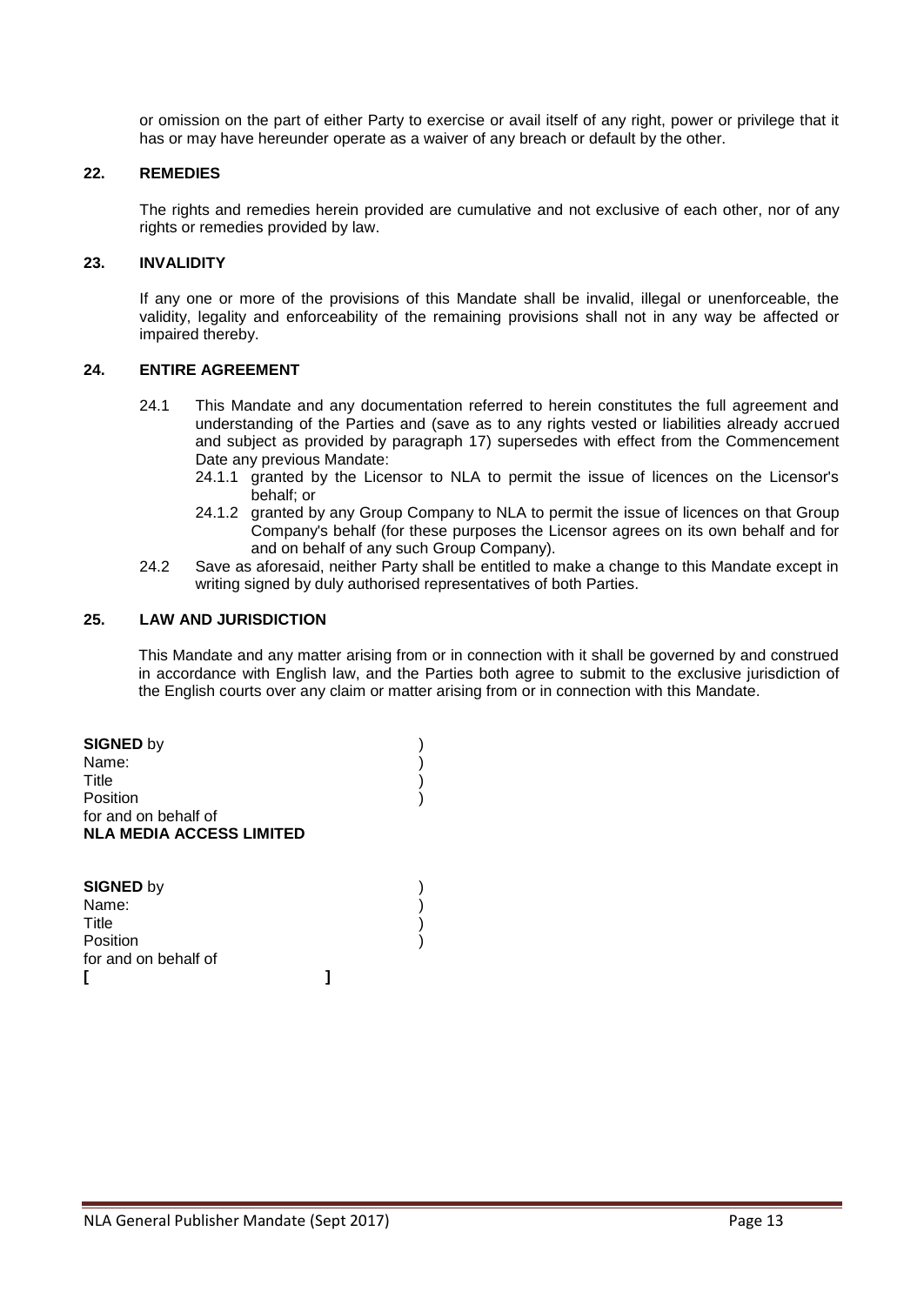### **PAPER AND ELECTRONIC LICENCE – PRINT PUBLICATION(S) AND NEWSWIRE SERVICE(S)**

#### **1. GRANT OF RIGHTS**

- 1.1 The Licensor hereby grants NLA a non-exclusive licence of the copyright and any database rights in the Print Publication and Newswire Service Works only to authorise MMOs and/or End Users (as applicable according to the licence options selected in paragraph 1.3 of this Mandate), for the Licensed Purposes, to:
	- 1.1.1 make and store Copies;
	- 1.1.2 in the case of MMOs, PRCs and professional practices, deliver Copies to clients by Paper Delivery;
	- 1.1.3 in the case of trade or professional associations, deliver Copies to members by Paper Delivery;
	- 1.1.4 subject any Print Publication Work to Image Scanning;
	- 1.1.5 subject any Print Publication Work to Text Scanning and use the text created only to:
		- 1.1.5.1 search for Print Publication and/or Newswire Service Works which are relevant to the End User; or
		- 1.1.5.2 in the case of MMOs, PRCs and professional practices (i) search for Print Publication and/or Newswire Service Works which are relevant to their client, and (ii) provide an Evaluation Service to clients; or
		- 1.1.5.3 in the case of trade or professional associations, (i) search for Print Publication and/or Newswire Service Works which are relevant to their members, and (ii) provide an Evaluation Service to members;
	- 1.1.6 in the case of MMOs, PRCs, trade and/or professional associations and/or professional practices, reproduce or alter (including for the avoidance of doubt but by no means limited to reducing in size) the typographical arrangement or layout of any scanned image to include making small thumbnail images depicting the page from which the Print Publication or Newswire Service Work was obtained;
	- 1.1.7 receive and/or transmit (via both wire and wireless transmissions) and/or broadcast electronically Print Publication and/or Newswire Service Works which have been subjected to Image Scanning, to one or more devices for displaying images, such that they may be stored electronically in and/or displayed on such devices to:
		- 1.1.7.1 personnel of the Licensee; and
		- 1.1.7.2 clients of MMOs and PRCs and professional practices, and members of trade and/or professional associations,

and permit access to such Print Publication and/or Newswire Service Works by such persons, via such devices;

- 1.1.8 electronically store and access any scanned Print Publication and/or Newswire Service Work;
- 1.1.9 in the case of Copyshops, do the acts mentioned at sub-paragraphs 1.1.1-1.1.5 and 1.1.8 above on behalf of the types of third party to which those sub-paragraphs apply;
- 1.1.10 do any copying or other act which takes place as a necessary incident to the acts authorised as rights  $1.1.1 - 1.1.9$  in this sub-paragraph 1.1.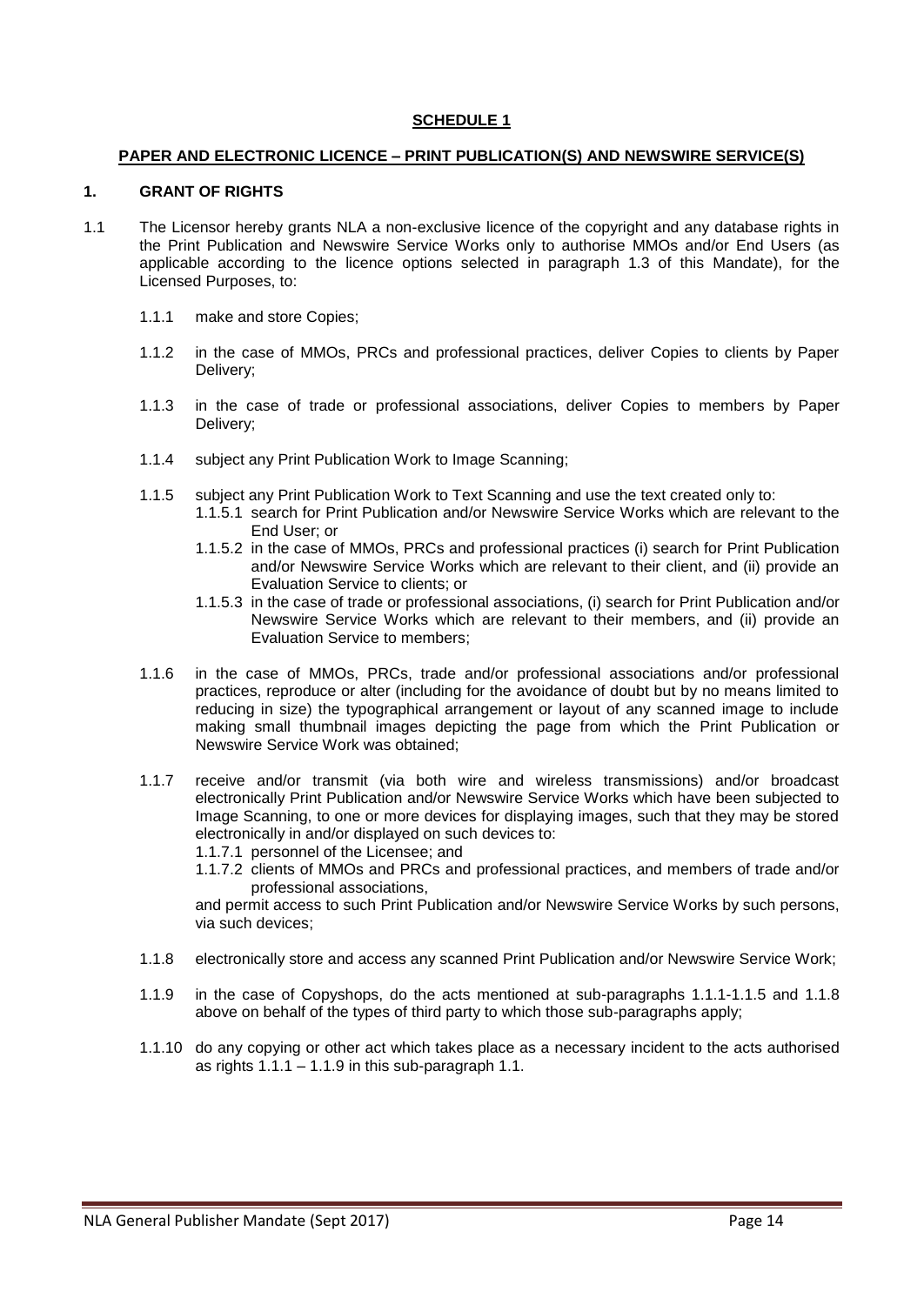### **DATABASE LICENCE – PRINT PUBLICATION(S)**

#### **1. GRANT OF RIGHTS**

- 1.1 The Licensor hereby grants NLA a non-exclusive licence of the copyright and any database rights in the Print Publication Works in the Database-Nominated Print Publication(s) only for the purposes of providing the NLA Database Service, to:
	- 1.1.1 copy or re-utilise the Print Publication Works and any Automatic Summaries;
	- 1.1.2 receive and store electronic copies of the Print Publication Works;
	- 1.1.3 compile, structure, maintain, edit or remove Print Publication Works and any Automatic Summaries from (at NLA's absolute discretion but subject always to the Licensor's rights in paragraph 4 of this Schedule) and exploit the Database;
	- 1.1.4 use the Database to create Automatic Summaries and Text-Only Versions of Works;
	- 1.1.5 authorise or enable access, for the Licensed Purposes, by Licensees to Print Publication Works, and any Automatic Summaries, contained in the Database;
	- 1.1.6 authorise, for the Licensed Purposes, MMOs, PRCs, professional practices and/or trade or professional associations to authorise or enable access by their clients (or, in the case of trade or professional associations, members) to Print Publication Works and any Automatic Summaries contained in the Database;
	- 1.1.7 make an adaptation of any electronic copy of a Print Publication Work received from the Licensor, and do any act in relation to such an adaptation of a Print Publication Work which is permitted in relation to the Print Publication Work itself by this sub-paragraph 1.1;
	- 1.1.8 do any copying or other act which takes place as a necessary incident to the acts authorised as rights  $1.1.1 - 1.1.9$  in this sub-paragraph  $1.1$ ; and
	- 1.1.9 authorise any third party engaged by NLA to undertake work in relation to the Database to do any of the acts referred to at sub-paragraphs 1.1.1, 1.1.3, and 1.1.4 of this sub-paragraph 1.1 on NLA's behalf.

## **2. PAYMENT**

- 2.1 The Licensor shall pay NLA the relevant Database Fee for each Database-Nominated Print Publication, per year.
- 2.2 NLA may amend the levels of the Database Fee for any or all of the Database-Nominated Print Publication(s), by giving the Licensor at least 30 days' written notice.
- 2.3 In the event that the Licensor notifies NLA that one or more Print Publication(s) are to be added to the list of Database-Nominated Print Publication(s), pursuant to sub-paragraph 5.1.5 of this Schedule below, NLA shall promptly (and in any event within 30 days of receiving such notice) notify the Licensor in writing of the Database Fee which shall be payable in respect of each such added Print Publication.
- 2.4 NLA shall be entitled to set off any underpayments of the Database Fee against any amounts due to the Licensor under paragraph 10 of this Mandate.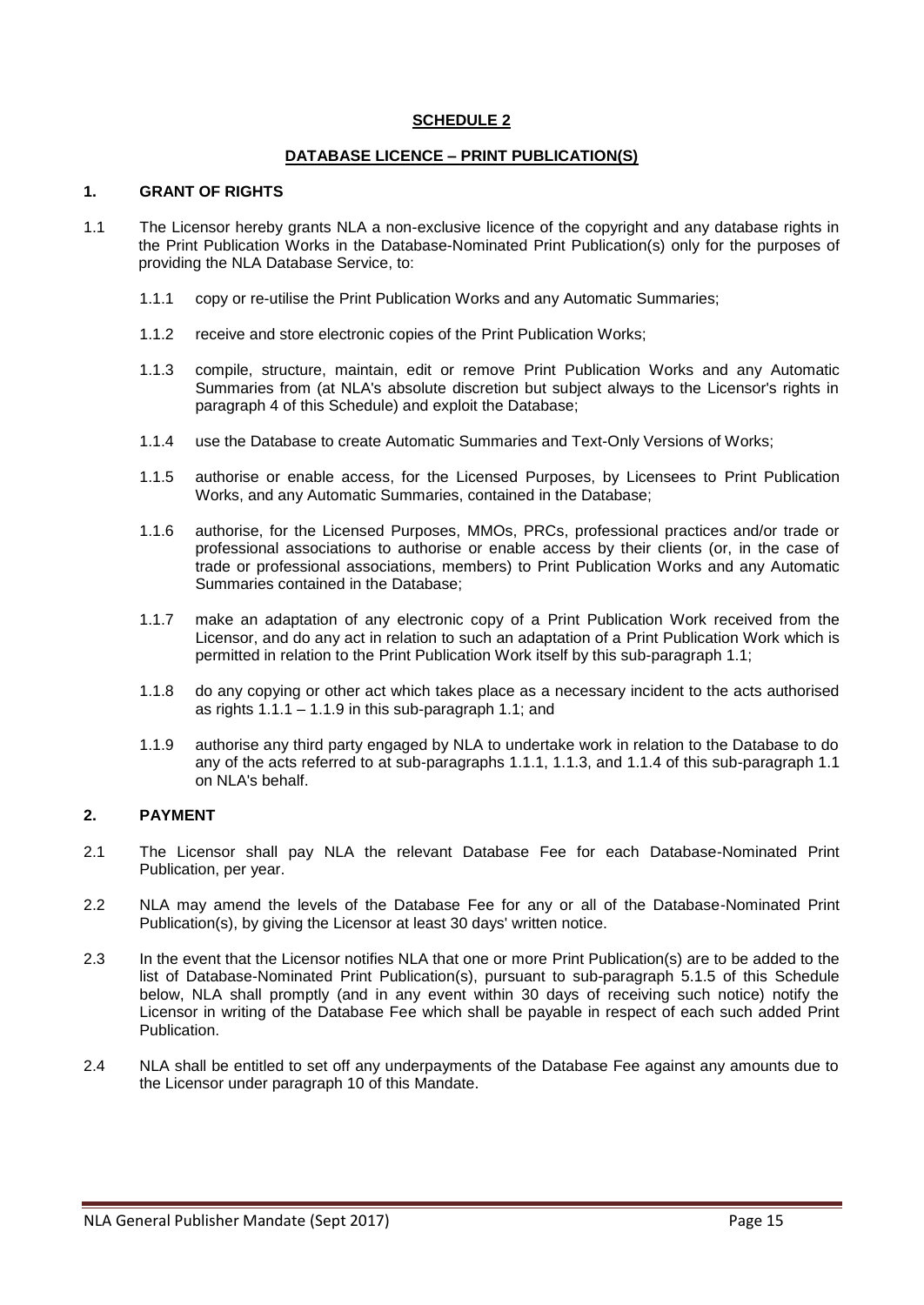# **3. LIMITATIONS TO GRANT OF RIGHTS**

- 3.1 For the avoidance of doubt, NLA's rights to edit and make adaptations of the Print Publication Works in sub-paragraphs 1.1.3 and 1.1.9 of this Schedule:
	- 3.1.1 shall only allow NLA to make such alterations as are reasonably deemed necessary for the efficient running of the Database; and
	- 3.1.2 shall not allow NLA to alter the meaning, tone or spirit of any individual Print Publication Work in any way.

## **4. SUPPLY**

4.1 The Licensor shall supply NLA with electronic copies of the Print Publication Works in accordance with the production schedule of the Print Publication and as set out in Appendix 1 to this Schedule.

## **5. LICENSOR'S RIGHTS**

- 5.1 The Licensor shall have the right to:
	- 5.1.1 edit or remove Works from the Database;
		- 5.1.2 receive, upon written request and at no charge to the Licensor save for agreed costs which directly and solely arise from supply pursuant to this sub-paragraph 5.1, copies of Print Publication Works contained in the Database;
		- 5.1.3 restrict or delay access to certain Print Publication Works, or certain categories of Print Publication Works, generally or by reference to the type of Licensee permitted to access them; and/or
		- 5.1.4 add or remove Print Publication(s) to/from the list of Database-Nominated Print Publication(s) in Appendix 2 to this Schedule, by giving NLA at least 30 days' written notice in the form of the Notice Letter set out in Appendix 3.
- 5.2 NLA shall use reasonable endeavours to procure that persons who are not licensed to use the Database will be unable to access it, and that persons to whom the Licensor restricts access to the Works are only able to access any Print Publication Works in the Database to which the Licensor has not restricted access.

#### **6. OWNERSHIP**

- 6.1 The Licensor agrees that NLA owns and shall remain owner of the Database, and all intellectual property rights in or underlying the Database, including (for the avoidance of doubt but by no means limited to) trademarks, database rights, copyright, and rights in and to computer programs ("the Database Property Rights").
- 6.2 For the avoidance of doubt, the Licensor hereby assigns to NLA any Database Property Rights which the Licensor may own, and shall at NLA's request do or procure the doing of all things as may from time to time be necessary to give full effect to the assignment, and to vest in NLA the full benefit of the Database Property Rights.
- 6.3 For the avoidance of doubt, the Database Property Rights expressly exclude intellectual property rights (including literary, artistic or typographical copyright) in the individual Print Publication Works which are included in the Database.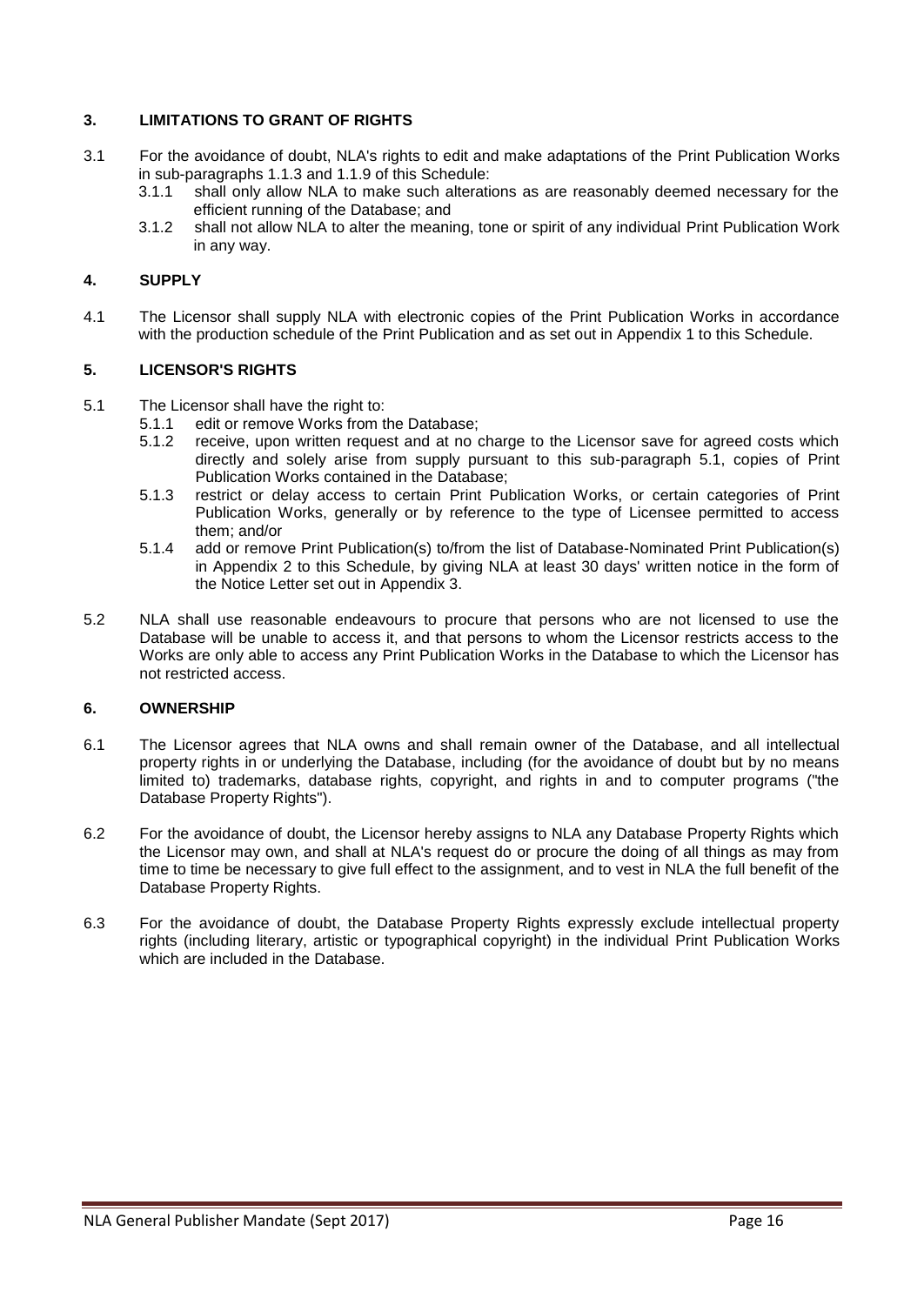# **SCHEDULE 2 - APPENDIX 1**

## **DATABASE - DELIVERY OF CONTENT**

- 1. Licensor will, supply copies of printed pages in PDF format via FTP or alternative delivery mechanism agreed in advance in writing between the Parties.
- 2. Licensor will use reasonable commercial endeavours to notify NLA as soon as possible of any change to the content or format or production timings, or any other change that might affect delivery of the content.
- 3. Licensor will provide a technical production contact who shall be available to endeavour to resolve any production issues. These hours shall always include the production delivery period, and – where possible – will also include 24 hour cover.
- 4. Licensor acknowledges that reliable delivery in a consistent **file naming** format is a requirement for efficient NLA processing and will ensure systems for delivering content are robust and fit for the purpose of enabling such delivery.
- 5. NLA acknowledges that any demands made on Licensor to support delivery of content to NLA must be consistent with wider commercial operations, and will work actively to minimise support requirements.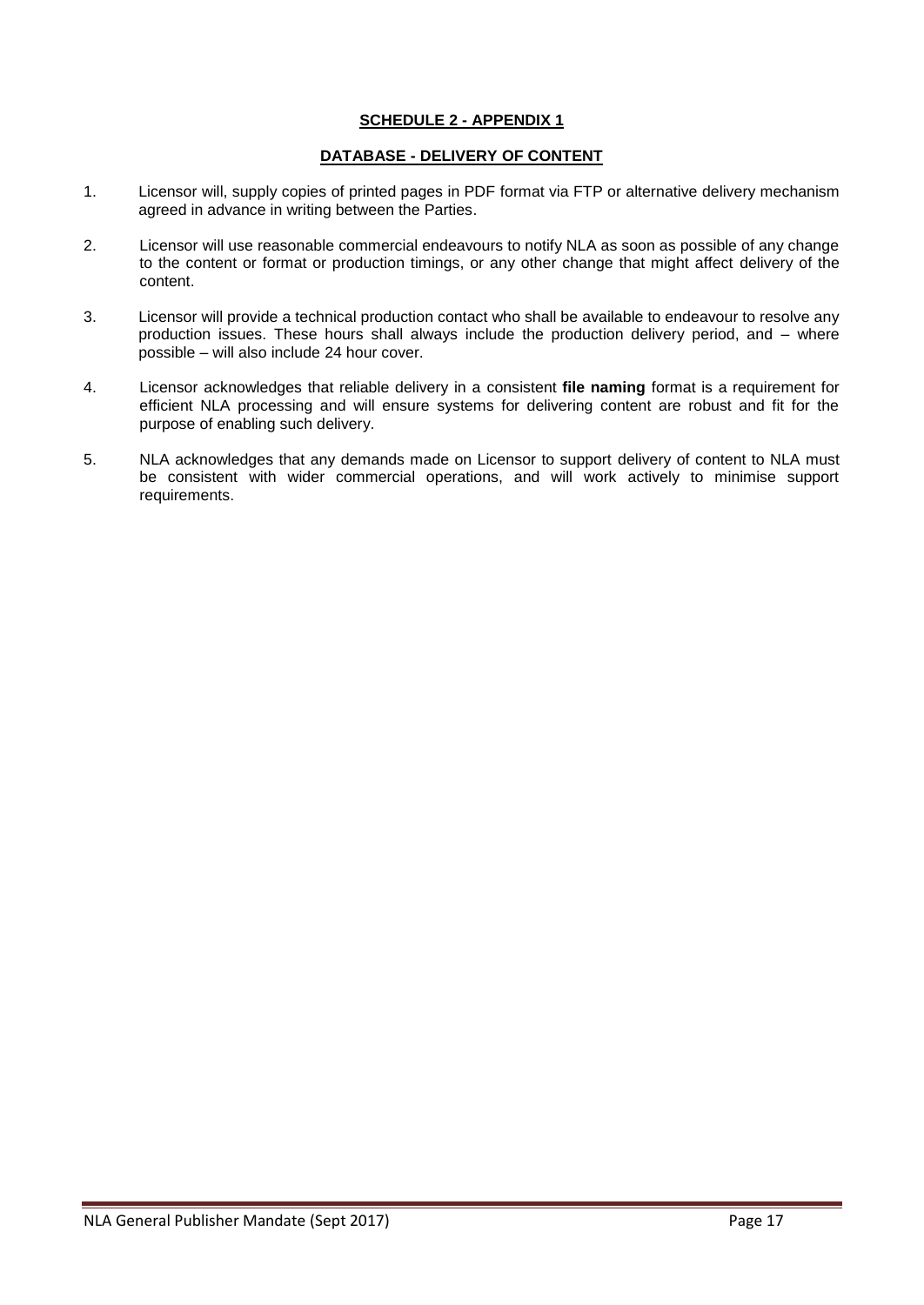# **SCHEDULE 2 - APPENDIX 2**

# **LIST OF DATABASE-NOMINATED PRINT PUBLICATION(S) AND DATABASE FEES**

| PRINT PUBLICATION TITLE | <b>DATABASE FEE</b><br>(£, PER ANNUM) |
|-------------------------|---------------------------------------|
|                         |                                       |
|                         |                                       |
|                         |                                       |
|                         |                                       |
|                         |                                       |
|                         |                                       |
|                         |                                       |
|                         |                                       |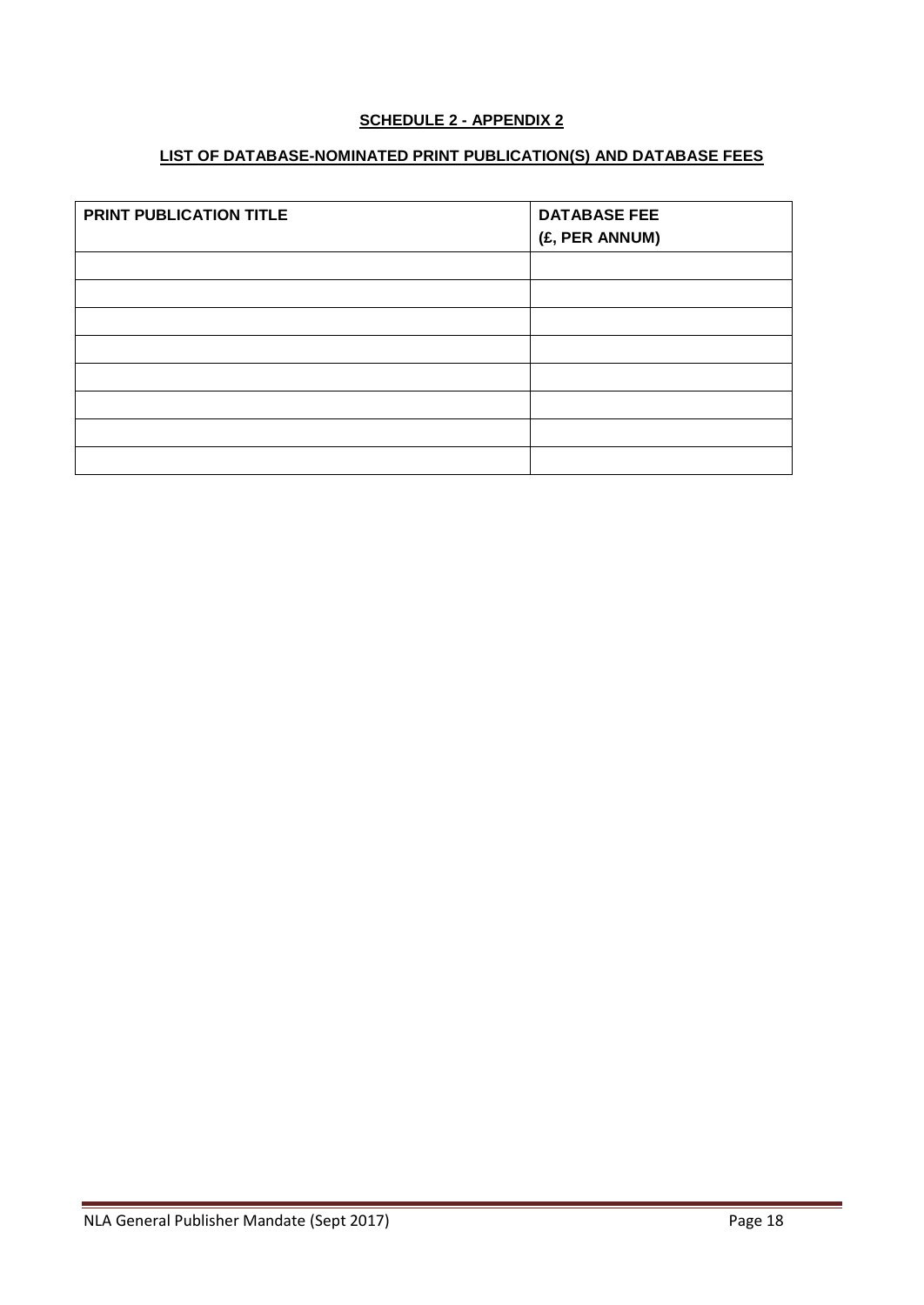# **SCHEDULE 2 - APPENDIX 3**

## **NOTICE LETTER FOR ADDING OR REMOVING DATABASE-NOMINATED PRINT PUBLICATION(S)**

*[To be sent on Licensor headed paper]*

NLA media access Ltd Mount Pleasant House Lonsdale Gardens Tunbridge Wells Kent TN1 1HJ

Dear Sir/Madam

#### **AMENDMENT TO OUR LIST OF DATABASE-NOMINATED PRINT PUBLICATION(S)**

We hereby confirm that pursuant to sub-paragraph 5.1.5 of Schedule 2 to the Mandate we wish to add the following Print Publications(s) to the list of Database-Nominated Print Publication(s) in Appendix 2 of Schedule 2 to the Mandate:

We confirm that pursuant to sub-paragraph 5.1.5 of Schedule 2 to the Mandate that we wish to delete the following Print Publications(s) from the list of Database-Nominated Print Publication(s) in Appendix 2 of Schedule 2 to the Mandate:

Yours faithfully

[*Insert name and position of signatory, who must be authorised to sign on behalf of the Licensor*]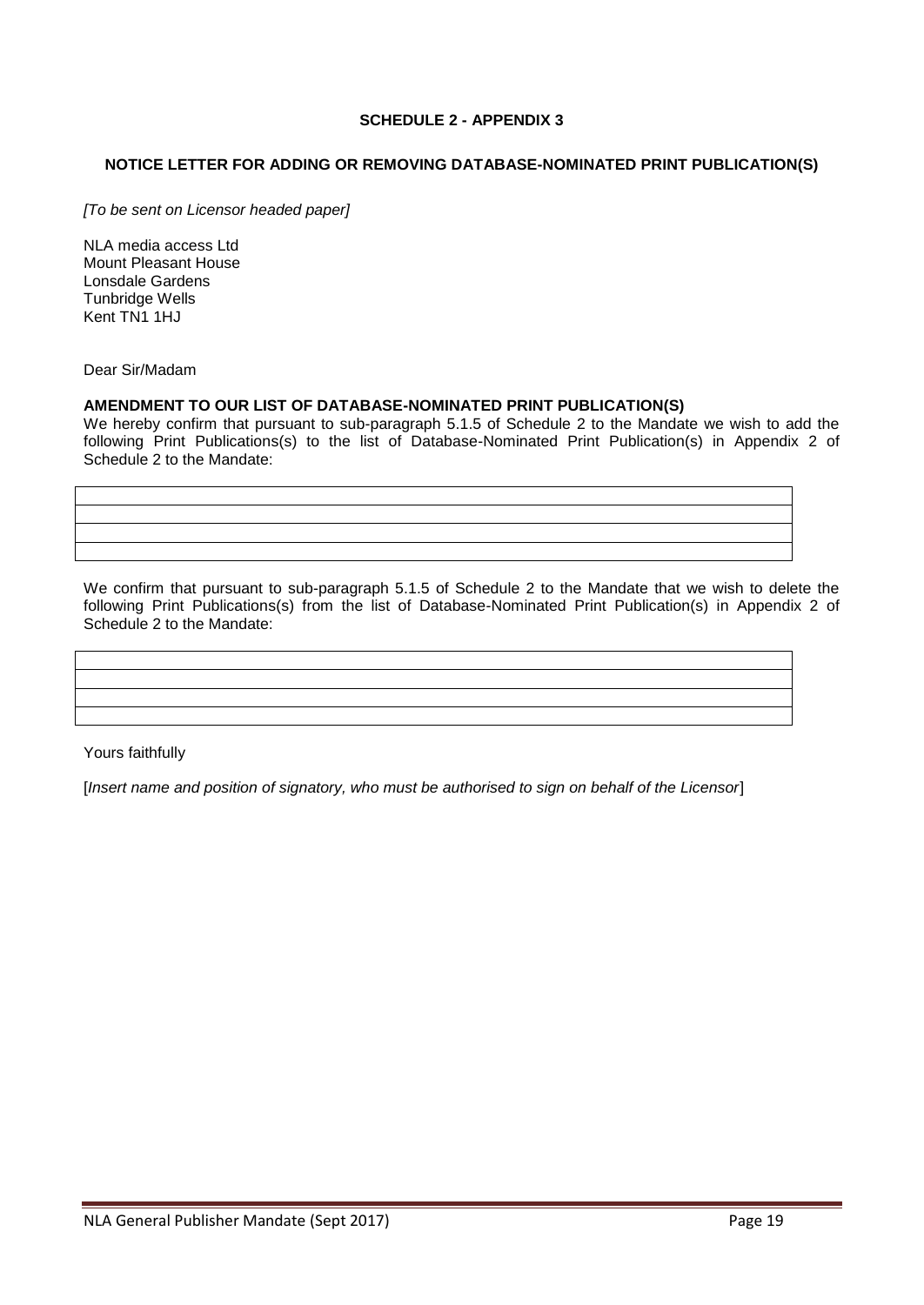### **PAPER AND ELECTRONIC LICENCE - WEBSITE(S)**

#### **1. GRANT OF RIGHTS**

- 1.1 The Licensor hereby grants NLA a non-exclusive licence of the copyright and any database rights in the Website Works only to authorise MMOs and End Users (as applicable according to the licence options selected in paragraph 1.3 of this Mandate), for the Licensed Purposes, to:
	- 1.1.1 print off hard copies of Website Works;
	- 1.1.2 in the case of MMOs, PRCs and professional practices, deliver hard copies of Website Works to clients by Paper Delivery;
	- 1.1.3 in the case of trade or professional associations, deliver hard copies of Website Works to members by Paper Delivery;
	- 1.1.4 subject any Website Work to Image Scanning;
	- 1.1.5 receive and/or transmit (via both wire and wireless transmissions) and/or broadcast electronically Website Works which have been subject to Image Scanning to one or more devices for displaying images, such that they may be stored electronically in and/or displayed on such devices, to:
		- 1.1.5.1 personnel of MMOs and End Users;
		- 1.1.5.2 clients of MMOs, PRCs and professional practices; and
		- 1.1.5.3 members of trade and professional associations,

and permit access to such Works by such persons, via such devices;

- 1.1.6 subject any Website Work to Text Scanning and to use the text created only to:
	- 1.1.6.1 search for Website Works which are relevant to the End User; or
	- 1.1.6.2 in the case of MMOs, PRCs and professional practices, (i) search for Website Works which are relevant to their clients, and (ii) provide an Evaluation Service to clients; or
	- 1.1.6.3 in the case of trade or professional associations, (i) search for Website Works which are relevant to their members, and (ii) provide an Evaluation Service to members;
- 1.1.7 in the case of MMOs, PRCs, trade and/or professional associations and/or professional practices, reproduce or alter (including for the avoidance of doubt but by no means limited to reducing in size) the typographical arrangement or layout of any scanned image to include making small thumbnail images depicting the page from which the Website Work was obtained;
- 1.1.8 electronically store and access any Website Work;
- 1.1.9 in the case of Copyshops, do the acts mentioned at sub-paragraphs 1.1.1-1.1.6 and 1.1.8 above on behalf of the types of third party to which those sub-paragraphs apply;
- 1.1.10 any copying or other act which takes place as a necessary incident to the acts authorised as rights  $1.1.1 - 1.1.6$  in this sub-paragraph 1.1.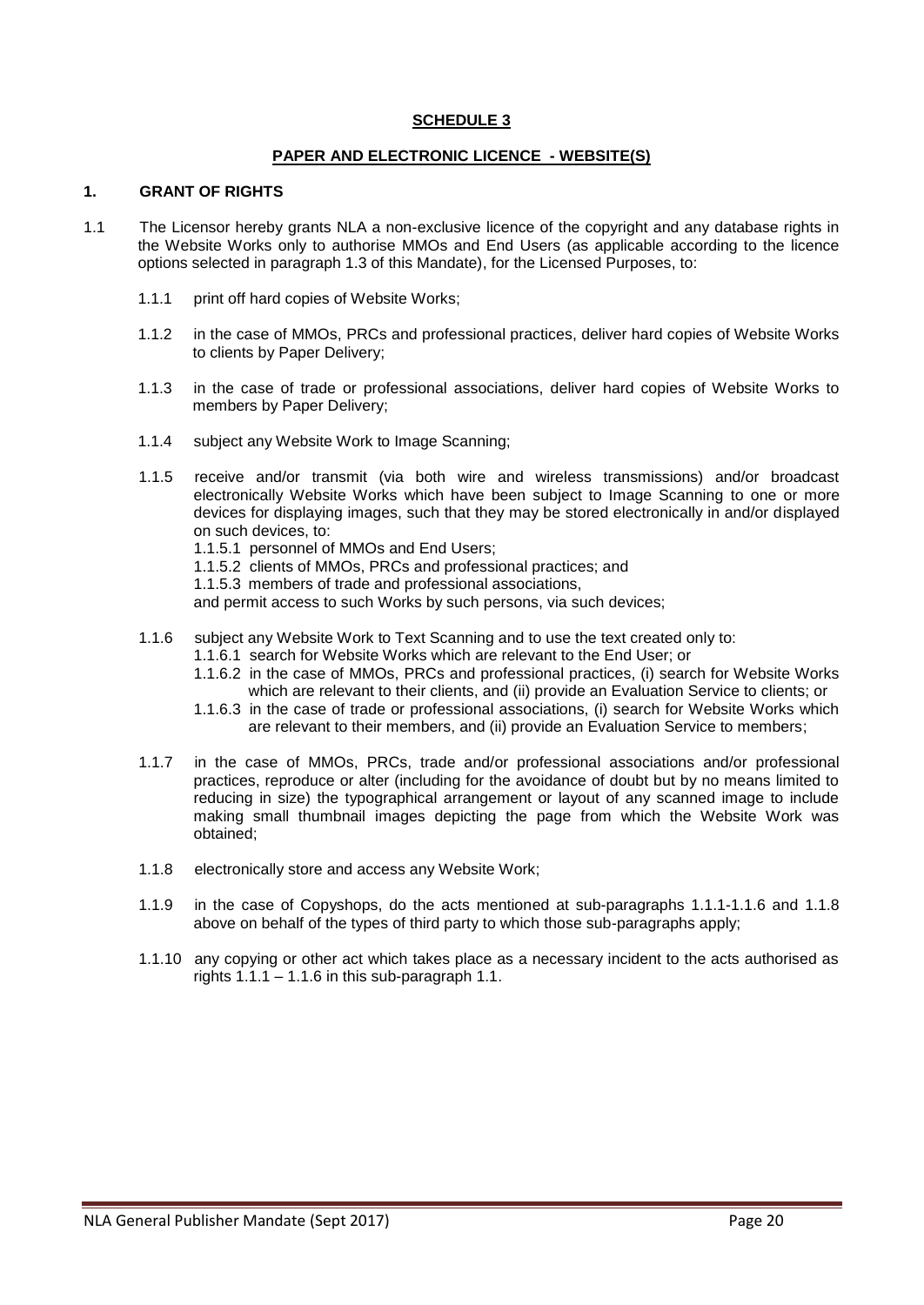#### **WEB DATA MANAGEMENT AND DISTRIBUTION LICENCE - WEBSITE(S) (paid for online website indexing and linking)**

#### **1. GRANT OF RIGHTS**

- 1.1 The Licensor hereby grants NLA a non-exclusive licence of the copyright and any database rights in the Website Works to, for the Licensed Purposes:
	- 1.1.1 authorise MMOs to Scrape Website Works;
	- 1.1.2 authorise MMOs to copy, store, index and search the Scraped Content;
	- 1.1.3 authorise MMOs to provide Scraped Content to third parties to exercise the rights in 1.1.4 below;
	- 1.1.4 authorise MMOs, PRCs, professional practices and/or trade or professional associations to use the Scraped Content to search for Website Works which are relevant to their clients and (or, in the case of trade or professional associations, members);
	- 1.1.5 provide Links to Website Works to End Users;
	- 1.1.6 provide Links to Website Works to End User Intranets;
	- 1.1.7 authorise End Users to retrieve display and use Website Works for their internal commercial purposes
- 1.2 The Licensor hereby grants NLA a non-exclusive licence of the copyright and any database rights in the Website Works to, for the Licensed Purposes, authorise Licensees to systematically send Links of Website Works in emails and / or otherwise transmit Links to:
	- 1.3.1 personnel of End-Users;
	- 1.3.2 clients of MMOs, PRCs and professional practices;
	- 1.3.3 members of trade and professional associations.
- 1.3 The Licensor hereby grants NLA a non-exclusive licence of the copyright and any database rights in the Websites Works to do any copying or other act which takes place as a necessary incident to the acts authorised in this Licence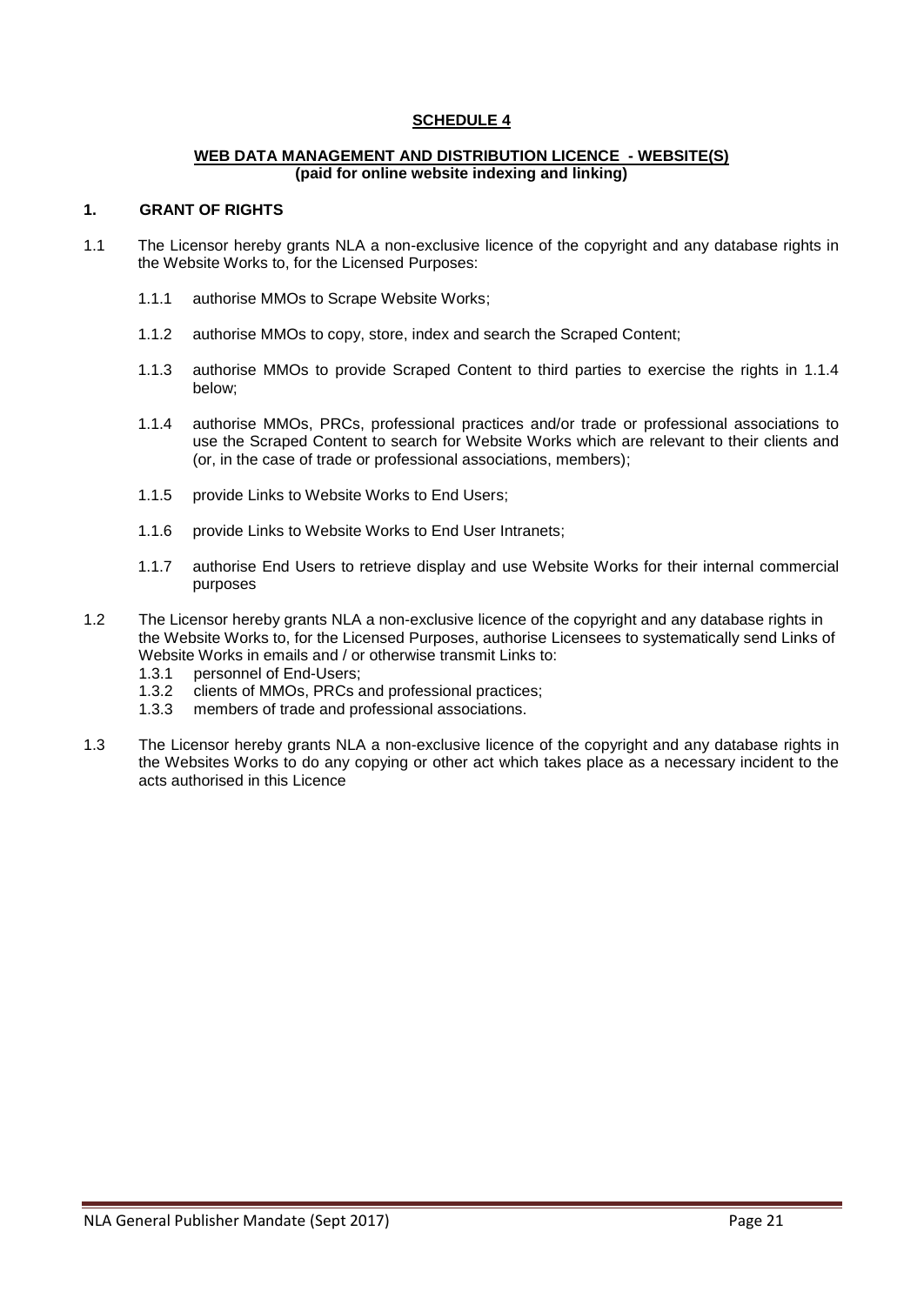## **WEB DATABASE LICENCE – WEBSITE(S)**

#### **1. GRANT OF RIGHTS**

- 1.1 The Licensor hereby grants NLA a non-exclusive licence of the copyright and any database rights in the Website Works in the Web Database Nominated Website(s) only for the purposes of providing the NLA Database Service, to:
	- 1.1.1 copy or re-utilise the Website Works and any Automatic Summaries;
	- 1.1.2 receive and store electronic copies of the Website Works;
	- 1.1.3 compile, structure, maintain, edit or remove Website Works and any Automatic Summaries from (at NLA's absolute discretion but subject always to the Licensor's rights in paragraph 4 of this Schedule) and exploit the Web Database;
	- 1.1.4 use the Web Database to create Automatic Summaries and Text-Only Versions of Website Works;
	- 1.1.5 authorise or enable access, for the Licensed Purposes, by Licensees to Website Works, and any Automatic Summaries, contained in the Web Database;
	- 1.1.6 authorise, for the Licensed Purposes, MMOs, PRCs, professional practices and/or trade or professional associations to authorise or enable access by their clients (or, in the case of trade or professional associations, members) to Website Works and any Automatic Summaries contained in the Web Database;
	- 1.1.7 make an adaptation of any electronic copy of a Website Work received from the Licensor, and do any act in relation to such an adaptation of a Website Work which is permitted in relation to the Website Work itself by this sub-paragraph 1.1;
	- 1.1.8 do any copying or other act which takes place as a necessary incident to the acts authorised as rights  $1.1.1 - 1.1.9$  in this sub-paragraph  $1.1$ ; and
	- 1.1.9 authorise any third party engaged by NLA to undertake work in relation to the Web Database to do any of the acts referred to at sub-paragraphs 1.1.1, 1.1.3, and 1.1.4 of this subparagraph 1.1 on NLA's behalf.

# **2. LIMITATIONS TO GRANT OF RIGHTS**

- 2.1 For the avoidance of doubt, NLA's rights to edit and make adaptations of the Website Works in subparagraphs 1.1.3 and 1.1.9 of this Schedule:
	- 2.1.1 shall only allow NLA to make such alterations as are reasonably deemed necessary for the efficient running of the Web Database; and
	- 2.1.2 shall not allow NLA to alter the meaning, tone or spirit of any individual Website Work in any way.

# **3. SUPPLY**

3.1 The Licensor shall supply NLA with electronic copies of the Website Works on a daily basis as set out in Appendix 1 to this Schedule 5.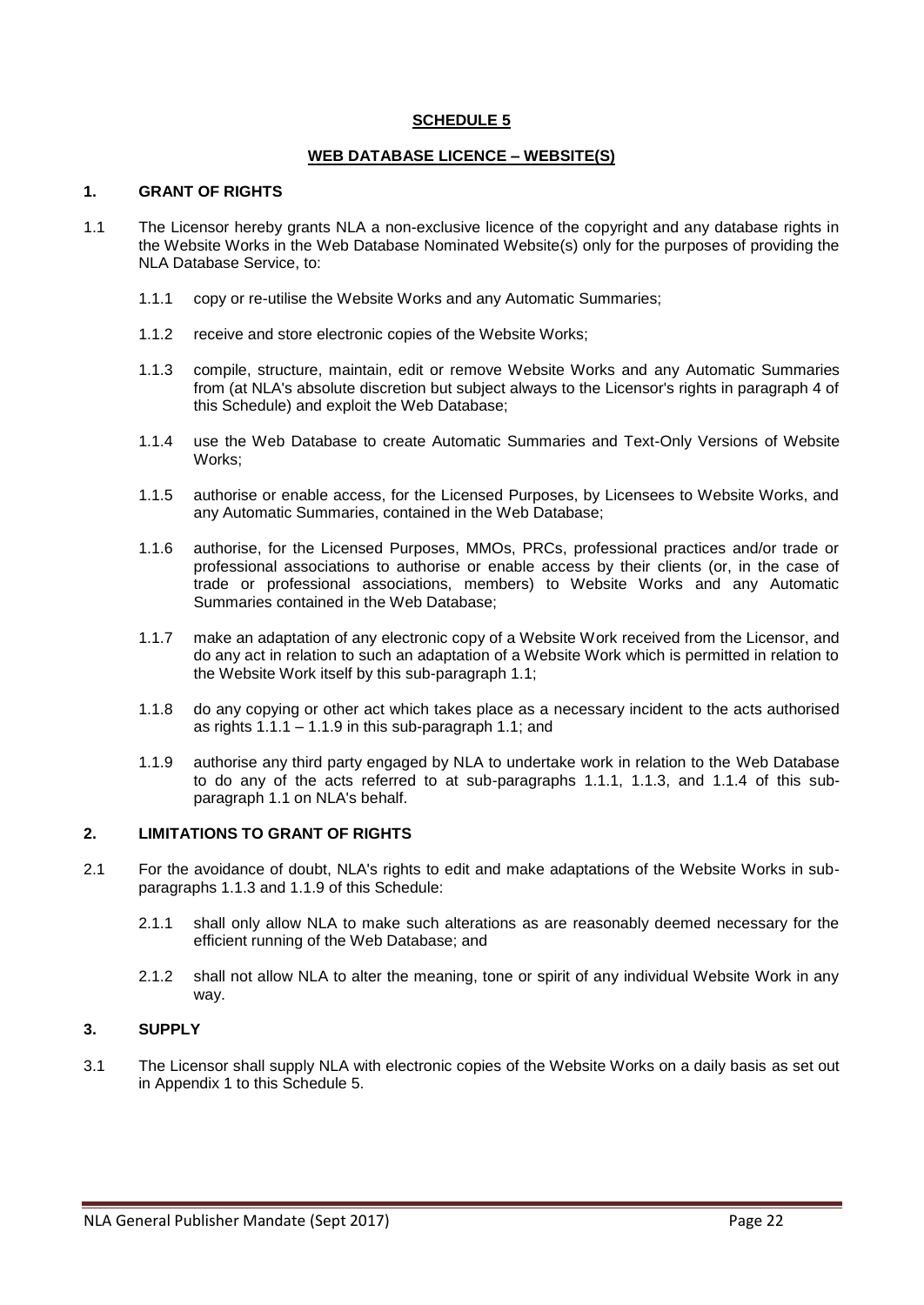# **4. LICENSOR'S RIGHTS**

- 4.1 The Licensor shall have the right to:
	- 4.1.1 edit or remove Website Works from the Web Database;
	- 4.1.2 receive, upon written request and at no charge to the Licensor save for agreed costs which directly and solely arise from supply pursuant to this sub-paragraph 4.1, copies of Website Works contained in the Web Database;
	- 4.1.3 restrict or delay access to certain Website Works, or certain categories of Website Works, generally or by reference to the type of Licensee permitted to access them; and/or
	- 4.1.4 add or remove Website(s) to/from the list of Web Database-Nominated Websites, by giving NLA at least 30 days' written notice in the form of the Notice Letter set out in Appendix 3 to this Schedule 5.
- 4.2 NLA shall use reasonable endeavours to procure that persons who are not licensed to use the Web Database will be unable to access it, and that persons to whom the Licensor restricts access to the Website Works are only able to access any Website Works in the Web Database to which the Licensor has not restricted access.

# **5. OWNERSHIP**

- 5.1 The Licensor agrees that NLA owns and shall remain owner of the Web Database, and all intellectual property rights in or underlying the Web Database including (for the avoidance of doubt but by no means limited to) trademarks, database rights, copyright, and rights in and to computer programs ("the Web Database Property Rights").
- 5.2 For the avoidance of doubt, the Licensor hereby assigns to NLA any Web Database Property Rights which the Licensor may own, and shall at NLA's request do or procure the doing of all things as may from time to time be necessary to give full effect to the assignment, and to vest in NLA the full benefit of the Web Database Property Rights.
- 5.3 For the avoidance of doubt, the Web Database Property Rights expressly exclude intellectual property rights (including literary, artistic or typographical copyright) in the individual Website Works which are included in the Web Database.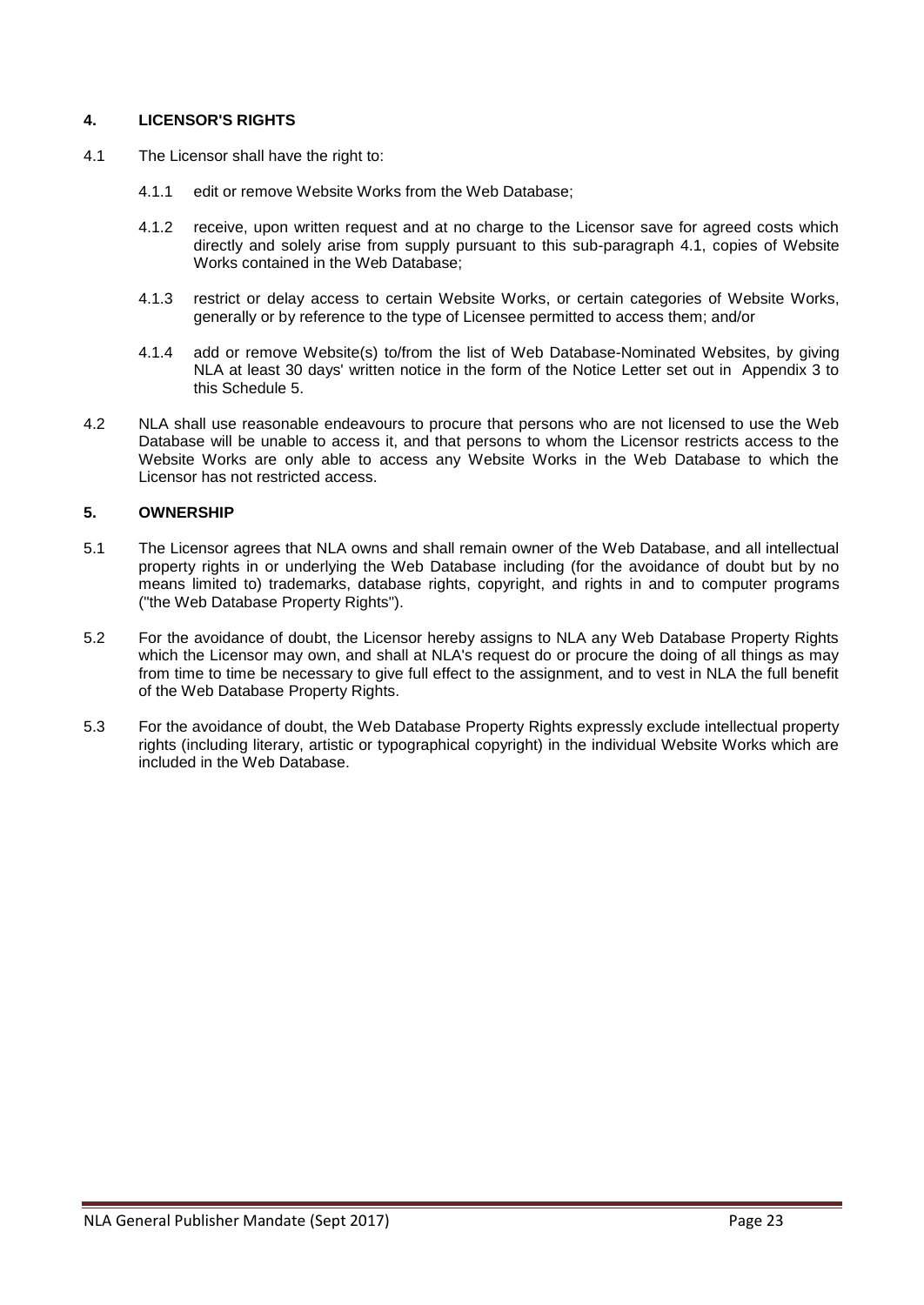## **SCHEDULE 5 - APPENDIX 1**

## **WEB DATABASE - DELIVERY OF CONTENT**

- 1. Licensor will supply copies of Website Works in XML format via FTP or alternative delivery mechanism agreed in advance in writing between the Parties.
- 2. Licensor will use reasonable commercial endeavours to notify NLA as soon as possible of any change to the content or format or production timings, or any other change that might affect delivery of the content.
- 3. Licensor will provide a technical production contact who shall be available to endeavour to resolve any production issues. These hours shall always include the production delivery period, and – where possible – will also include 24 hour cover.
- 4. Licensor acknowledges that reliable delivery in a consistent format is a requirement for efficient NLA processing and will ensure systems for delivering content are robust and fit for the purpose of enabling such delivery.
- 5. NLA acknowledges that any demands made on Licensor to support delivery of content to NLA must be consistent with wider commercial operations, and will work actively to minimise support requirements.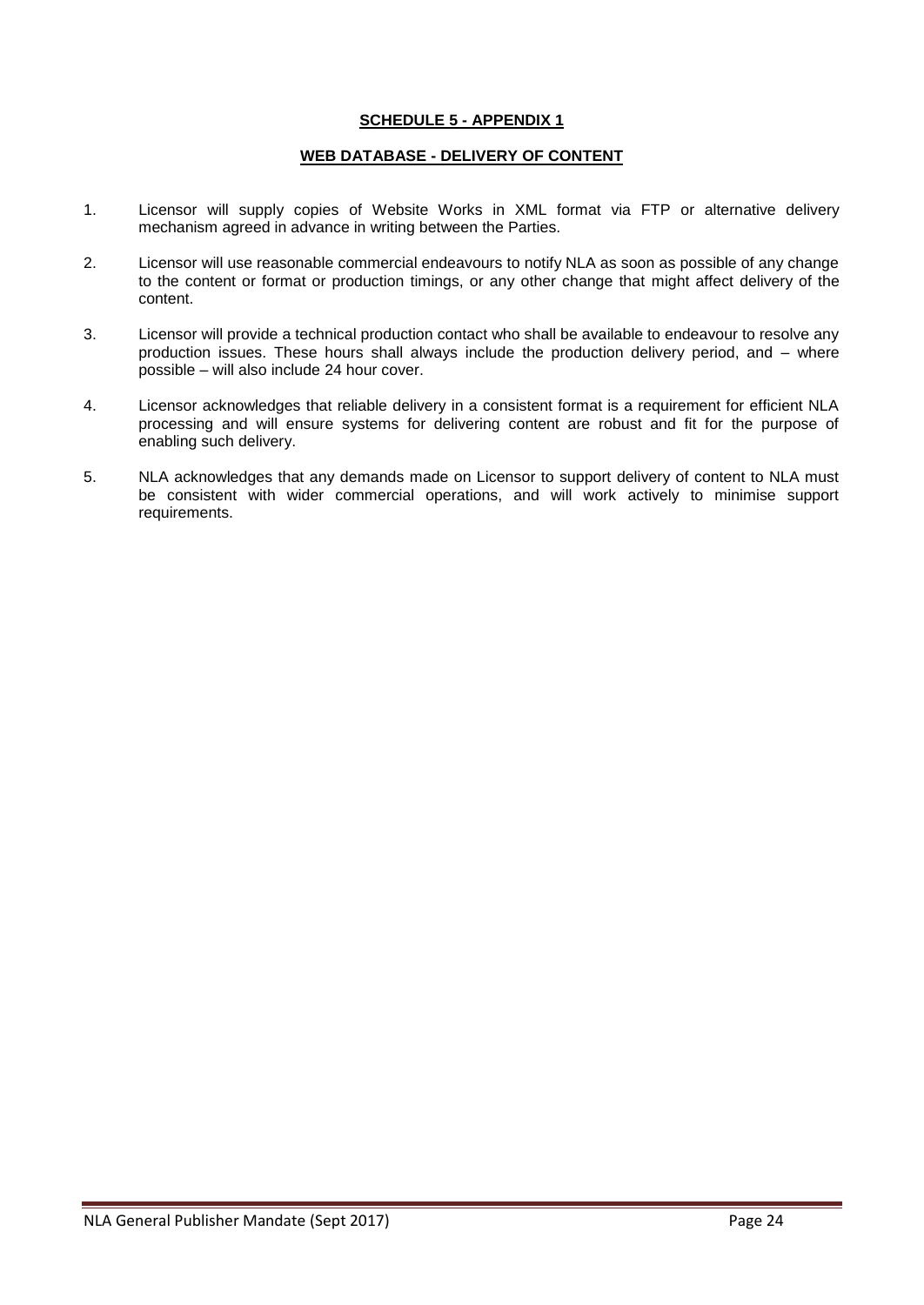# **SCHEDULE 5 - APPENDIX 2**

# **LIST OF WEB DATABASE-NOMINATED WEBSITE(S)**

| <b>WEBSITE</b> |  |  |  |
|----------------|--|--|--|
|                |  |  |  |
|                |  |  |  |
|                |  |  |  |
|                |  |  |  |
|                |  |  |  |
|                |  |  |  |
|                |  |  |  |
|                |  |  |  |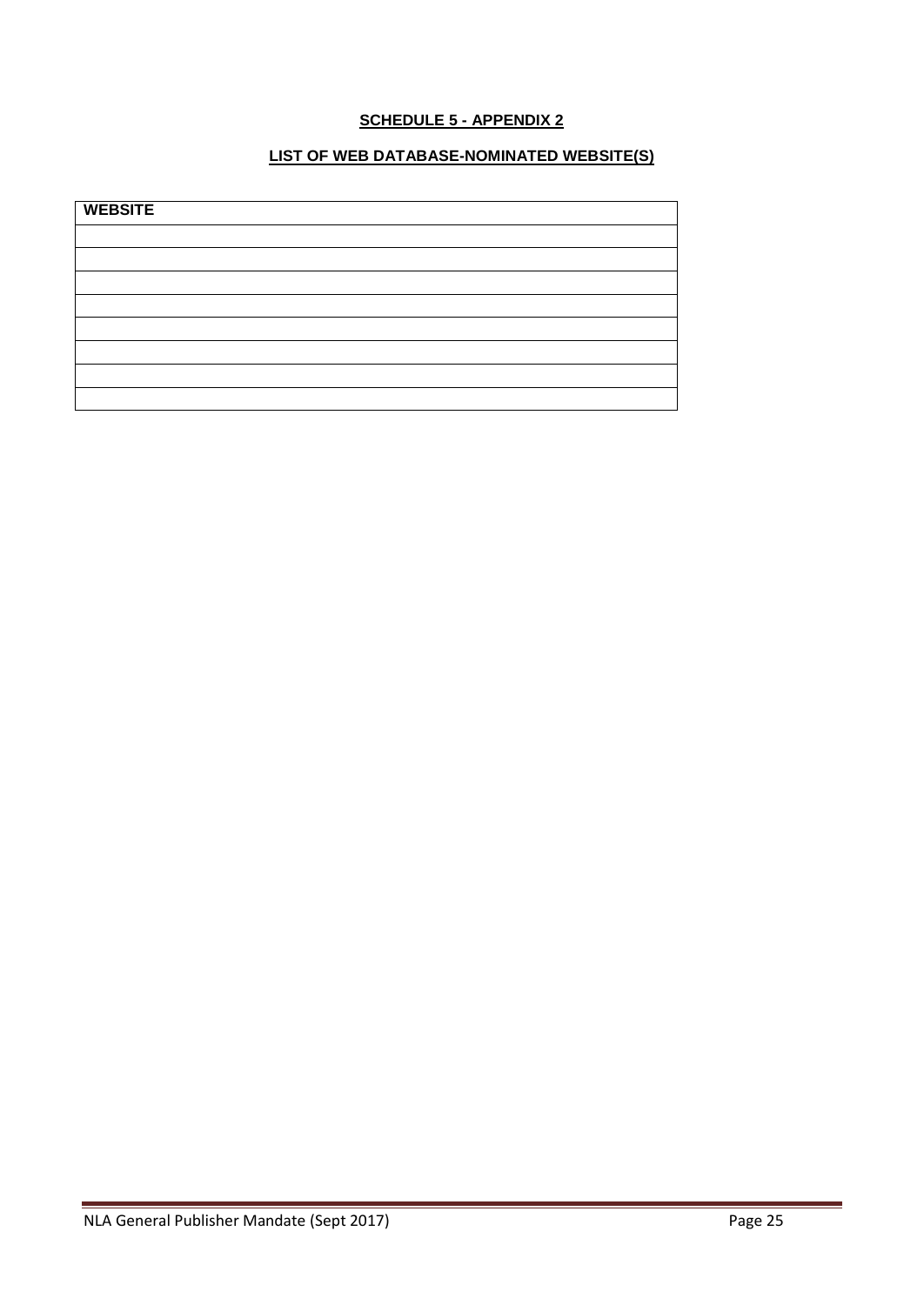# **SCHEDULE 5 - APPENDIX 3**

### **NOTICE LETTER FOR ADDING OR REMOVING WEB DATABASE-NOMINATED WEBSITE(S)**

*[To be sent on Licensor headed paper]*

NLA media access Ltd Mount Pleasant House Lonsdale Gardens Tunbridge Wells Kent TN1 1HJ

Dear Sir/Madam

#### **AMENDMENT TO OUR LIST OF DATABASE-NOMINATED WEBSITE(S)**

We hereby give you 30 days' notice pursuant to sub-paragraph 4.1.5 of Schedule 5 to the Mandate that we wish to add the following Websites(s) to the list of Database-Nominated Website(s) in Appendix 2 of Schedule 5 to the Mandate:

We hereby give you 30 days' notice pursuant to sub-paragraph 4.1.5 of Schedule 5 to the Mandate that we wish to delete the following Website(s) from the list of Database-Nominated Website(s) in Appendix 2 of Schedule 5 to the Mandate:

Yours faithfully

[*Insert name and position of signatory, who must be authorised to sign on behalf of the Licensor*]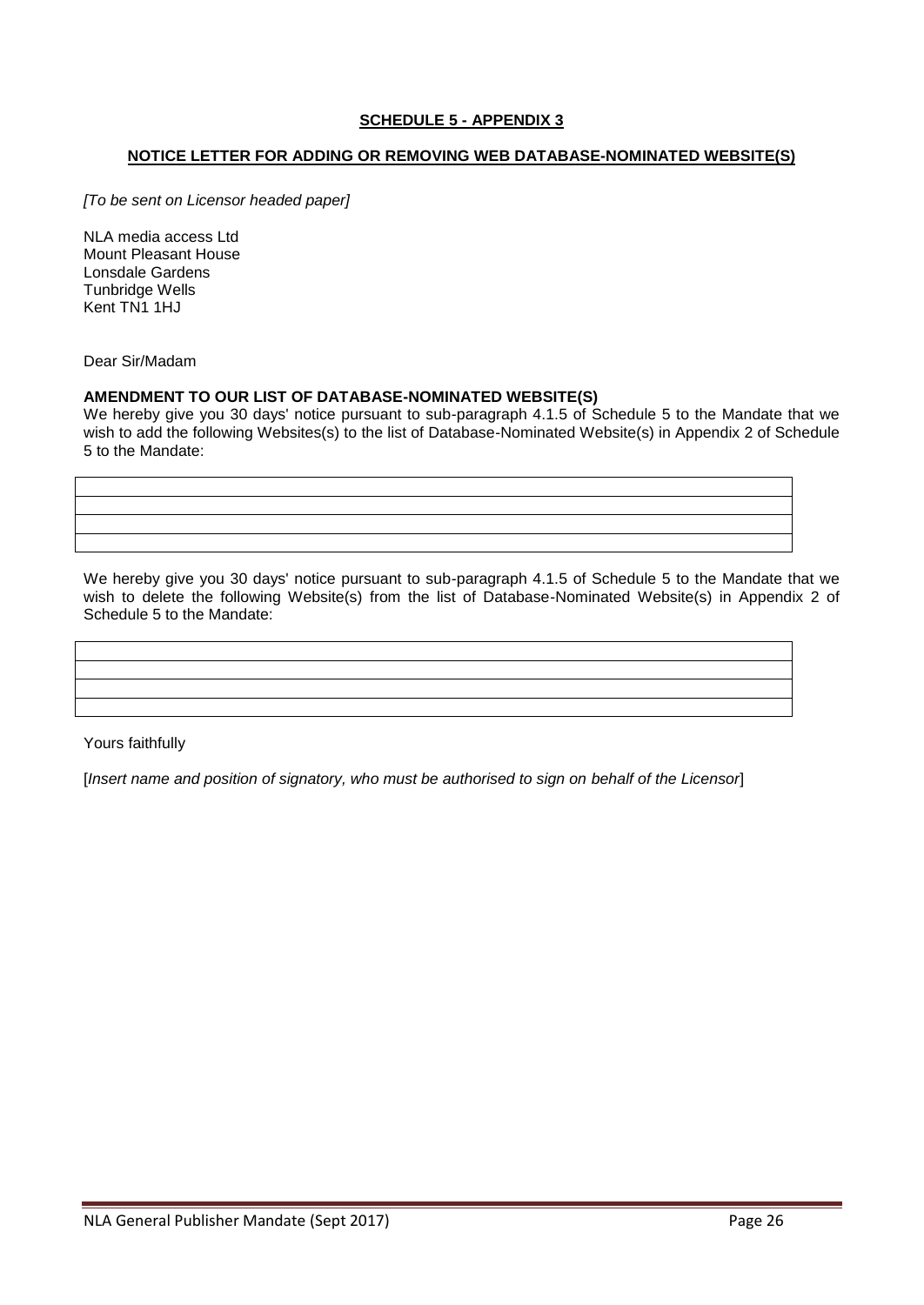### **ECLIPS WEB SPECIALIST SERVICE LICENCE**

#### **1. GRANT OF RIGHTS**

- 1.1 The Licensor hereby grants NLA a non-exclusive licence of the copyright and any database rights in Website Works from the eCWS Nominated Websites to include the Website Works in the eClips Web Specialist Repertoire only for the purpose of providing the Web Works to MMOs and End Users as part of the NLA Database Service, including the rights to:
	- 1.1.1 copy or re-utilise the Website Works and any Automatic Summaries;
	- 1.1.2 receive and store electronic copies of the Website Works;
	- 1.1.3 compile, structure, maintain, edit or remove Website Works and any Automatic Summaries from (at NLA's absolute discretion but subject always to the Licensor's rights in paragraph 4 of this Schedule) and exploit the Web Database;
	- 1.1.4 use the Web Database to create Automatic Summaries and Text-Only Versions of Website Works;
	- 1.1.5 authorise or enable access, for the Licensed Purposes, by Licensees to Website Works, and any Automatic Summaries, contained in the Web Database;
	- 1.1.6 authorise, for the Licensed Purposes, MMOs, PRCs, professional practices and/or trade or professional associations to authorise or enable access by their clients (or, in the case of trade or professional associations, members) to Website Works and any Automatic Summaries contained in the Web Database;
	- 1.1.7 make an adaptation of any electronic copy of a Website Work received from the Licensor, and do any act in relation to such an adaptation of a Website Work which is permitted in relation to the Website Work itself by this sub-paragraph 1.1;
	- 1.1.8 do any copying or other act which takes place as a necessary incident to the acts authorised as rights  $1.1.1 - 1.1.9$  in this sub-paragraph 1.1; and
	- 1.1.9 authorise any third party engaged by NLA to undertake work in relation to the Web Database to do any of the acts referred to at sub-paragraphs 1.1.1, 1.1.3, and 1.1.4 of this subparagraph 1.1 on NLA's behalf.
- 1.2 It is acknowledged and agreed by Licensor that, where the Licensor has a paywall on its website(s), MMOs and their clients shall not be required to pay a separate subscription to the Licensor for access to the Web Works in the eClips Web Database.

## **2. LIMITATIONS TO GRANT OF RIGHTS**

- 2.1 For the avoidance of doubt, NLA's rights to edit and make adaptations of the Website Works in subparagraphs 1.1.3 and 1.1.9 of this Schedule:
	- 2.1.1 shall only allow NLA to make such alterations as are reasonably deemed necessary for the efficient running of the Web Database; and
	- 2.1.2 shall not allow NLA to alter the meaning, tone or spirit of any individual Website Work in any way.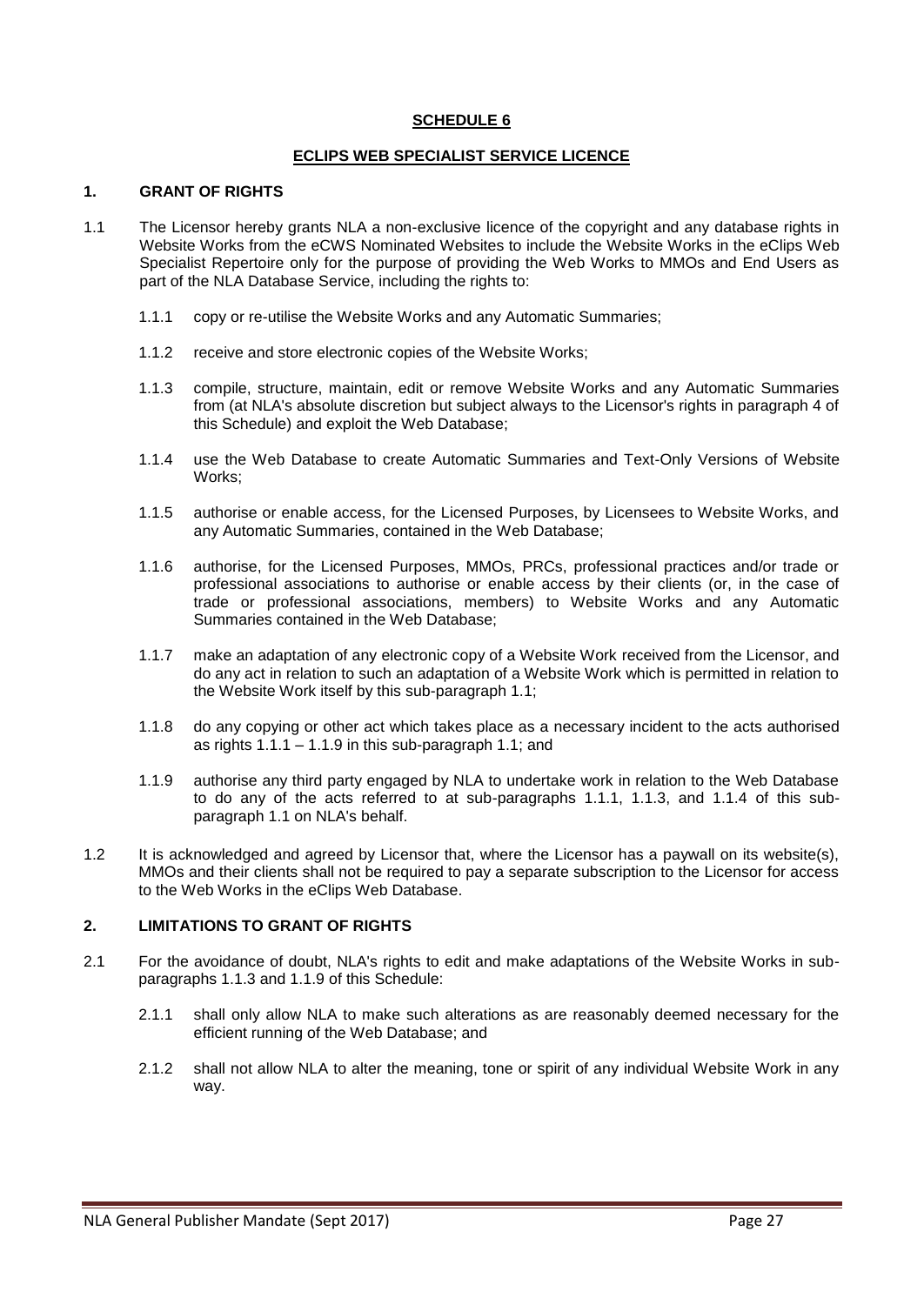# **3. FEES**

- 3.1 In consideration of the rights granted to NLA under this Schedule 6 NLA shall pay to the Licensor a sum equivalent to 50% (fifty percent) of any eClips Web Specialist Service Subscription Fees paid by MMOs (net of any VAT or any other charges) to NLA for the Web Works.
- 3.2 For the avoidance of doubt the provisions of clause 9 of the Mandate shall not apply as regards the eClips Web Specialist Service Subscription Fees but NLA shall otherwise report and make payment to Licensor for its share of the eClips Web Specialist Service Subscription Fees in accordance with the provisions of clauses 10 and 11 of the Mandate.

# **4. SUPPLY**

4.1 The Licensor shall supply NLA with electronic copies of the Website Works on a daily basis as set out in Appendix 1 to this Schedule 6.

# **5. LICENSOR'S RIGHTS**

- 5.1 The Licensor shall have the right to:
	- 5.1.1 edit or remove Website Works from the Web Database;
	- 5.1.2 receive, upon written request and at no charge to the Licensor save for agreed costs which directly and solely arise from supply pursuant to this sub-paragraph 5.1, copies of Website Works contained in the Web Database;
	- 5.1.3 restrict or delay access to certain Website Works, or certain categories of Website Works, generally or by reference to the type of Licensee permitted to access them; and/or
	- 5.1.4 add or remove Website(s) to/from the list of eCWS Nominated Websites, by giving NLA at least 30 days' written notice in the form of the Notice Letter set out in Appendix 3 to this Schedule 6.
- 5.2 NLA shall use reasonable endeavours to procure that persons who are not licensed to use the Web Database will be unable to access it, and that persons to whom the Licensor restricts access to the Website Works are only able to access any Website Works in the Web Database to which the Licensor has not restricted access.

## **6. OWNERSHIP**

- 6.1 The Licensor agrees that NLA owns and shall remain owner of the Web Database, and all intellectual property rights in or underlying the Web Database including (for the avoidance of doubt but by no means limited to) trademarks, database rights, copyright, and rights in and to computer programs ("the Web Database Property Rights").
- 6.2 For the avoidance of doubt, the Licensor hereby assigns to NLA any Web Database Property Rights which the Licensor may own, and shall at NLA's request do or procure the doing of all things as may from time to time be necessary to give full effect to the assignment, and to vest in NLA the full benefit of the Web Database Property Rights.
- 6.3 For the avoidance of doubt, the Web Database Property Rights expressly exclude intellectual property rights (including literary, artistic or typographical copyright) in the individual Website Works which are included in the Web Database.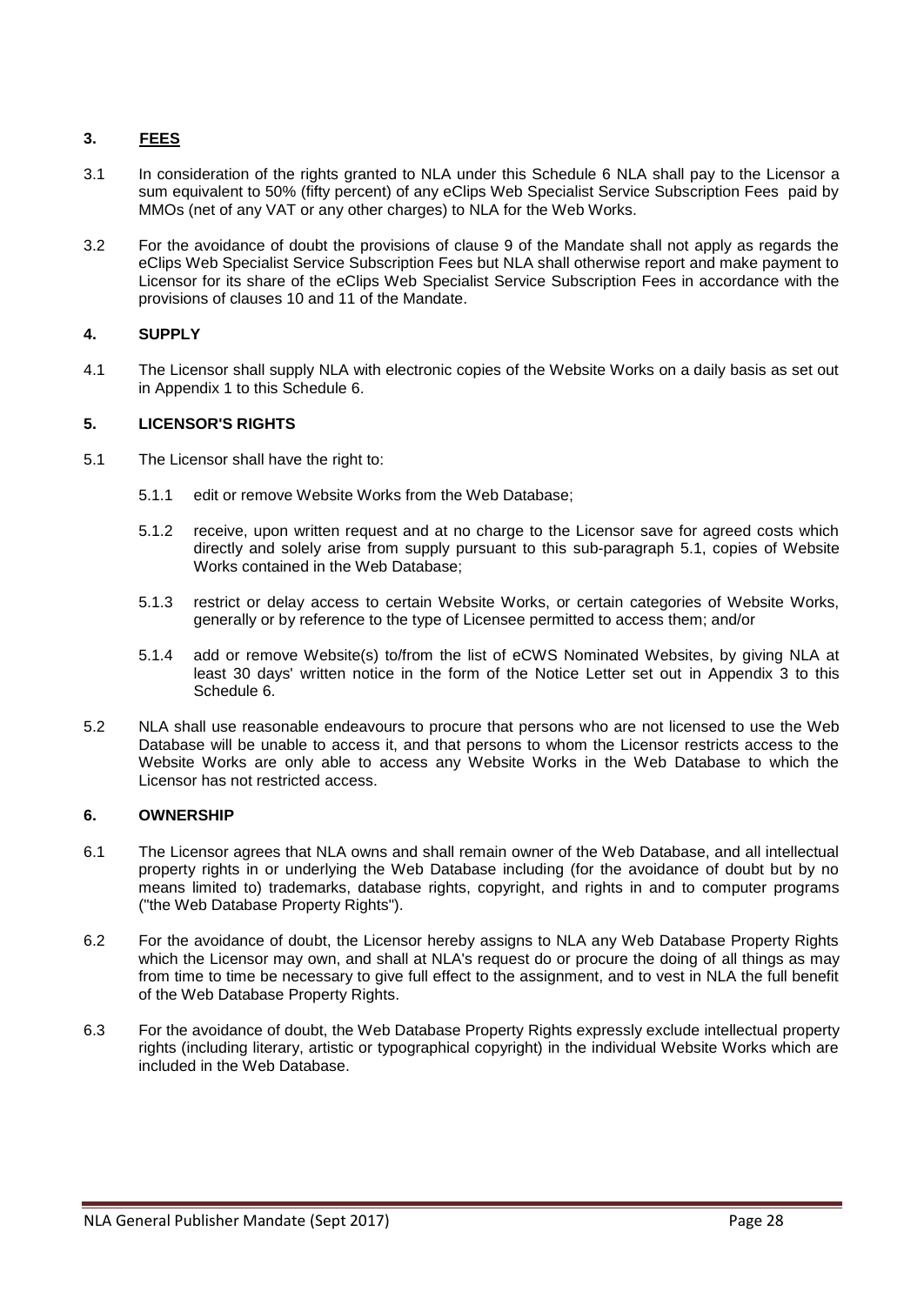## **SCHEDULE 6 - APPENDIX 1**

### **ECLIPS WEB SPECIALIST SERVICE - DELIVERY OF CONTENT**

- 6. Licensor will supply copies of Website Works in XML format via FTP or alternative delivery mechanism agreed in advance in writing between the Parties.
- 7. Licensor will use reasonable commercial endeavours to notify NLA as soon as possible of any change to the content or format or production timings, or any other change that might affect delivery of the content.
- 8. Licensor will provide a technical production contact who shall be available to endeavour to resolve any production issues. These hours shall always include the production delivery period, and – where possible – will also include 24 hour cover.
- 9. Licensor acknowledges that reliable delivery in a consistent format is a requirement for efficient NLA processing and will ensure systems for delivering content are robust and fit for the purpose of enabling such delivery.
- 10. NLA acknowledges that any demands made on Licensor to support delivery of content to NLA must be consistent with wider commercial operations, and will work actively to minimise support requirements.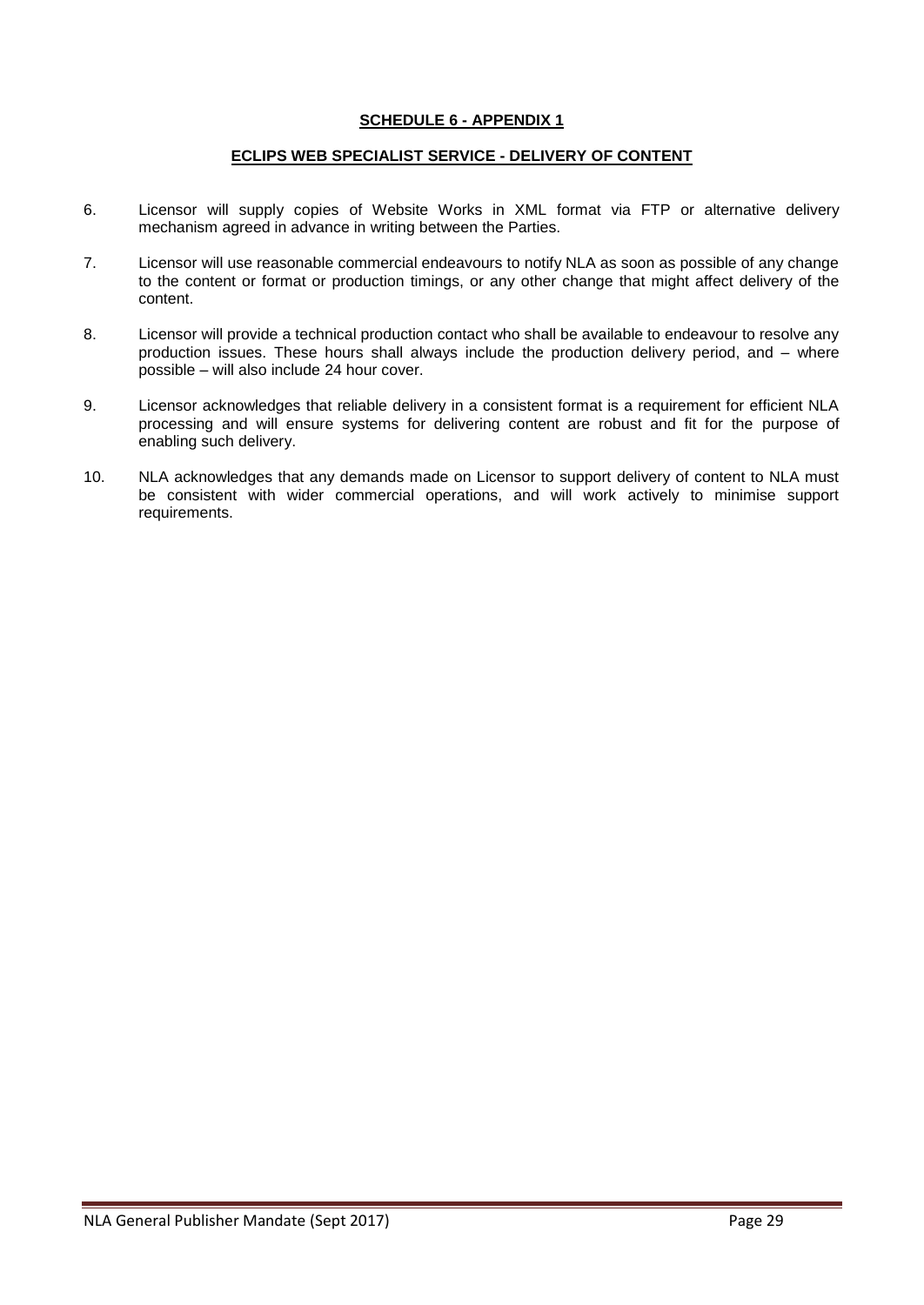# **SCHEDULE 6 - APPENDIX 2**

# **LIST OF ECWS DATABASE-NOMINATED WEBSITE(S)**

| <b>WEBSITE</b> |  |  |
|----------------|--|--|
|                |  |  |
|                |  |  |
|                |  |  |
|                |  |  |
|                |  |  |
|                |  |  |
|                |  |  |
|                |  |  |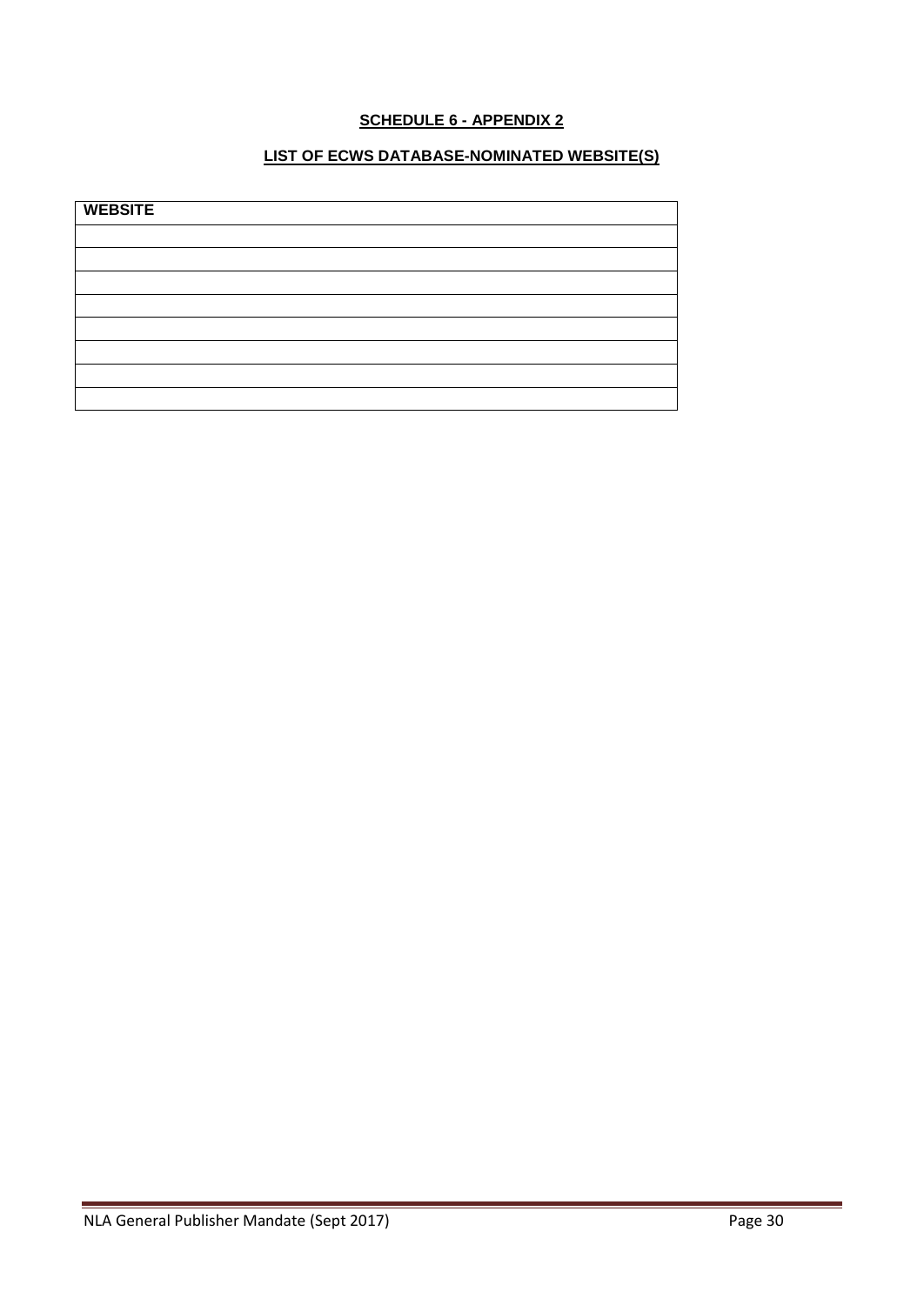# **SCHEDULE 6 - APPENDIX 3**

### **NOTICE LETTER FOR ADDING OR REMOVING ECWS DATABASE-NOMINATED WEBSITE(S)**

*[To be sent on Licensor headed paper]*

NLA media access Ltd Mount Pleasant House Lonsdale Gardens Tunbridge Wells Kent TN1 1HJ

Dear Sir/Madam

#### **AMENDMENT TO OUR LIST OF DATABASE-NOMINATED WEBSITE(S)**

We hereby give you 30 days' notice pursuant to sub-paragraph 5.1.4 of Schedule 6 to the Mandate that we wish to add the following Websites(s) to the list of Database-Nominated Website(s) in Appendix 2 of Schedule 6 to the Mandate:

We hereby give you 30 days' notice pursuant to sub-paragraph 4.1.5 of Schedule 5 to the Mandate that we wish to delete the following Website(s) from the list of Database-Nominated Website(s) in Appendix 2 of Schedule 6 to the Mandate:

Yours faithfully

[*Insert name and position of signatory, who must be authorised to sign on behalf of the Licensor*]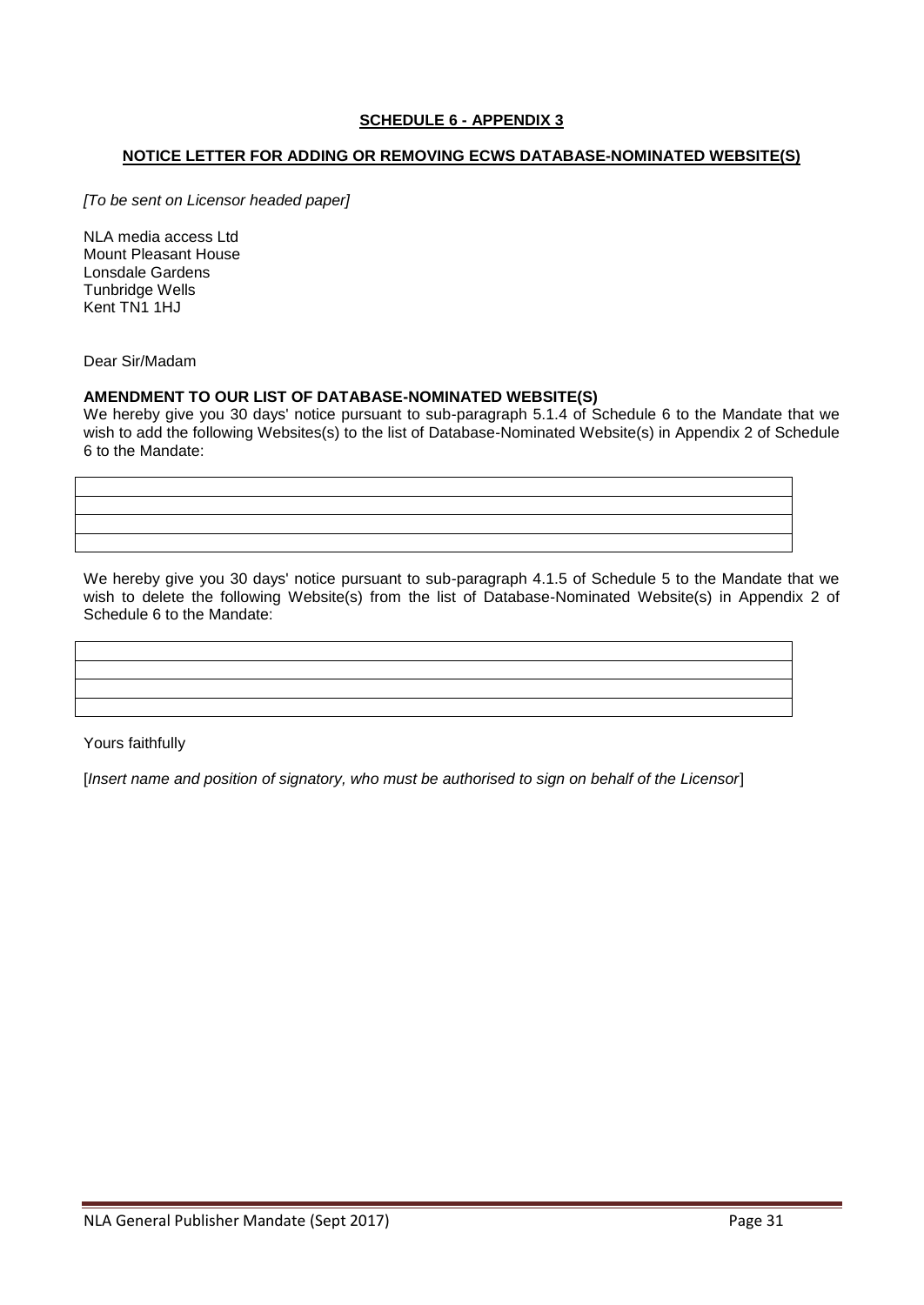#### **LICENCE FOR EXTERNAL WEBSITES AND INTRANETS (Corporate Web Republishing Licence)**

#### **1. GRANT OF RIGHTS**

- 1.1 The Licensor hereby grants NLA a non-exclusive licence of the copyright and any database rights in the Works only to authorise End Users (subject to the restrictions set out below) to:
	- 1.1.1 subject any Work or any part thereof (including headlines, text extracts) to Image Scanning and store electronically and display such Works or any part thereof on the End User's website and/or intranet;
	- 1.1.2 include on the End User's website and/or intranet a headline and / or text extract from a Website Work with a hyperlink to the Website Work; and/or
	- 1.1.3 undertake any copying or other act which takes place as a necessary incident to the acts authorised as rights in 2.1.1 and 2.1.2 above.
- 1.2 The following restrictions shall apply:
	- 1.2.1 the End User's website must be a free universally available service, but excluding websites that offer news and magazine content, and third party goods and/or services;
	- 1.2.2 the End User must not be associated with any of the following:
		- sexually explicit material;
		- violence:
		- discrimination (including race, sex, religion, nationality, disability, sexual orientation, age);
		- any illegal activity;
		- politics;
		- military activity;
		- gambling or gaming; or
		- advertising or promotion of drugs, alcohol, tobacco, firearms;
	- 1.2.3 the End User licence shall include the right for NLA to require that a Work is immediately removed from the End User's website and/or Intranet in the event that it is found that the End User's website and/or Intranet contains material that is likely to:
		- mislead and/or deceive any person;
		- be threatening and/or abusive:
		- invade any person's right to privacy;
		- render the Cutting potentially libellous or defamatory; or
		- be derogatory or could bring the publisher and/or any contributor to the Cutting into disrepute;
	- 1.2.4 Photographs may not be used separately from the Work in which they are included and may only be used when the entire text of the Work is being reproduced;
	- 1.2.5 Works corresponding to the following categories are excluded from this Licence unless the End User is reproducing a full page from a Print Publication and/or a Website:
		- advertisements;
		- any article that is attributable to any of the following agencies:
			- **Reuters** Thomson Reuters Press Association Associated Press (AP) AFP Bloomberg Breaking News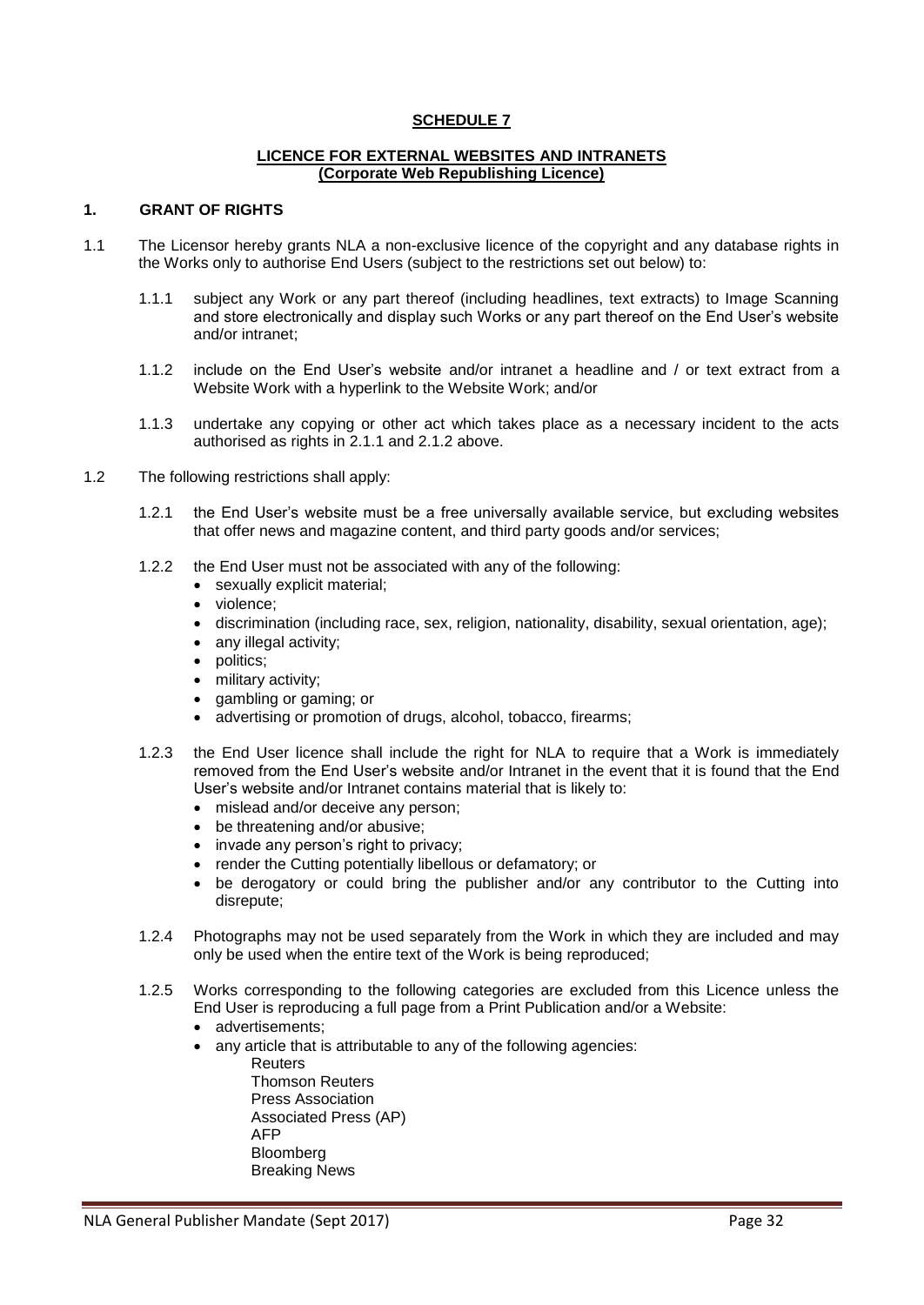**Opta** 

and any other agency that the Licensor may advise NLA in writing is to be added to this list;

- any article which is attributed to a generic reporter name (e.g. "by a [Print Publication] Reporter" "Special Correspondent", "by [Print Publication] staff");
- readers' letters;
- readers' comments in blogs;
- cartoons;
- crosswords and other puzzles and games;
- audio or video content:
- sports results, fixtures tables
- 1.2.8 the End User may only reproduce the Works and any parts thereof as originally published in the Print Publication or Website (including that the rights to use part only of a Work shall only allow the taking of a direct text extract (including headlines) from the Work) and shall not be permitted to alter the meaning, tone or spirit of any Work in any way;
- 2. The provisions of clauses 3.6 and 3.7 of the general terms of this Mandate do not apply to the extent that the use of the Works by the End User on its website and/or intranet (i) fall outside the Licensed Purposes and/or (ii) can be held to constitute advertising and promotion of the End User's business.
- 3. The provisions of clause 4 of the general terms of this Mandate do not apply to the rights granted under this Licence.
- 4. Notwithstanding the provisions of clause 3.5 of this Mandate it is agreed that the Licensor may terminate this 'Copying for External Websites and Intranets' Licence on 3 months' prior written notice provided that any licence granted by NLA pursuant to the rights granted in this Licence shall continue in full force and effect until such licence could in any event have been terminated by NLA.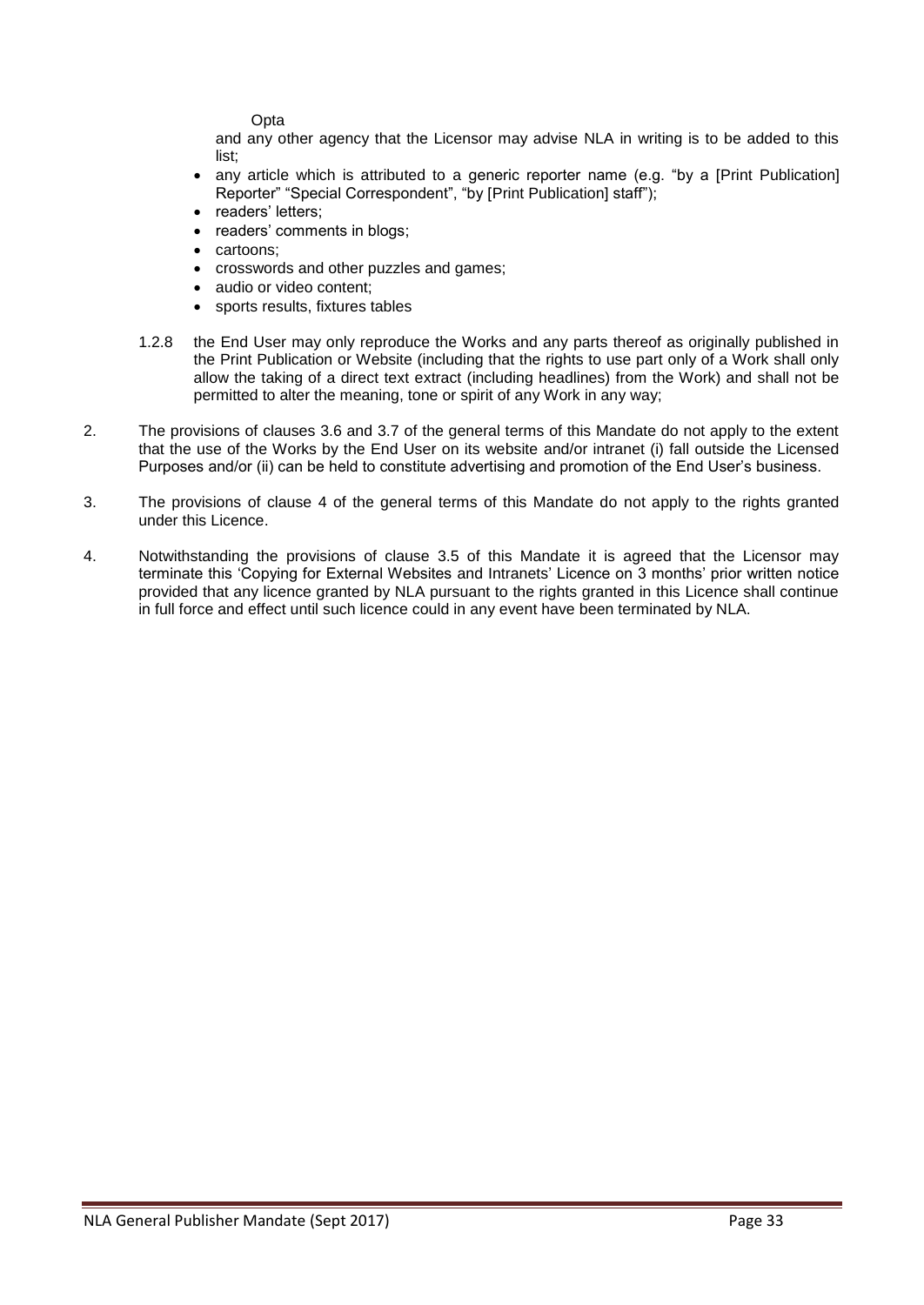# **ANNEX A**

# **LIST OF PRINT PUBLICATION(S)**

[TO BE COMPLETED BY THE LICENSOR]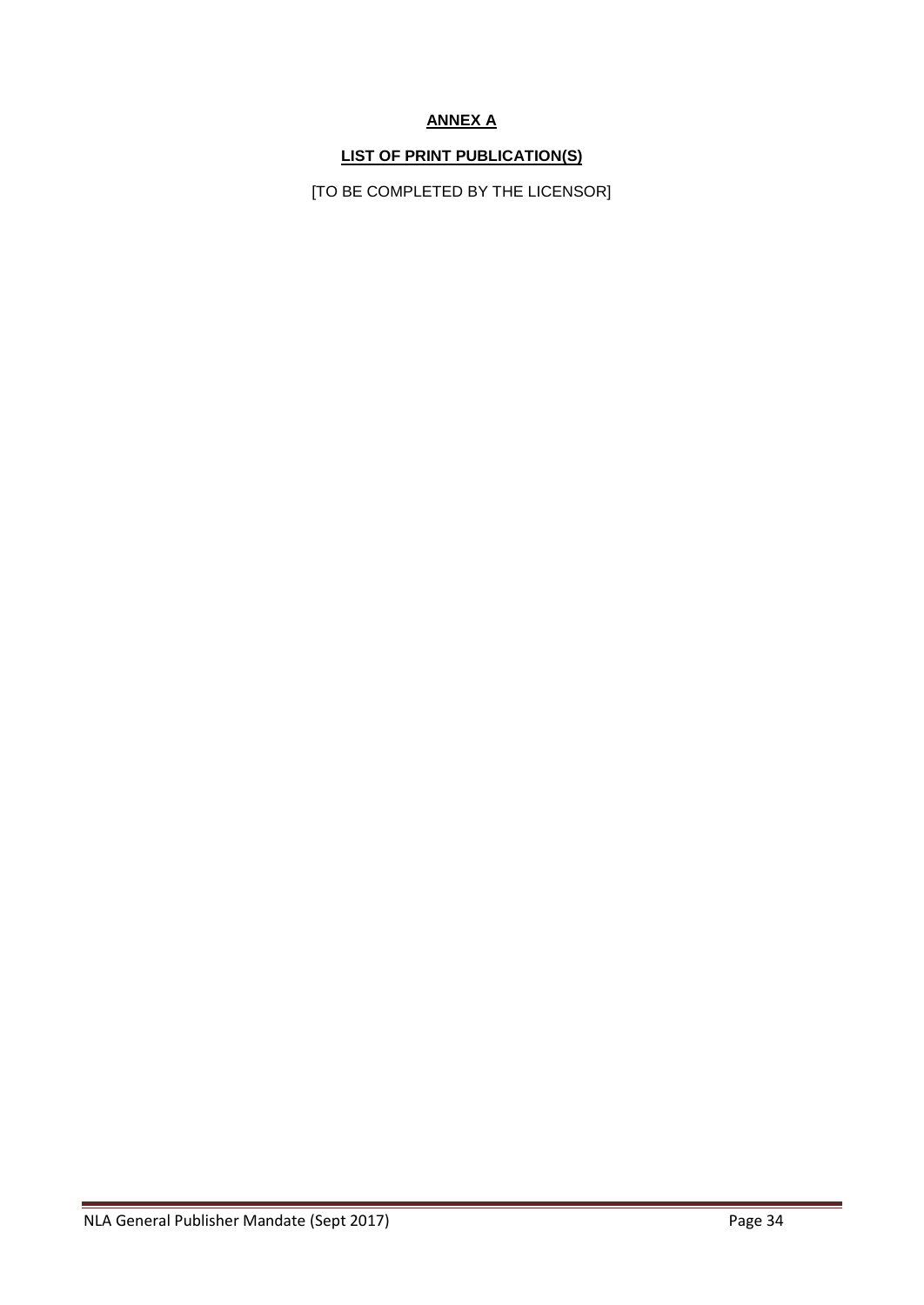# **ANNEX B**

# **LIST OF WEBSITE(S)**

[TO BE COMPLETED BY THE LICENSOR]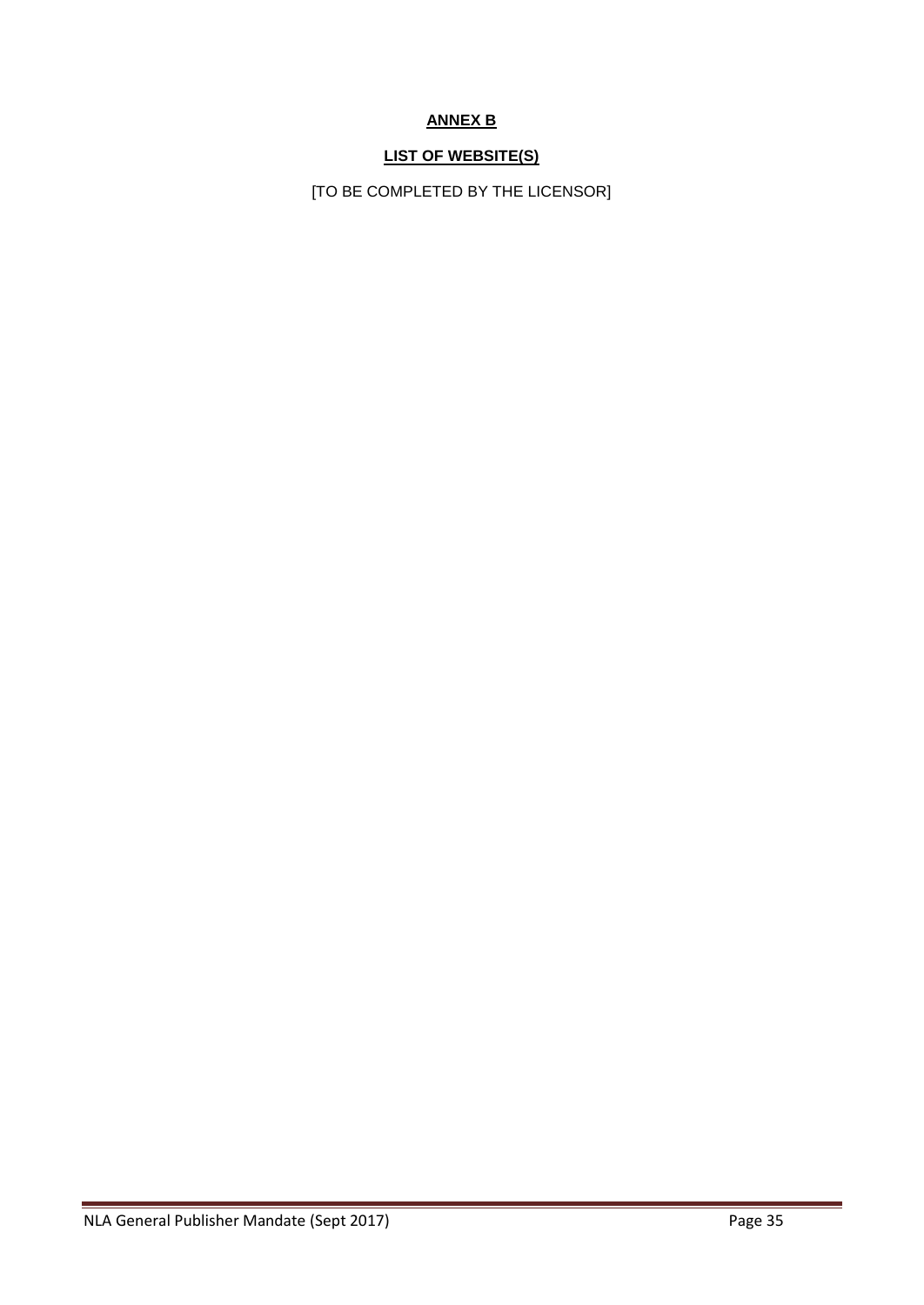# **ANNEX C**

# **LIST OF NEWSWIRE SERVICE(S)**

[TO BE COMPLETED BY THE LICENSOR]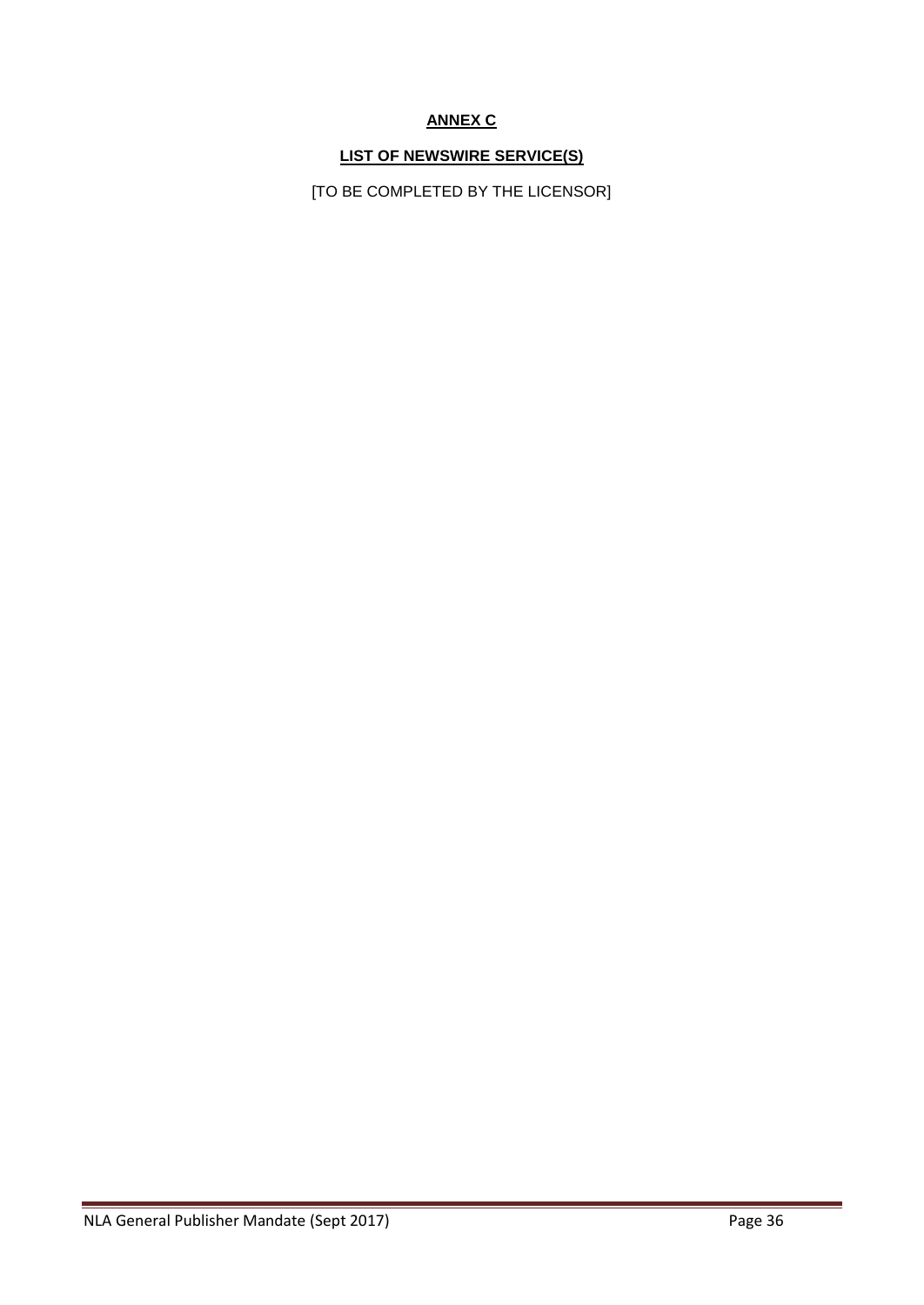# **ANNEX D**

#### **NOTICE LETTER FOR ADDING OR REMOVING PRINT PUBLICATION(S) AND/OR NEWSWIRE SERVICE(S) AND/OR WEBSITE(S)**

*[To be sent on Licensor headed paper]*

NLA media access Ltd Mount Pleasant House Lonsdale Gardens Tunbridge Wells Kent, TN1 1HJ

Dear Sir/Madam

#### **AMENDMENT TO OUR LIST OF PRINT PUBLICATION(S) / WEBSITE(S)**

We hereby give you 30 days' notice pursuant to paragraph 3.9 of the Mandate that we wish to add the following Print Publications(s) to the list of Print Publications in Annex A to the Mandate, and/or Website(s) to the list of Website(s) in Annex B to the Mandate, and/or Newswire Service(s) to the List of Newswire Services in Annex C to the Mandate:

We hereby give you 30 days' notice pursuant to paragraph 3.9 of the Mandate that we wish to delete the following Print Publications(s) from the list of Print Publication(s) in Annex A to the Mandate and/or Website(s) to the list of Website(s) in Annex B to the Mandate and/or Newswire Service(s) to the List of Newswire Services in Annex C to the Mandate:

Yours faithfully

[*Insert name and position of signatory, who must be authorised to sign on behalf of the Licensor*]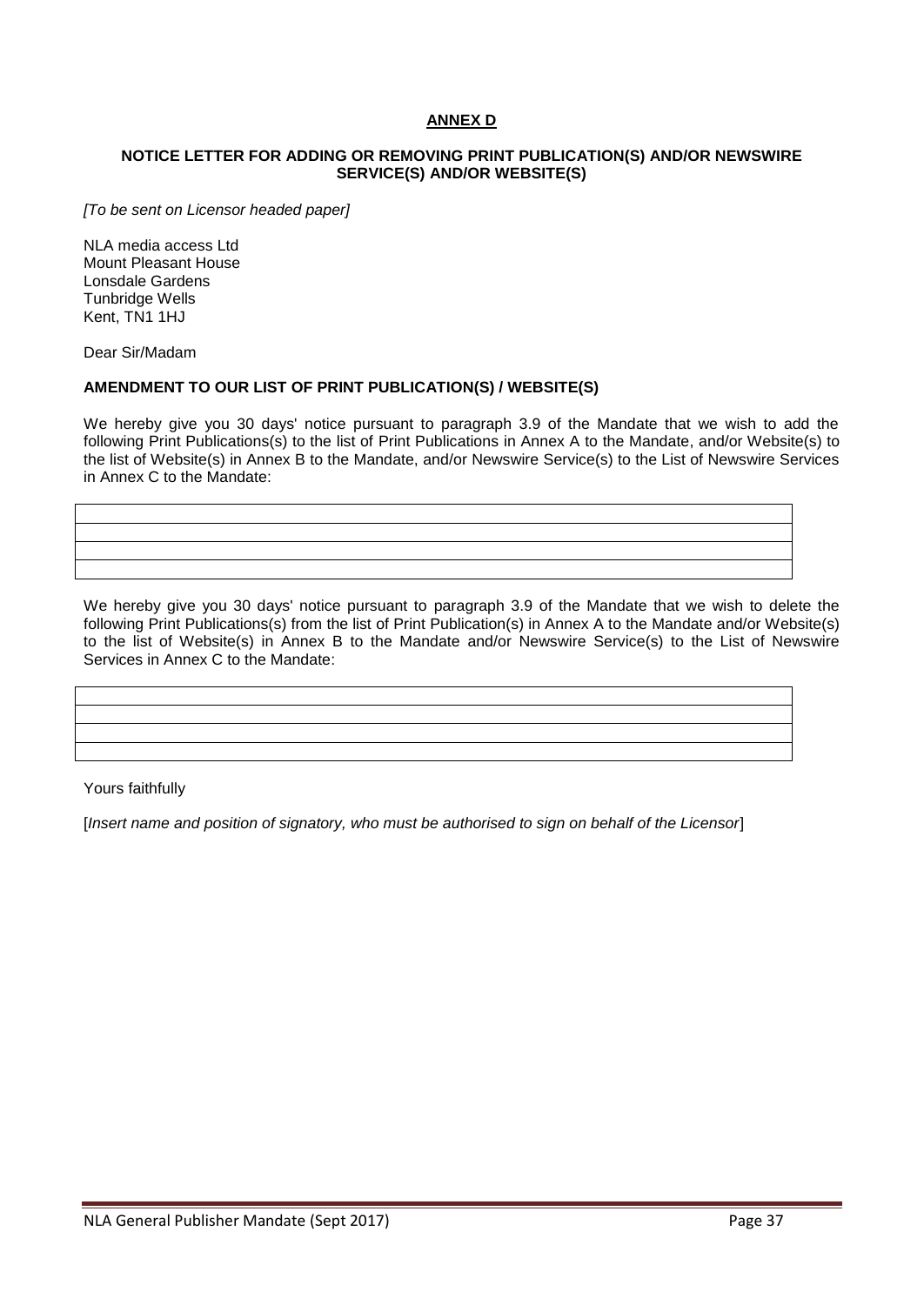# **ANNEX E**

## **NLA SPECIAL CONTRIBUTORS SCHEME (revised 2016)**

#### **Special Contributors**

The NLA recognises that a percentage of material copied from the publications included in its repertoire is the work of freelance contributors who may not have granted rights relevant for NLA licences to the publisher ('Special Contributors'). NLA's 'Special Contributors Scheme' ('SCS') aims to identify the proportion of text and / or photographs which have been copied but to which the publisher does not control the relevant rights, and therefore the proportion of the licence fees collected by NLA which is due to Special Contributors.

#### **Surveys**

To determine the proportion of revenue attributable to Special Contributors, NLA will conduct a survey (generally biennially) as follows:

- NLA will collect data from select media monitoring organisations of articles copied over a 7 day period;
- NLA will sort the data by publisher and title;
- subject to the minimum participation threshold (see below) the publisher will be sent a 'ticklist' of articles from a representative selection of the publishers' titles, and the publisher is required to categorise the text and photographs included in such articles by source (e.g. employee, freelancer, agency), and where relevant whether or not the rights have been cleared;
- the ticklists will be audited by an independent surveyor (currently the Audit Bureau of Circulation) who will provide a report on the % of uncleared text and photographs ('Dilution Factor') (noting that there will be a separate Dilution Factor for text and photographs);
- the Dilution Factors derived from the titles included in the ticklists will be applied across other titles included in the publishers' repertoire as applicable.
- additionally the surveyor will select a sample of text and photographs to which the publisher claims to hold rights for the purpose of NLA licences, and the publisher will be required to provide evidence of the grant of rights. The surveyor is the final arbiter as to whether or not the evidence is satisfactory.

The publisher is then required to set aside an equivalent amount to the Dilution Factors from the royalties it has received from NLA over the period covered by the survey ('Special Contributors' Share) and make payments from the Special Contributors Share to the relevant Special Contributors (or the Journalists' Charity – see below).

#### **Payment to Special Contributors**

The payments due to individual Special Contributors are calculated using one of the following methods, at the publishers' option:

- 1. by dividing the sum equally amongst Special Contributors; or
- 2. by dividing the sum in proportion to the level of each Special Contributor's contribution, which can be measured by reference to either:
	- the quantity of content submitted by each Special Contributor; or
	- the level of fees paid to each Special Contributor

#### **Publishers Obligations**

Publishers are requested to facilitate administration of the Special Contributors Scheme by:

- ensuring they accurately complete and return survey data and verification to the surveyor within the specified time period;
- responding promptly to any enquiries from the surveyor or NLA;
- ensuring they retain adequate records of the rights status, payments made and contact details of their Special Contributors;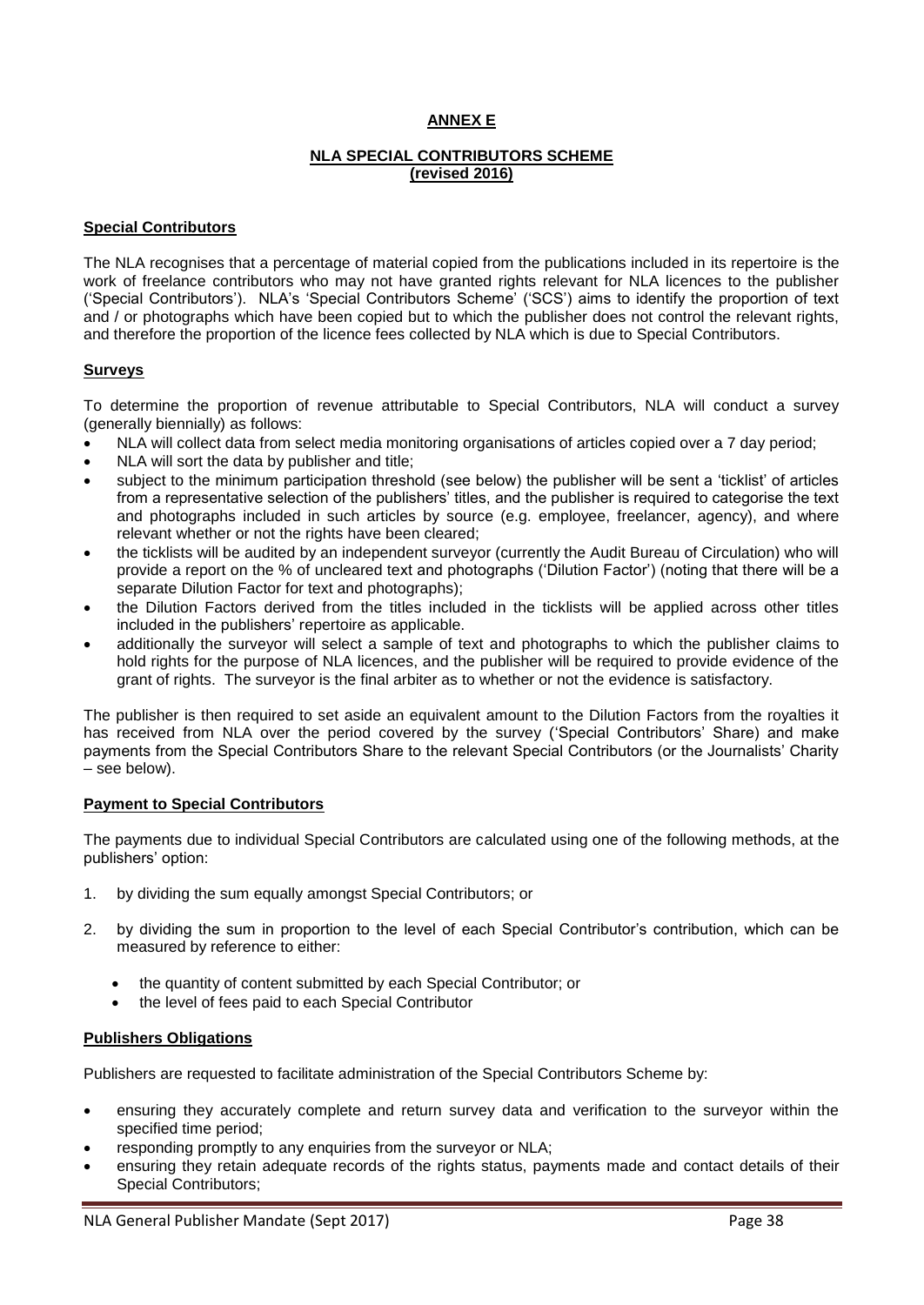- once the Special Contributors Share has been notified, making payments promptly to Special Contributors (or the Journalists' Charity);
- making adequate attempts to find Special Contributors that are "gone away" before applying the Orphan Funds process.

If after 90 days' written notice a publisher has failed to comply with any of its obligations under the SCS then the NLA may retain any monies otherwise due to the publisher until such time as the publisher has met its obligations.

## **Orphan Funds**

'Orphan Funds' may accumulate where publishers are unable to make payments to a Special Contributor either because:

- the Special Contributor cannot be identified; or
- the Special Contributor cannot be contacted in order to make the payment; or
- the value of credit due to a Special Contributor over the period is less than £100.

The publisher must make payment of 'Orphan Funds' to the Journalists' charity (but noting that individuals may still claim for payment for up to 6 years from the date the copying took place).

#### **Minimum Participation Threshold**

To ensure that the administrative burden associated with the SCS does not inhibit publishers participation in the SCS, any publisher which receives less than £60,000 (net of the NLA's commission and VAT) in the year preceding a survey year will not be required to complete a ticklist unless they elect to do so, but the publisher will instead be provided with the average of other publishers' Dilution Factors as determined by the survey. The publisher is then obliged to make payments to its Special Contributors or the Journalists' Charity (as detailed above) on the basis of this notional Dilution Factor.

Any publisher who receives less than £20,000 in the year preceding the survey year will be exempt from the SCS.

## **Payment verification**

Publishers are asked to confirm the payments made in the form requested by NLA (see sample below).

## **Indemnity**

As set out in the NLA's Mandates each publisher indemnifies the NLA against any claim that may be made against any licensee of the NLA or the NLA itself by anyone asserting that he is a Special Contributor and either he has not received a sum due or that the sum was less than the entitlement.

## **Modifications**

The SCS may be modified by the NLA from time to time at its discretion (including such matters as the frequency of surveys and participation requirements) on written notice to publishers but subject always to the modification not being unreasonably prejudicial to the interests of publishers or Special Contributors.